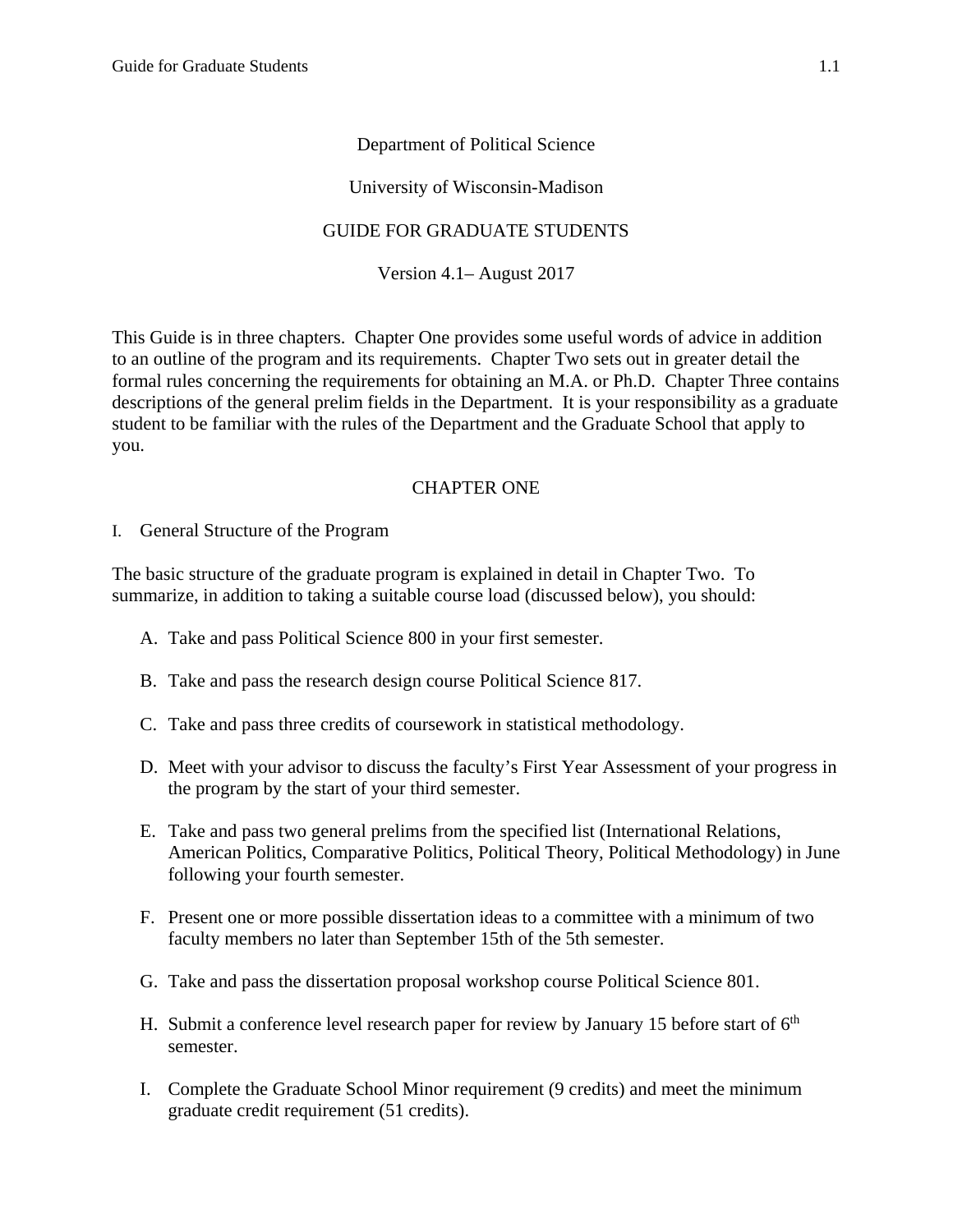- J. Fulfill any requirements specified by the student's primary subfield, such as presenting at a workshop.
- K. Maintain minimum of B average in coursework.
- L. Remove all Incompletes before defending the dissertation proposal.
- M. Produce an approved dissertation proposal before the start of the seventh semester.
- N. Write, defend and deposit a thesis of an acceptable standard that makes an original contribution to knowledge.
- II. Getting Advice
	- A. One of the first people you will meet is the Graduate Program Coordinator. The Graduate Program Coordinator can give invaluable information on many of the questions you will have. If you have a question about specific procedures, deadlines, forms, and so on, you should always check with the Graduate Program Coordinator even if you have received advice from other individuals.
	- B. During your first week in the department you will have an appointment with the Associate Chair, who is also the director of graduate studies for the department. The Associate Chair will help you find an advisor whose interests you share. The Associate Chair will also be happy to give advice throughout your career here in discussing department policies and requirements and defining your academic goals and program.
	- C. Your advisor will be your first source of advice on questions concerning your work here. You should meet with this person at least once each semester. It is not uncommon for graduate students to change their advisor as their own interests change. All that needs to be done to change advisors is to obtain the consent of your new advisor and to notify both faculty members involved, the Associate Chair, and the Graduate Program Coordinator. Students should also feel free to bring their questions to other faculty members. It is never too early to be thinking about the composition of your committee.
	- D. Each spring at the end of the semester, the faculty will meet to discuss the progress and performance of each of the first year students. Following this meeting, the Associate Chair will provide each student with a First Year Assessment. Students are then required to meet with their advisors to discuss the faculty's evaluation of their performance.
	- E. Students will also receive evaluations of their performance as teaching assistants for each semester in which they TA. As teaching assistants, students should seek the advice from the instructor of the course, the Teaching Assistant Mentor, Director of Undergraduate, or more experienced teaching assistants.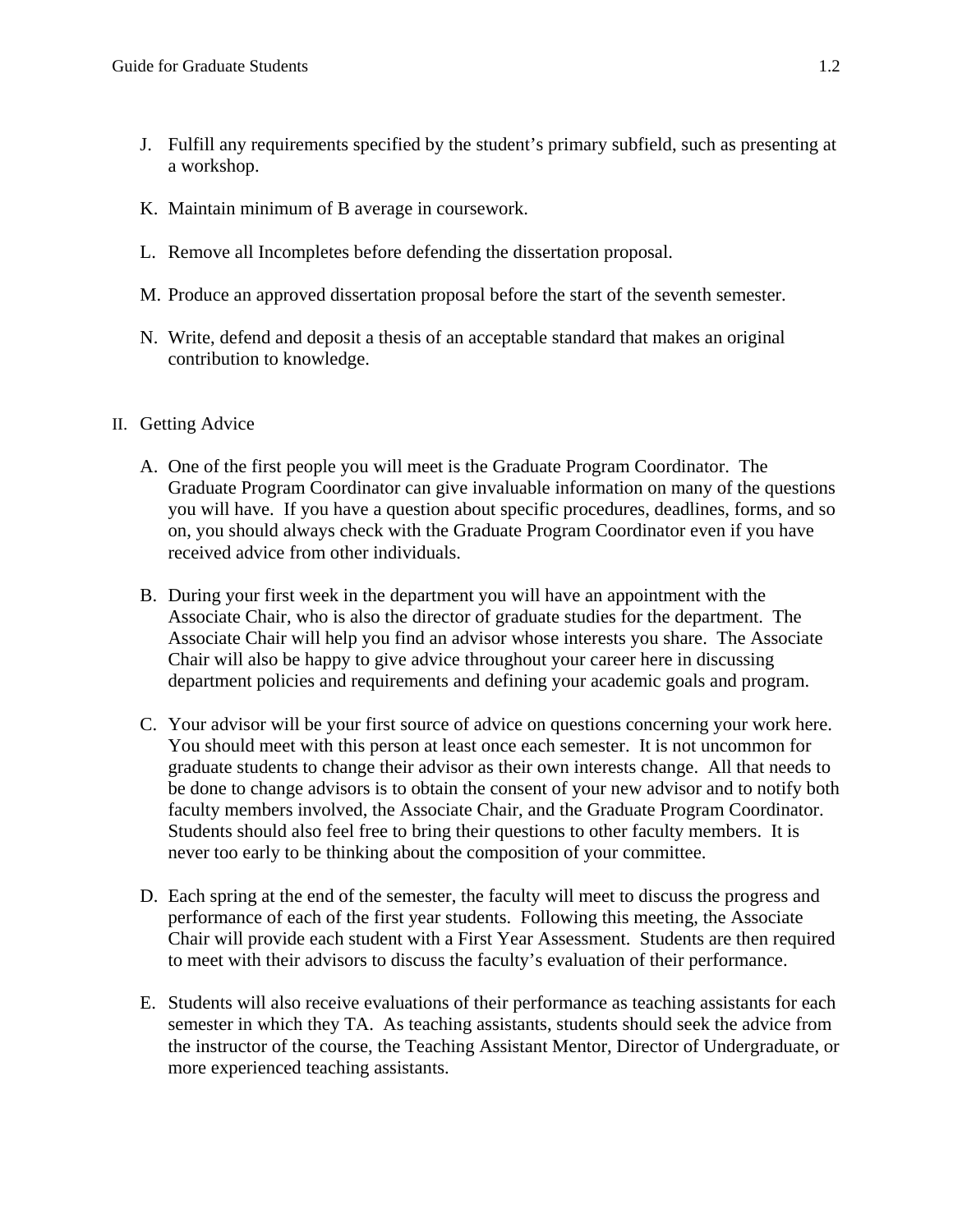### III. Selecting Courses

The courses you select should be chosen around a variety of objectives. Obviously, you want to select them so as to get as good a graduate education as possible. In addition to acquainting yourself with a field that will become your own area of specialization, courses will also introduce you to different approaches to research and orient you toward the fields beyond your own specialties.

- A. In selecting your initial courses, you will need to balance three considerations. First, you should take courses that build your portfolio of research techniques and methods. Second, you should take courses in areas that introduce you to approaches, material, and ideas with which you are unfamiliar. We recognize that many of you will not have had the opportunity as undergraduates to become familiar with all the approaches and areas covered in this department. Third, you should take courses that help you develop a mastery in two subfields so that you may pass prelim exams in those fields. Your advisor will help you strike the right balance between expanding your intellectual horizons, building your analytical tool kit, and preparing effectively for prelims. Try not to view every course you take as something that must lead directly to preparing for prelims; you will miss some excellent opportunities if you pursue course selection with only that objective in mind.
- B. As you will see from the rules in Chapter Two, there are a small number of courses that we require you to take: PS 800 (Political Science as a Discipline and Profession), PS 817 (Empirical Methods of Political Inquiry), and PS 801 (Dissertation Proposal Workshop). We also require you to take three credits of statistical methods instruction; these credits can be taken in this department or another department. While PS 812 (Introduction to Statistical Methods in Political Science) is the course most frequently used to satisfy this requirement, these credits may be taken in another department. If you are unsure whether a particular course in department would be considered acceptable, you should check with the chair of the Methods field and with the Associate Chair. The desirability of obtaining a thorough training in methods cannot be overemphasized. Quantitative skills open up new research possibilities for you in your thesis and, in the short term, improve your chances for obtaining a post as a project assistant dramatically. Building your skills in qualitative methods is also vital. Certainly there is excellent work done that uses one of these approaches to the exclusion of the other, but much of the most exciting research being done today blends both types of methods. Having this broad base of training makes you a more appealing candidate on the job market.
- C. You are strongly encouraged to find a workshop or two in which to participate on a regular basis. Workshops are one of the most important intellectual spaces in the department, providing an opportunity to become exposed to cutting-edge research and a chance to meet with scholars from other universities. Workshops are more than courses to take. With most fields requiring a presentation during the second or third year in the program, they provide a place to learn the rules of the game in terms of how to present, comment on, and discuss research. The number of credits for which you enroll, 1-3, varies based on your level of involvement in the workshop.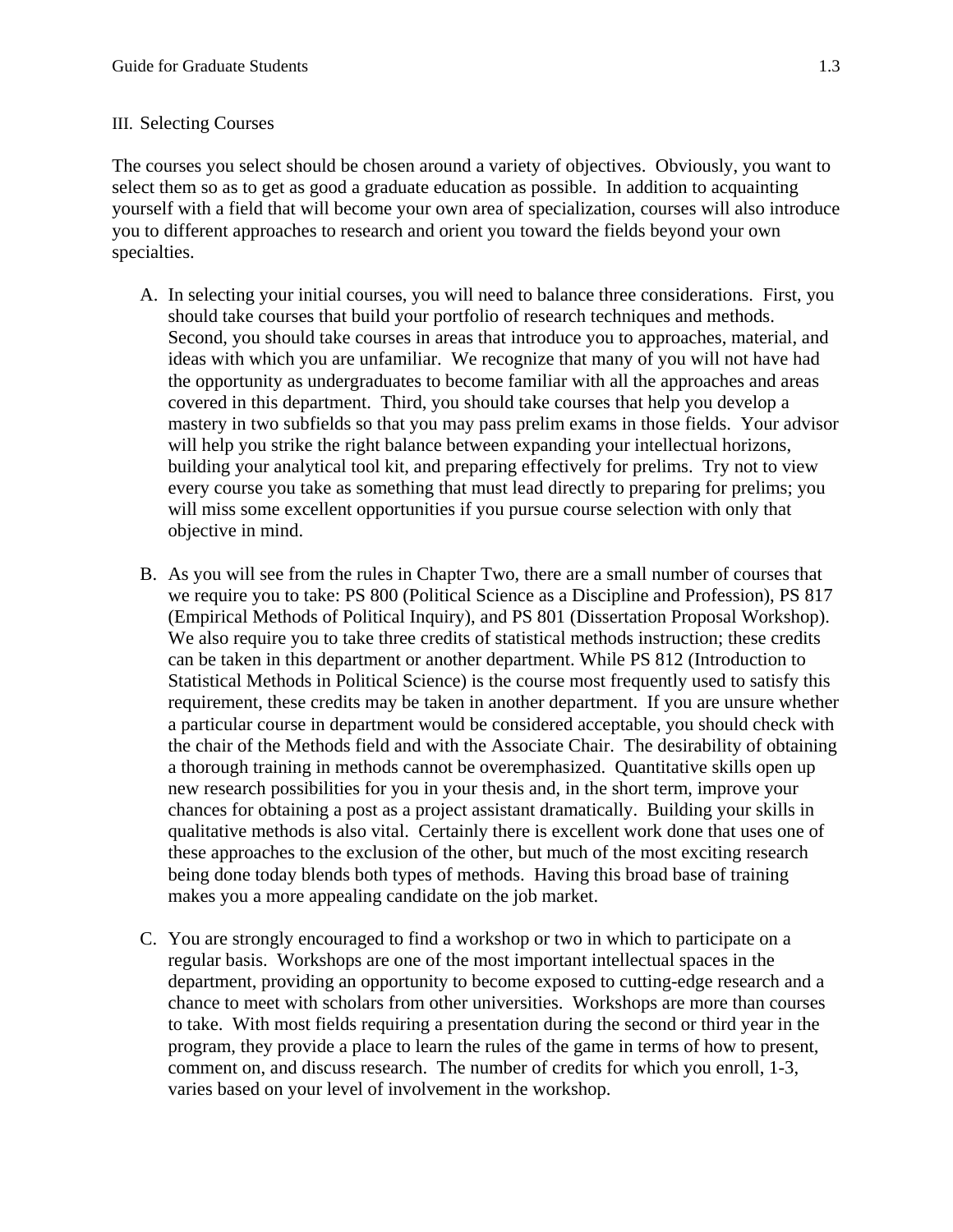- D. Each course has its own requirements. However, all courses are designed so that the work required can be completed during the semester. We advise strongly against taking an incomplete for courses. Incompletes tend to accumulate, progressively reducing your ability to focus on work required for new courses you have started. Moreover, incompletes on your record are usually a disadvantage in competitions for financial aid (see below). Ultimately, if incompletes are not cleared, the Graduate School may deny you permission to register. If you have an incomplete after a semester, clear it as soon as possible. No student can receive a degree or defend the dissertation proposal with outstanding incompletes.
- E. Because the department offers a large variety of courses, it is rarely necessary for students to register for Political Science 999 (Independent Work). A 999 should not simply duplicate the reading list from a regularly offered course, and some faculty might refuse a request to do such a 999. If you do take a 999 you will need the consent of the professor. Be sure you agree clearly with the professor (preferably in writing) at the outset on the type of work and assignments required and the number of credits (2 or 3) you can earn. Forms for stating such agreements are available from the Graduate Program Coordinator. Only three credits of 999 coursework can be counted toward an M.A. or Minor requirement.
- F. Your courses are only one element in your education. Be sure to use other resources available to you, including seminars and special lectures given by visitors, attending talks by job candidates, and participating in conferences. Make contact with faculty in the department whose work interests you even if you are not taking a course with them. You aren't an undergraduate any longer; don't be just another face in a seminar or lecture! As a scholar in training, take the opportunities offered to you to enhance your professional development.

# IV. The Dissertation

The writing of a good dissertation is the most important aspect of your career as a graduate student. It is your dissertation, more than your prelim performance or even your seminar grades, which will be crucial in getting you your first job. It is your dissertation that you will mine for publications as an assistant professor as you build a tenurable record. You will live with your thesis and subsequent publications for many years and it will have a major impact in defining your academic career. It follows that you should select a thesis topic with great care, consulting widely with faculty on your ideas for a thesis. It is your job, not the faculty's, to identify a research topic, but faculty are certainly ready, willing, and able to help you sort through the possibilities you have identified.

- A. From your very first semester, you should thinking about what interests you most.
- B. In selecting a topic for your dissertation, you will additionally have to make a trade-off between defining a topic that is "do-able" with the resources and time available, and defining a topic of potential intellectual significance. Your task is to identify a question that is likely to be of theoretical interest to a range of scholars in your field. A well-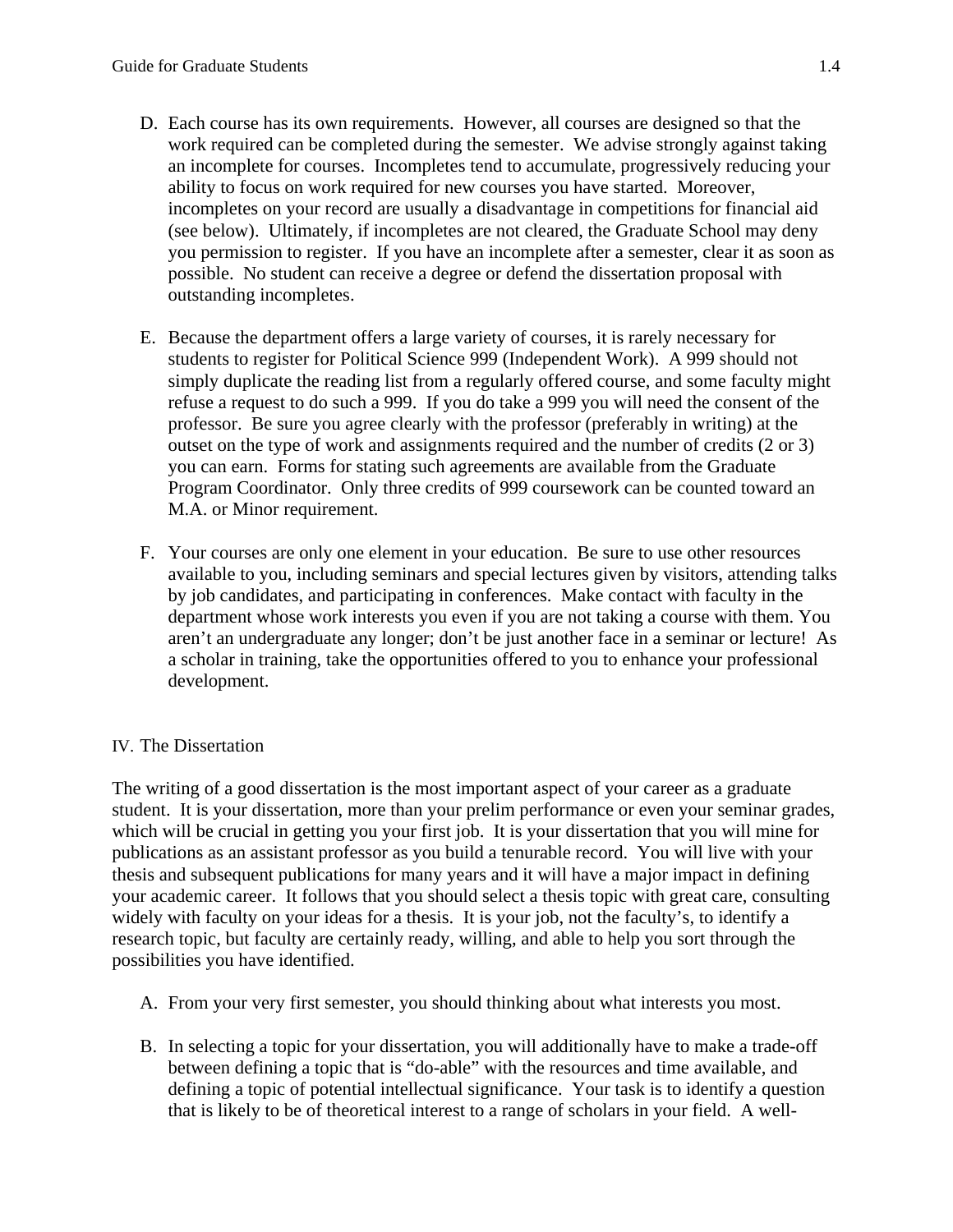chosen question is critically important. The sign of a good question is that virtually any answer to the question will interest other scholars. If you start the other way—what would be an interesting answer for me to find—you may find yourself quite worried if your research doesn't support that answer and trying hard to salvage the answer. You have to avoid both the grand but unmanageable thesis topic and the insignificant topic. You should think carefully about the "so what" question—that is, why should anyone care what the answer to the question is? Make sure you consult with your committee as you are developing your question. Departmental workshops are also useful for getting feedback on dissertation ideas.

- C. These questions should be in the back of your mind as you take courses. You should also be thinking about who you would like to be on your dissertation proposal and final committees.
- D. In your third year, you should be starting to transition to the dissertation and your research as your primary focus. The department's third year requirements are designed with that in mind.
	- 1. At the start of the fifth semester, you must meet with at least two faculty members to discuss one or more dissertation ideas. The meeting is an excellent opportunity to get concrete about a topic and to receive initial feedback. You are not locked into the topic or topics you present. You are also not required to include the faculty with whom you meet on your eventual dissertation proposal committee.
	- 2. The dissertation proposal class in your fifth semester is also a crucial place in which to learn how to structure a proposal, read examples of other proposals, and to otherwise prepare you to defend your proposal by the end of the sixth semester.
	- 3. In addition, while the research paper you hand in at the end of the fifth semester may be independent of your dissertation, that paper is also an opportunity to develop ideas and to work with ideas that are potential dissertation topics.
- E. You are expected to defend a dissertation proposal before start of the seventh semester. Writing the proposal is an essential process to go through, for it will force you to confront difficulties such as the ambiguity or confusion in your concepts, areas in which you need to read more deeply, gaps between your arguments and the evidence you plan to gather to sustain them, and the significance (or insignificance) of your work for political scientists who happen not to share your fascination with your thesis topic.
- F. It is your responsibility to arrange to meet frequently and regularly with your advisor and supervising committee to discuss progress and problems in your work.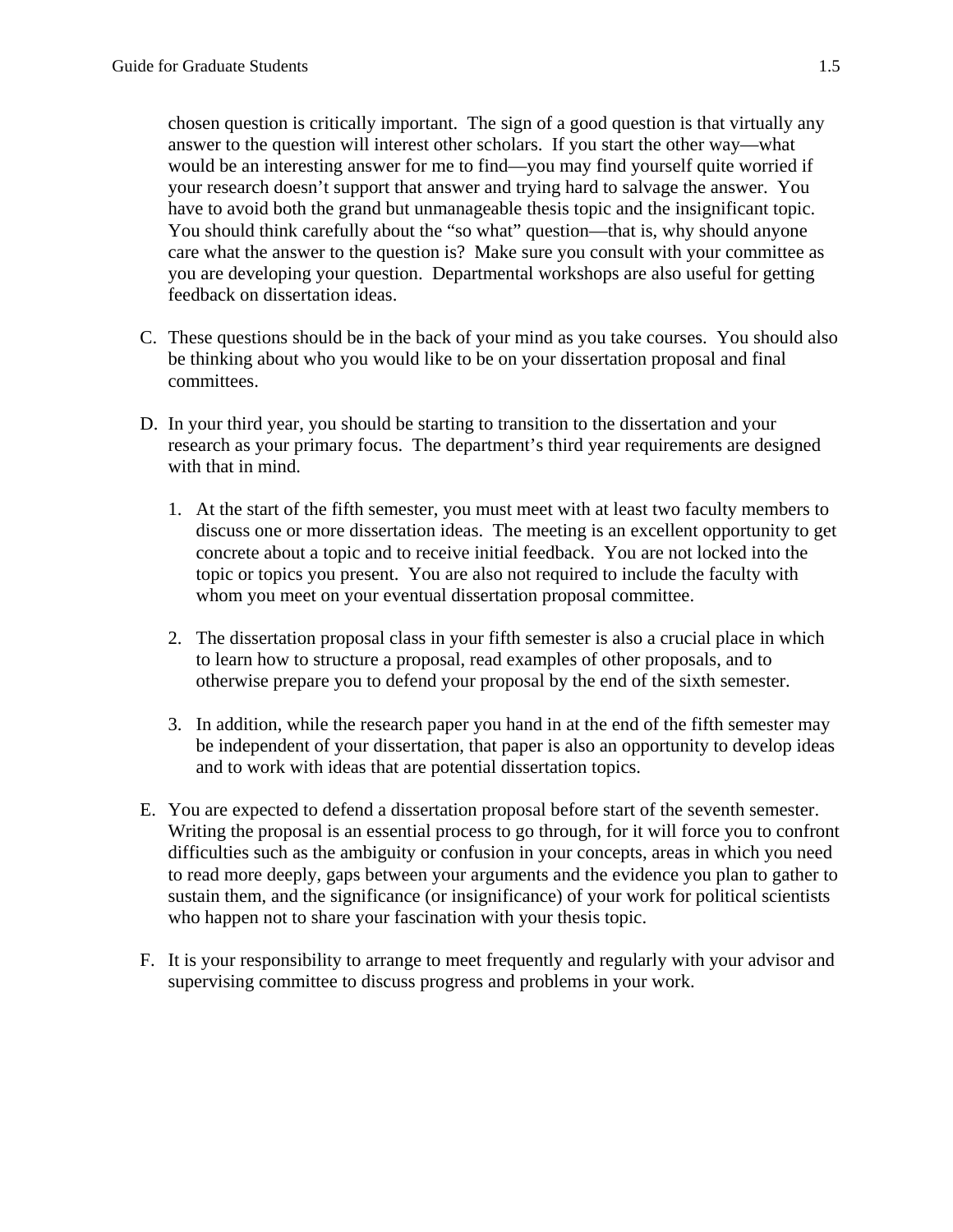#### V. Normal Progress

You will hear a great deal about "making normal progress" during your time here. It is the expectation of the department that you will move through the program following the timeline that has been presented to you. A student not making normal progress may lose his or her guarantee of financial aid or be dropped from the program. Our program is designed so that completing your Ph.D. in five years, and certainly six, is a feasible goal.

- A. What is required to make normal progress? In general, to make normal progress through the program:
	- 1. Meet with your advisor to discuss your First Year Assessment and submit the First Year Assessment form prior to the start of your third semester.
	- 2. Take an appropriate course load and achieve satisfactory average grades (B or better). If you have not yet achieved dissertator status and are not a TA or PA, the expectation is that you take a minimum of three courses (nine credits) plus enroll in a workshop each semester; most students in this situation take four courses (12 credits). If you have not yet achieved dissertator status and have a TA or PA appointment, the expected course load is at least two courses (six credits) plus enrollment in a workshop; most students in this situation take three courses (nine credits). You should take as many as courses as possible at the 800 level and above.
	- 3. Take and pass the two general prelims in June following the fourth semester, except for students requiring extensive language or methodological training, who may be granted one extra semester, as determined by the Associate Chair in consultation with the student's advisor. Three or more courses in foreign language or methods (not including the required research design course or the required statistics credits) constitute extensive training and qualify a student for this extension of normal progress. If a student takes the Methods prelim, methods courses are considered part of general prelim preparation and do not qualify him/her for an extra semester. Students should discuss their prelim timing with their advisor.
	- 4. Present one or more possible dissertation ideas to a committee with a minimum of two faculty members no later than September 15th of the 5th semester.
	- 5. Submit a conference level paper on a topic in your first field to the Associate Chair for review by January 15<sup>th</sup>, before the start of the sixth semester.
	- 6. Submit an acceptable dissertation proposal before the start of the seventh semester.
	- 7. Complete the dissertation in a reasonable time after passing the prelims and the proposal defense.
- B. Deviations from normal progress are highly discouraged, but the department recognizes that there are in some cases extenuating academic and personal circumstances. Specific provisions for granting extensions for completion of the prelims are outlined above, and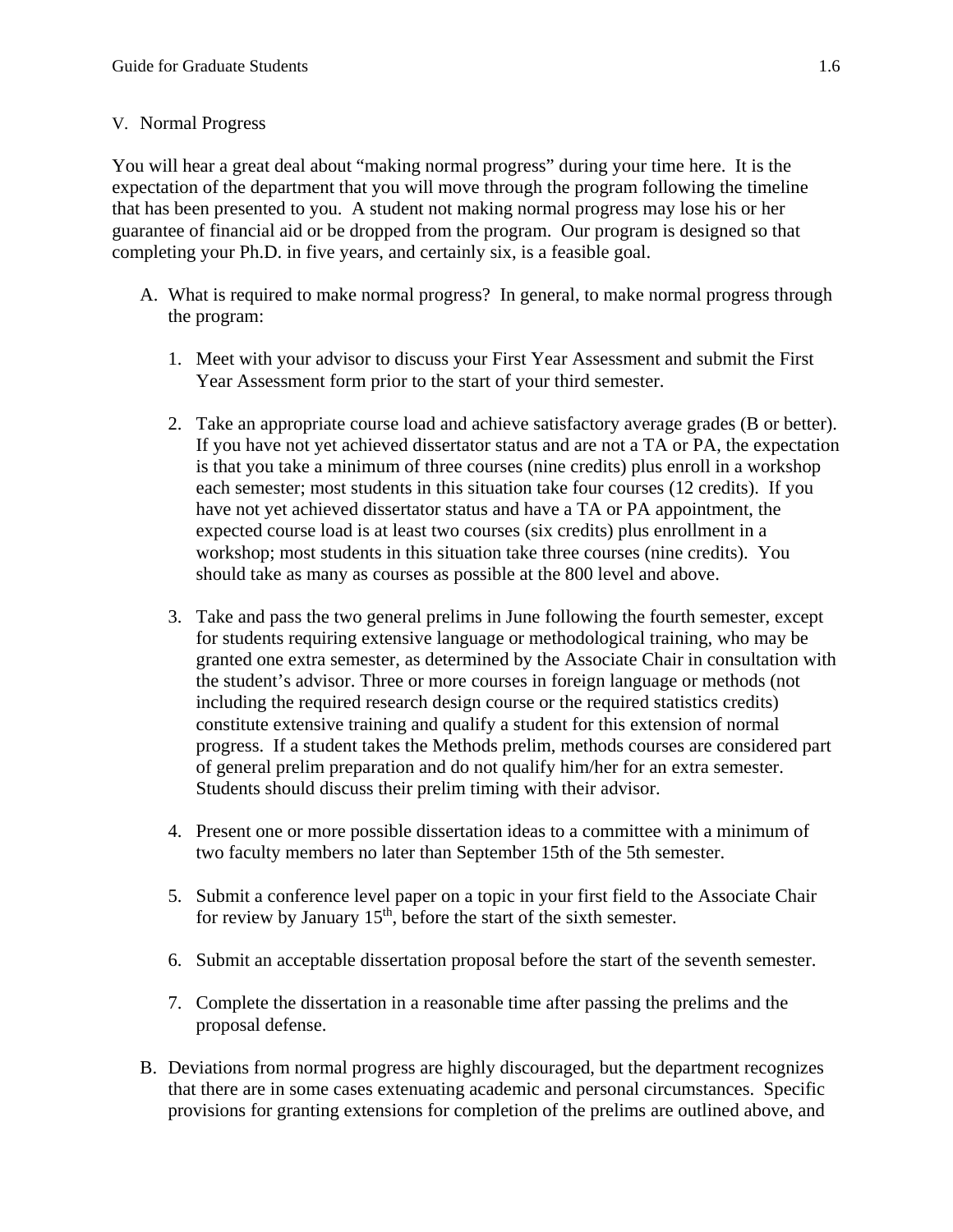those for dissertation proposals are outlined below. Beyond this, the Associate Chair, in consultation with the student's advisor, may grant extensions to normal progress requirements for students who face circumstances similar to those that permit assistant professors to obtain extensions on their tenure clocks: as noted in university regulations, this includes childbirth, adoption, significant responsibilities with respect to elder or dependent care obligations, disability or chronic illness, or circumstances beyond one's personal control. The typical extension for such purposes will be one semester; anything beyond this will be granted only in the event of highly extraordinary circumstances.

Extensions will be granted formally with a note of explanation to be placed in the student's file.

C. Taking account of any extensions, as discussed in the previous point, students who fail to pass the requirements by September 15<sup>th</sup> of their seventh semester will have an enrollment Hold placed on their record and receive a letter stating that if they fail to attain dissertator status by the first day of instruction of their eighth semester they will be dropped from the program.

# VI. Graduate School Rules: Credits and Minors

You also need to comply with Graduate School rules involving the minimum credit requirements and completing a Minor.

- A. The Graduate School establishes the minimum number of UW-Madison credits that you must have to receive a graduate degree. A Ph.D. requires 51 credits, at least half of which should be at the 700 or above. The Graduate School will not transfer any work done at another institution toward fulfillment of the minimum UW-Madison credit requirement. Students must have at least a 3.0 GPA in these courses to receive their degrees. All credits taken at UW-Madison, including those taken during the summer and at a distance, count toward this requirement so long as the course is considered a UW-Madison course.
- B. As you plan out your courses, you will need to be thinking about when to take courses to satisfy your Minor requirement. Many students focus on the Minor in the fall of their third year. You should think of the Minor as a chance to add some additional research skills, concentrate in an area in which you'd like some teaching competency, or focus on an area that you believe might be beneficial for your dissertation research. The Minor requirement can be met in two ways, Option A or Option B.
	- 1. Option A, "External Minor," requires a minimum of at least nine credits in a single department other than the Political Science department. This option requires the approval of the department in which the Minor is done, and that department might add specific criteria to meet. Your advisor also needs to give his/her approval.
	- 2. Option B, "Distributed Minor," requires a minimum of nine credits that can be taken in multiple outside departments or across subfields within the Political Science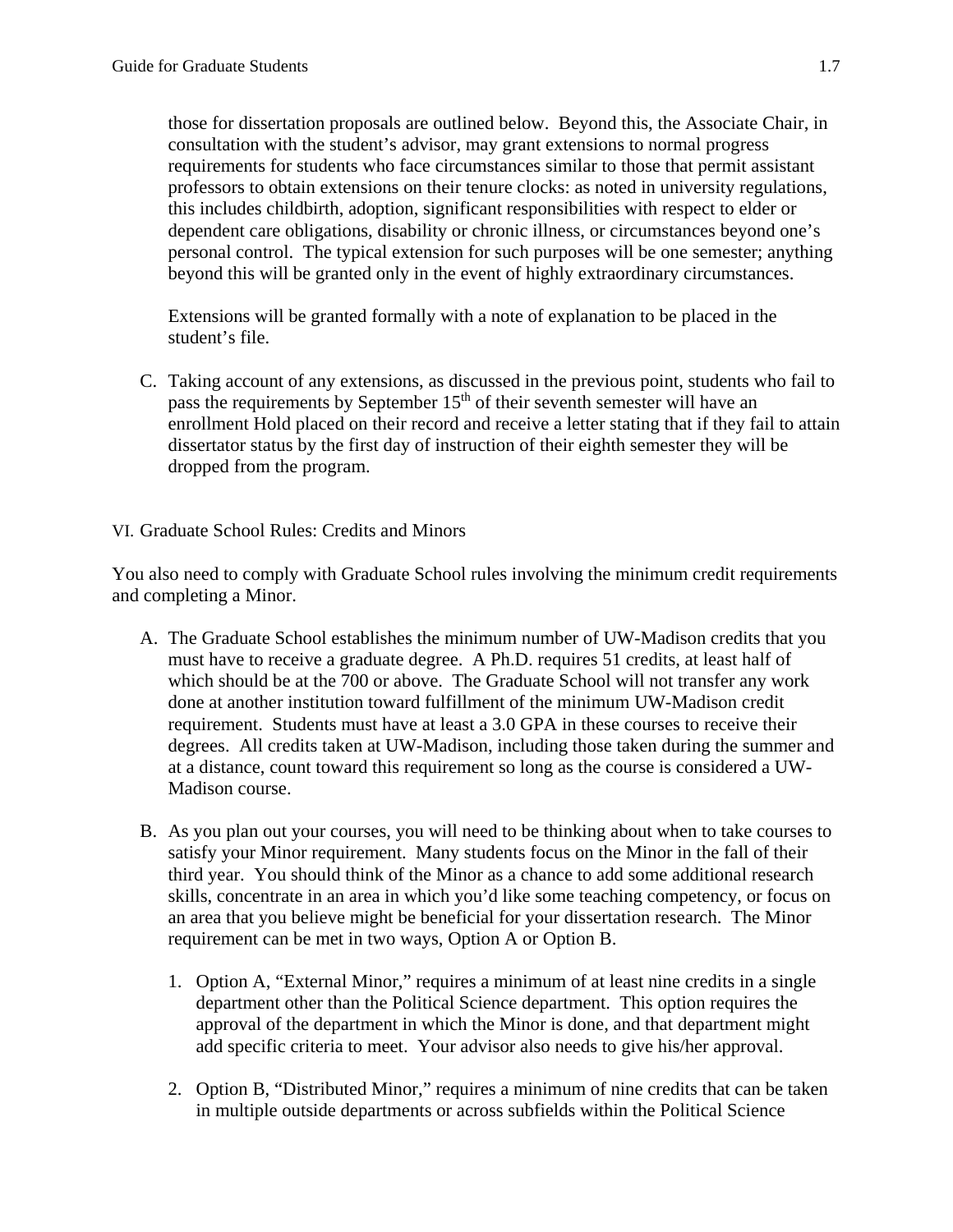department. These credits should provide an intellectually coherent theme within an area of study.

One possible path for the Distributed Minor is an "Internal Minor" in which all nine credits are taken in the Political Science department. The purpose of the Internal Minor is to broaden a student's perspective beyond the specific fields which constitute the student's preliminary examination fields. However, if a student can demonstrate to the Associate Chair and his or her advisor that a course within a tested field but outside a tested subfield fits within an intellectually coherent theme that complements and broadens a student's perspective and would constitute a legitimate Distributed Minor or Internal Minor, the student may petition to count that course toward the requirement. In all cases, such an exception will be limited to one course only. A student will not be allowed to count required courses (e.g., PS 800 or PS 817 and required coursework in statistical methods) toward a Minor. Up to three credits earned in departmental research workshops may be applied toward Internal Minors.

All Option B Minors require the approval of the student's advisor and the Associate Chair.

#### VII. Financial Support

- A. Financial support in the department consists mainly of teaching assistantships and project assistantships. The department also makes nominations for a number of fellowships and hires advanced graduate students to design and teach courses as lecturers. The department ensures five years (ten consecutive semesters) of funding for students who are making normal progress. If you receive outside funding during those five years, the department's guarantee is not extended to additional years, but you will have high priority for funding beyond the fifth year. The guarantee of support assumes that you remain a graduate student in good standing with the department and that your teaching or other responsibilities are performed well. If either of these conditions are not met, your financial guarantee may be terminated.
- B. How are these positions allocated? The Associate Chair allocates a small number of project assistantships to incoming students; there is no application process for these positions. Otherwise, PA positions are posted by the faculty member who supervises the position. He or she evaluates applicants and then decides whom to hire.

Graduate-student lecturer (Lecturer SA) appointments typically have ABD status and are at an advanced stage of their graduate careers.

Teaching Assistant appointments are made by the Graduate Program Coordinator after soliciting course preferences from graduate students. In addition to student preferences, the following factors are taken into account when making TA appointments:

1. Normal progress. Students off normal progress receive lower priority for financial aid and may lose their guarantee of financial aid. If a student falls off normal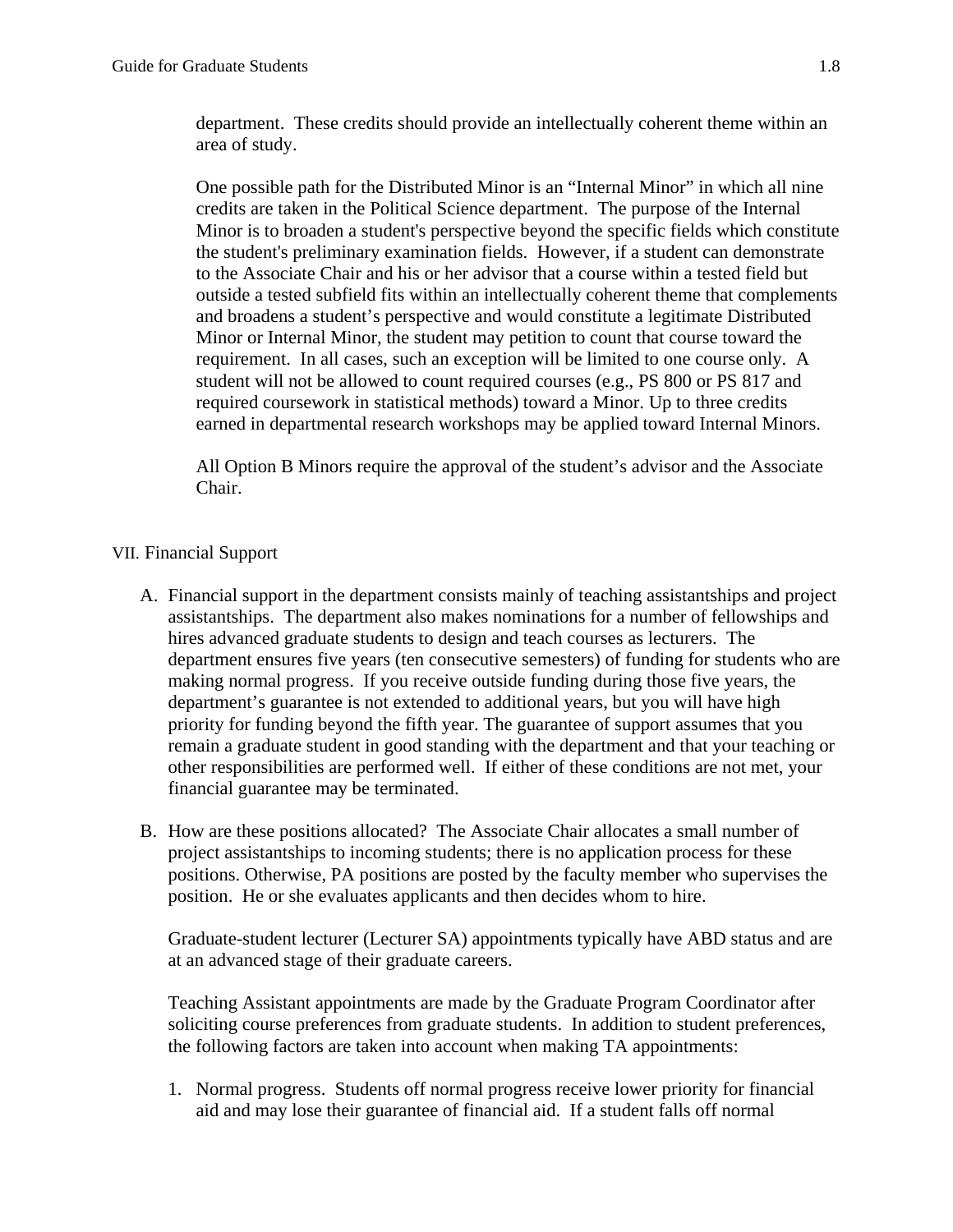progress after department TA appointments have been made, the student may continue in the position for the remainder of the appointed semester. A student may receive lower priority for TA positions in subsequent semesters, until he or she is back on normal progress.

- 2. Seniority in the program. Generally speaking, students who are further along in their program are more likely to get one of their top preferences, but this is by no means guaranteed. Other factors mentioned in this section, as well as department needs to staff particular courses are also considered.
- 3. Qualifications. Students are given priority for courses in which they have expertise or prior teaching experience.
- 4. Instructional needs of the department. This includes the balancing of junior and senior TAs in a course.
- 5. A student who does not provide their TA preferences prior to the stated deadline may not be able to be accommodated with a TA appointment. Failure to comply with deadlines removes the department's obligation to find financial support for the student.
- 6. Number of semesters a student has supported themselves with funding outside the department. Students who have supported themselves for one or more semesters through positions outside the department but are beyond their five years of guaranteed funding in the program will have top priority for funding in the sixth year and beyond. Those who have received ten semesters of funding from within the department will have lowest priority.
- 7. Availability of funds.
- C. Except in exceptional circumstances, teaching-assistant, project-assistant, and lecturer (LSA) appointments will not be provided to students with fellowship funding.
- D. Every student is on probation for their first appointment as a teaching assistant or project assistant in the Political Science Department. Probation may be extended to a second semester.
- E. Each graduate student lecturer will be assigned a faculty mentor.

# VIII. Placement

Most people who finish the program look for academic jobs. Our graduate students work in all varieties of universities and colleges ranging from the most famous to the obscure. The job prospects of our graduate students are determined both by their ability and by the market conditions in their field. In some years, many quality jobs are advertised, in other years, relatively few. We can give you two assurances. First, Wisconsin's standing is such that you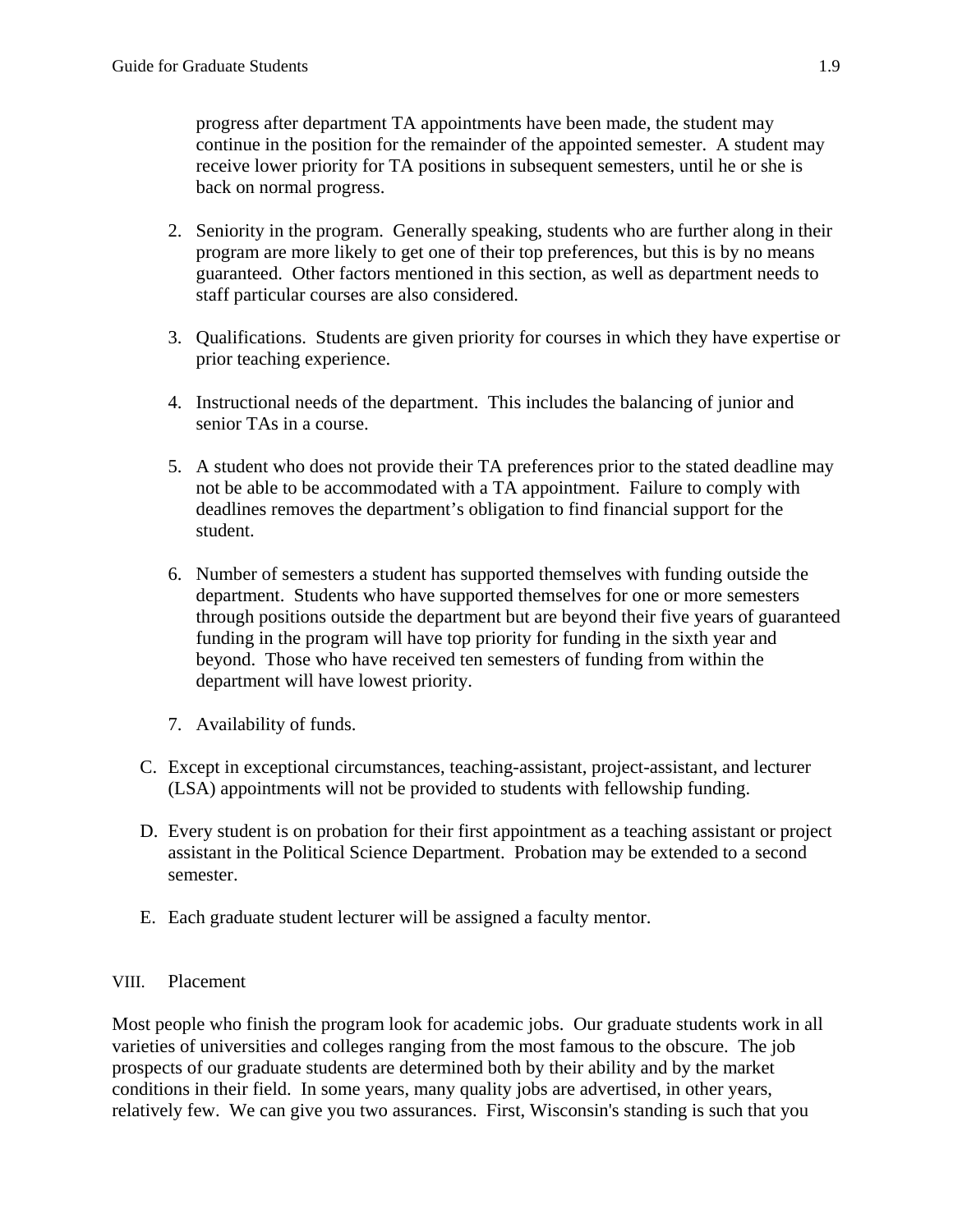will be considered seriously at whatever level of institution to which you are individually qualified to apply. Second, the department will give you all possible help in finding a suitable job.

- A. Your advisor and the Associate Chair will help you decide when you are ready to go on placement. The season usually begins in August with online job listings at the American Political Science Association website (www.apsanet.org). However, some listings are posted even earlier than this. It is your job to check the site frequently to read new listings and identify jobs that interest you.
- B. Neither the Associate Chair nor your advisor can answer questions about the type of institution (e.g., Liberal Arts College or Research University) or geographical region of the country in which you should work. You need to consider, therefore, what type of institution and what parts of the country you would like to work in. Be aware that the more flexible you are about regions and institutions in which you could work, the easier it will be to find a job.
- C. In general, you should not consider going on placement until you are sufficiently advanced with your thesis to have a minimum of two revised chapters that you feel are of the highest standard you can produce, and be sure that you will finish your dissertation within the academic year. Most quality departments are unwilling to accept on face value vague assurances that you will "defend some time next summer"; you will have to be able to convince them that you really are close to finishing a good dissertation. The more you have finished, the better, as you will be competing against students who have completed their dissertations as well as assistant professors looking to move to a new department.
- D. You need to arrange with at least three faculty members who know you well to place letters in the file. Give faculty plenty of time and adequate application material so that they can write strong letters.
- E. A meeting is held annually in May for people going on the job market. At this meeting, the Associate Chair will give you further information on placement. It is a good idea to attend this meeting the year before you plan to enter the job market to gain a sense of what lies ahead. The Associate Chair also examines all placement files and makes suggestions to you about how your file might be improved.

# IX. Professional Conduct

The Department of Political Science abides by the university's code of academic conduct. Information about the university's definitions, policies, and disciplinary sanctions are available at https://grad.wisc.edu/acadpolicy/#misconductacademic. When an instructor suspects a student has committed academic misconduct in a non-course setting (conference papers, project assistantship, project data, etc.), he or she should notify the Associate Chair. The Associate Chair will consult with other faculty when appropriate and decide on a disciplinary sanction. Sanctions range from a written reprimand that may be placed in the student's department file for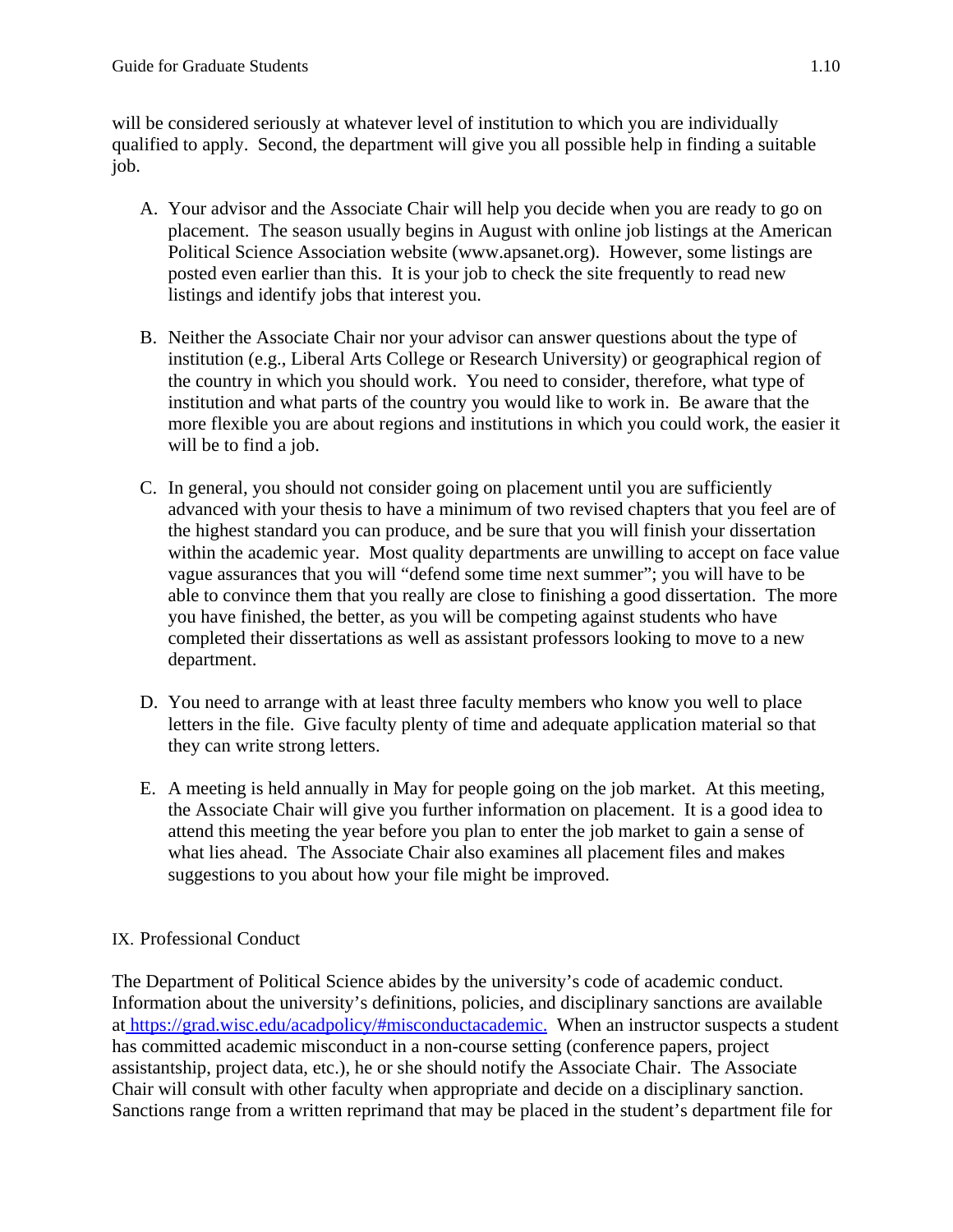removal from the program. If a student is removed from the program, he or she is not removed from the university. The decision to remove the student from the university is part of the university's official misconduct review process. When an instructor suspects a student has committed academic misconduct in a course, he or she will be guided by the university's academic misconduct process. The instructor also has the option of recommending to the Associate Chair that the student be removed from the department's graduate program. The Associate Chair, after consultation with faculty, will decide whether this disciplinary action is appropriate.

Department faculty may ask applicants for project assistant positions whether they have been found to be in violation of academic conduct standards, either at this university or elsewhere.

The department faculty reminds students that they need to let faculty know if they are planning to submit a paper that is a revised version of a paper they have already written, or are submitting the same or a similar paper for more than one course. These plans must be cleared with faculty well ahead of time before submitting the paper: students should seek permission from the faculty member prior to beginning the revising or writing of the paper. The faculty considers the submission of "recycled" papers without prior faculty approval to be a breach of both the university's standards for academic conduct and our department's standards of academic integrity.

The Department of Political Science is committed to a professional and welcoming workplace environment for students of every background. Students are expected to abide by the department's "Statement on a Professional Workplace Environment" posted in the Graduate Student Lounge.

The department adheres to the university's policies on sexual and other forms of harassment. For further information on sexual harassment and the procedures for filing a complaint, consult the university's Dean of Students Office at https://www.students.wisc.edu/doso/reportingallegations-of-sexual-assault-datingdomestic-violence-and-stalking/ or contact the Chair or Associate Chair.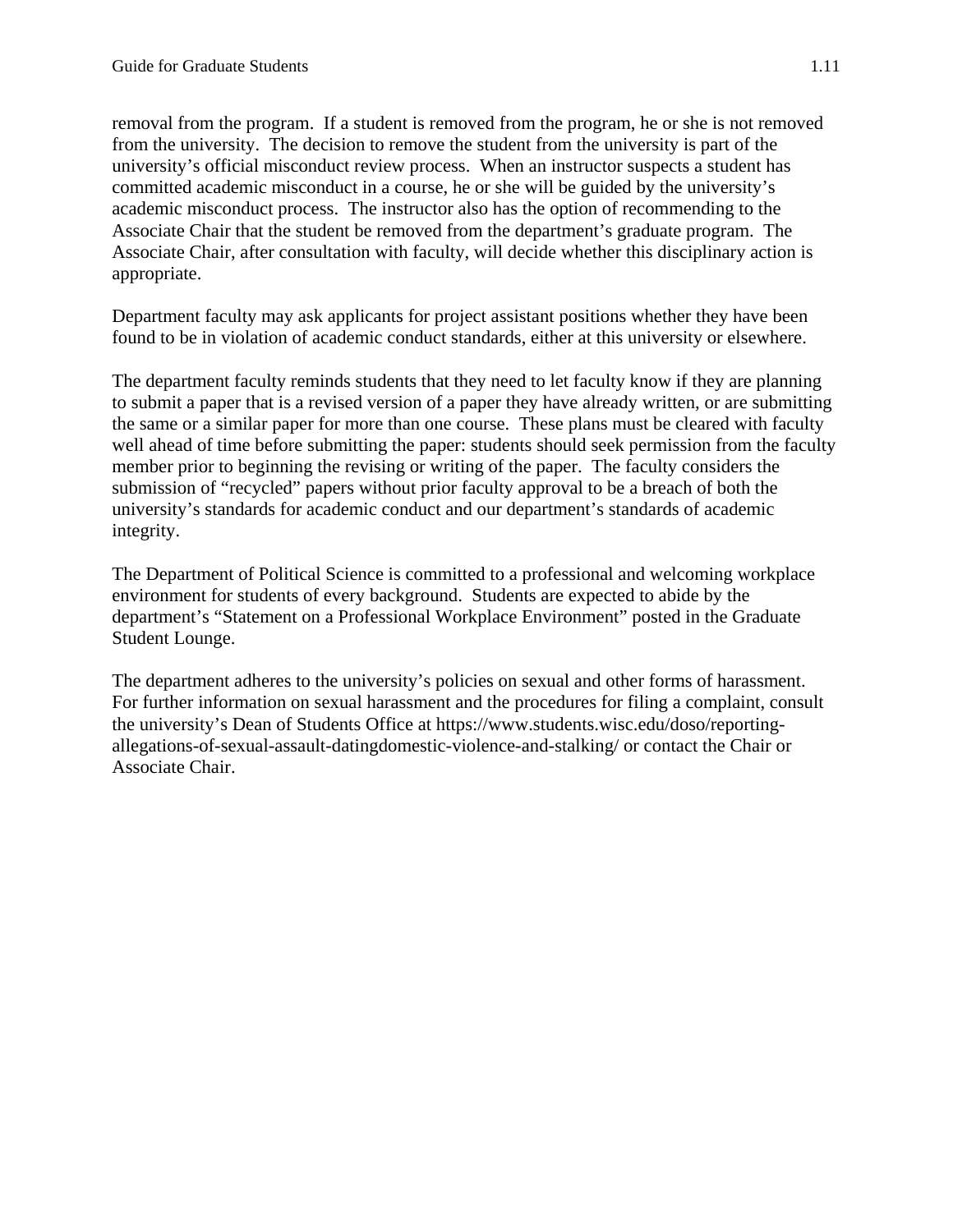# Department of Political Science University of Wisconsin-Madison

# GUIDE FOR GRADUATE STUDENTS

# Version 4.1 – August 2017

# CHAPTER TWO

This chapter provides additional details on the departmental rules for the graduate program. Students should also be aware of the need to comply with the rules established by the Graduate School.

- I. The Masters of Arts
	- A. To obtain an M.A., students must complete 30 credits of coursework with at least a 3.00 average. Grades below a C may not be counted for credit under any circumstances.
	- B. At least 18 of the 30 credits must be in Political Science. No more than 3 credits of PS 999 can count toward the 18 credits.
	- C. At least 15 of the 30 credits must be earned in graduate courses in Political Science at the 800 level or above.
	- D. Courses taken outside the department must be chosen in consultation with a student's advisor and must be at a level (300 or above) for which graduate credit is available.
- II. The Ph.D.
	- A. To achieve dissertator status and become ABD ("all but the dissertation") status, a student must:
		- 1. Meet with their advisor to discuss their First Year Assessment.
		- 2. Pass general preliminary exams from two of the following fields:
			- a. American Politics
			- b. Comparative Politics
			- c. International Relations
			- d. Political Methodology
			- e. Political Theory
		- 3. Take and pass Political Science as a Discipline and Profession (PS 800), Empirical Methods of Political Inquiry (PS 817), a Dissertation Workshop (PS 801), and three credits of statistical methods instruction.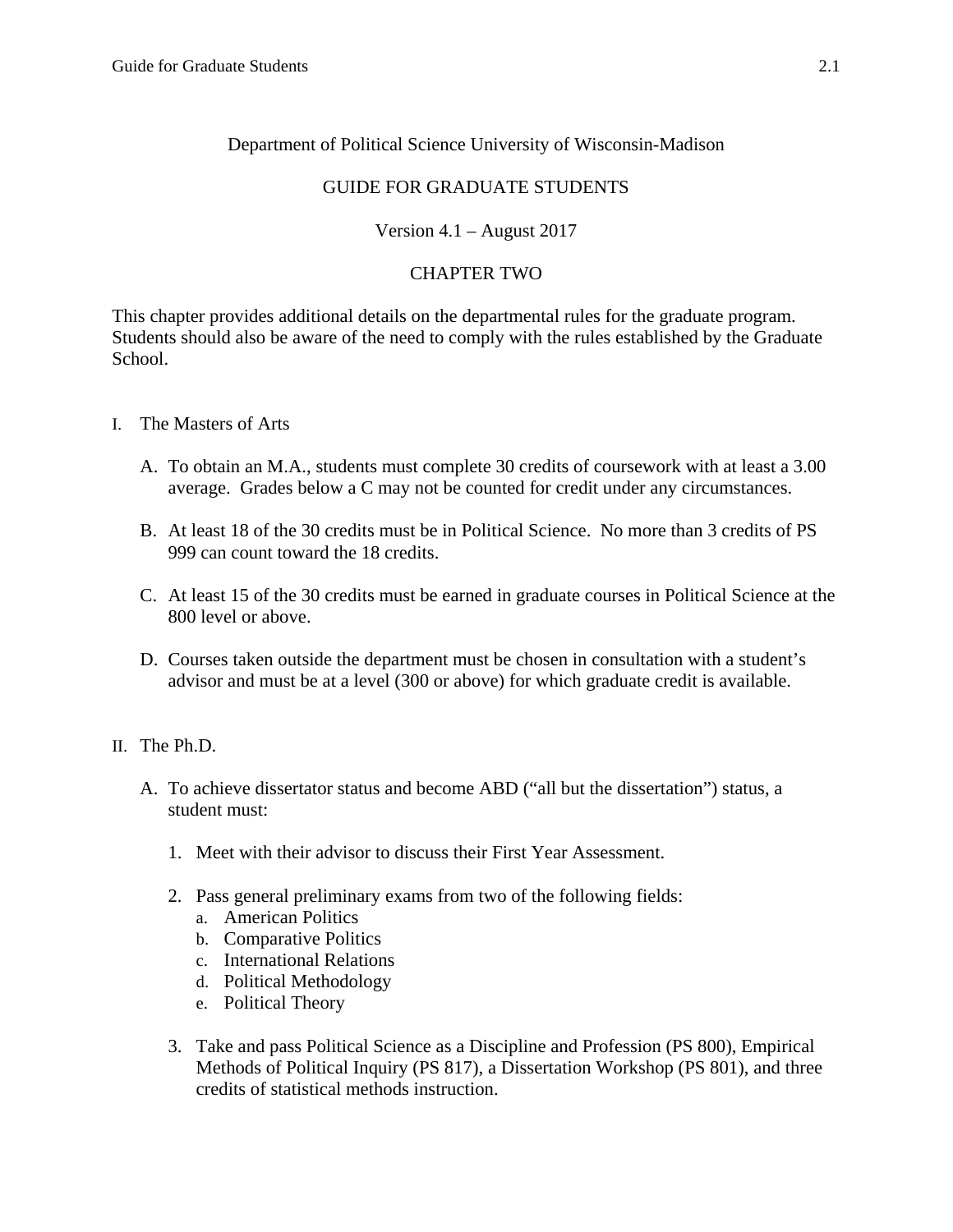- 4. Submit a conference level research paper for review by January 15, before the start of the sixth semester.
- 5. Complete the Graduate School minimum credit requirement of 32 credits and the Minor requirement.
- 6. Earn a minimum 3.0 grade point average.
- 7. Have no Incompletes.
- 8. Successfully defend a dissertation proposal before a committee of four faculty members
- B. To receive the Ph.D., a student must also:
	- 1. Have completed 51 credits of course work. This includes credits from PS 990: Research and Thesis.
	- 2. Produce a dissertation of an acceptable standard that makes an original contribution to knowledge.
	- 3. Pass a two-hour oral dissertation defense before a committee of at least four graduate faculty members. At least one of the four faculty members must represent a graduate field outside your major. Three positive votes are required to pass the defense.
	- 4. Deposit an approved copy of the dissertation with the Graduate School.

# III. Ph.D. Requirements

A. Preliminary Exams

Each student will select a First Field and a Second Field. The First Field is the field within which the student expects to write a doctoral dissertation. The Second Field complements and supports the First Field and the student's intellectual and research interests. Students will indicate which fields they intend to test through submission of the Preliminary Exam Signup form. Each exam will be graded by or on behalf of field committees. Students are encouraged to work with other students in preparing for prelims, but the taking of prelims is an independent exercise.

- 1. Scheduling of Exams
	- a. All preliminary exams will be administered during the first two weeks of June following the student's fourth semester. The schedule of exams will vary each year, depending on how many students sign up for each exam and in what combination. Both the First Field and Second Field written exams for each subfield will be distributed simultaneously.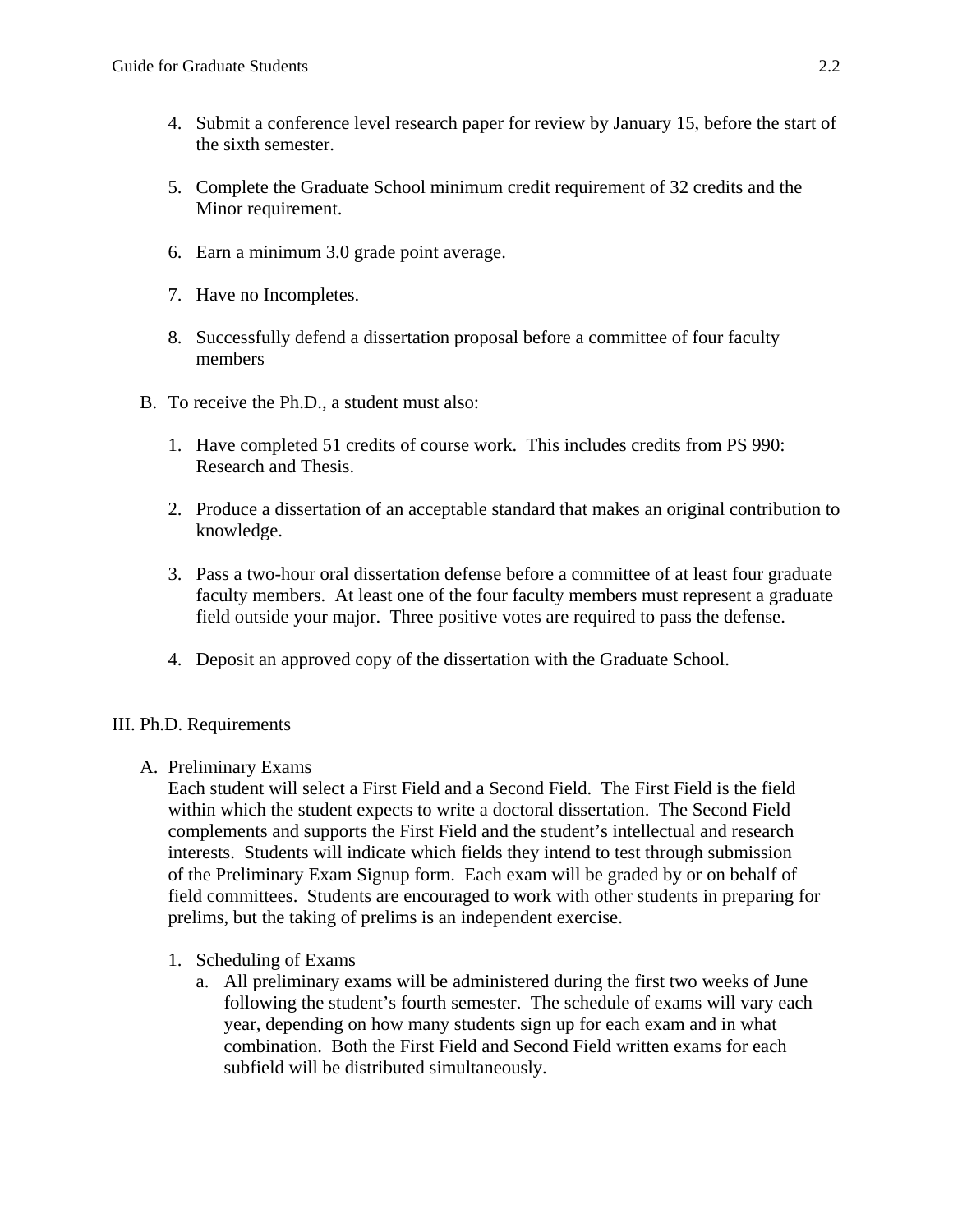- i. For example, in a given year, it might be that the American Politics and Comparative Politics exams are distributed the first week, while in the second week the International Relations and Political Theory exams are distributed.
- ii. The second-field methods review essay, which is not in an exam format, is due on the last day of the exam window.
- b. With the exception of retakes, discussed below, only one sitting will be provided in any year.
- c. In extraordinary circumstances, as noted elsewhere in the Graduate Guide, the Associate Chair may permit students to proceed outside the above schedule of exams.
- 2. Exam Procedures
	- a. The department's prelim exams are designed for students to display breadth and depth of knowledge and their ability to identify and discuss important research questions and directions in the field. Thus, based on the field's approach to assessing this, the exam format varies by field.
	- b. The first and second field American and Comparative exams and the second field Theory are exams with written responses taken during a 56-hour sitting.
		- i. Students will be given the list of questions for the entire exam at the start of the exam.
		- ii. Students taking the First Field exam in American must answer four of six questions. Students taking the First Field exam in Comparative Politics must answer three out of four questions. Answers for the first field American and Comparative exams are limited to 8,000 words for all questions combined or approximately 25 pages.
		- iii. Students taking the Second Field exam in American must answer two of six questions. Answers for the second field exams in American Politics exams are limited to 4,000 words for all questions combined or about 13 pages.
		- iv. Students taking the Second Field exam in Comparative Politics must answer two out of four questions. Answers for the second field exams in Comparative Politics exams are limited to 5,000 words for all questions combined, or about 15 pages.
		- v. For the Political Theory second field exam, students must answer three questions from three separate subfields. Answers for the exam are limited to 6,000 words for all questions combined or about 20 pages.
		- vi. Upon receipt of the preliminary exam questions, students may not discuss the exam questions or answers. Violations of this policy, as determined by the Associate Chair, will be grounds for a grade of "Deficient" on the exam.
		- vii. Students are allowed access to notes and other written materials while writing their exams. Inappropriate use of published or online materials that constitute academic misconduct as defined by the university, and as determined by the Associate Chair, will lead to a grade of Deficient on the exam. It is each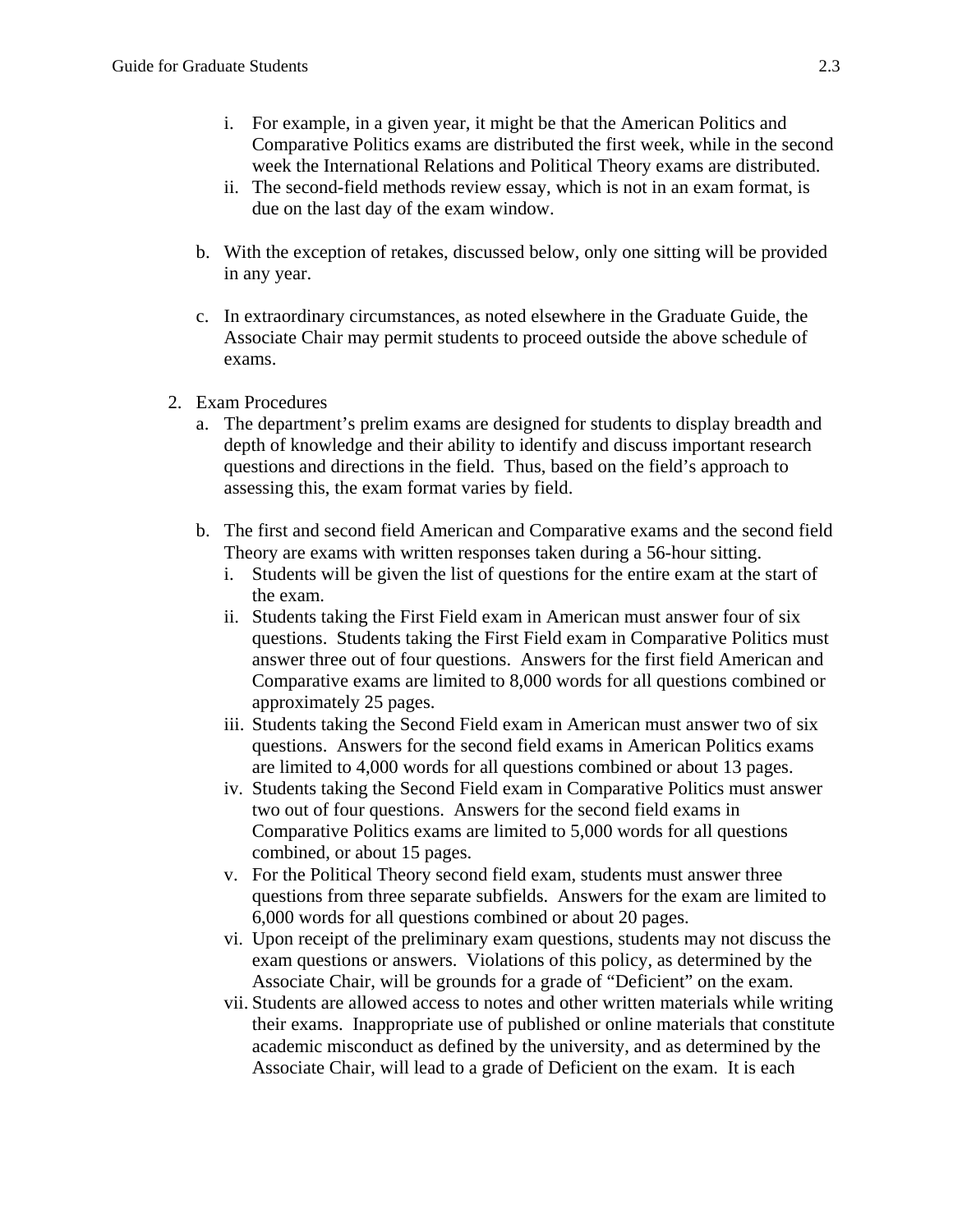student's responsibility to be aware of the university's policy on academic misconduct.

- c. First and second field preliminary examinations in International Relations will be oral exams.
	- i. Exams will be scheduled in conjunction with the written exam cycle.
	- ii. The first field will be scheduled for 1.5 hours with an examining committee comprised of three faculty.
	- iii. The second field exam will scheduled for one hour with an examining committee comprised of two faculty.
	- iv. Seminar papers from substantive IR courses must be uploaded for review by faculty no later than May 15th. This should include any ungraded papers for courses taken in the fourth semester.
- d. The first field exam in Methods will consist of an oral exam and a review essay submitted no later than one week prior to the oral. The second field exam will require the student to submit a sophisticated review essay no later than the last day of the 2nd week of the exam window. If the paper is not submitted by this time, the student shall receive a Deficient for the exam.
- e. The first field exam for Political Theory requires the student to complete a research paper according to the following sequence.
	- i. Submission of a seminar paper selected in consultation with their advisor. This paper must be substantially different from the paper required by the Department.
	- ii. Revise the paper based on feedback from the seminar instructor.
	- iii. Present the revised paper at the Political Theory Workshop during the fourth semester
	- iv. Prepare a memo outlining proposed revisions within one week of the presentation. The memo will be reviewed by a committee of three faculty.
	- v. Submit a revised paper, along with memo, by the end of the first week of June.
	- vi. The paper will be reviewed by a committee of three faculty and assessed a Pass or a Revise and Resubmit no later than July 1<sup>st</sup>. If awarded a Revise and Resubmit, the revised paper must be completed and passed before the start of the fifth semester.
- 3. Grading of Exams
	- a. Students will be notified of the results of their exam by the Graduate Program Coordinator as soon as they are known but no later than July 1st, or the first business day thereafter, with the exception of the Political Theory first field exam.
	- b. The department will also place in each student's department mailbox a letter indicating his or her grade on the exam. Grades will consist of Distinction, High Pass, Pass, and Deficient. A student receiving a grade of Deficient must retake the exam at the next sitting.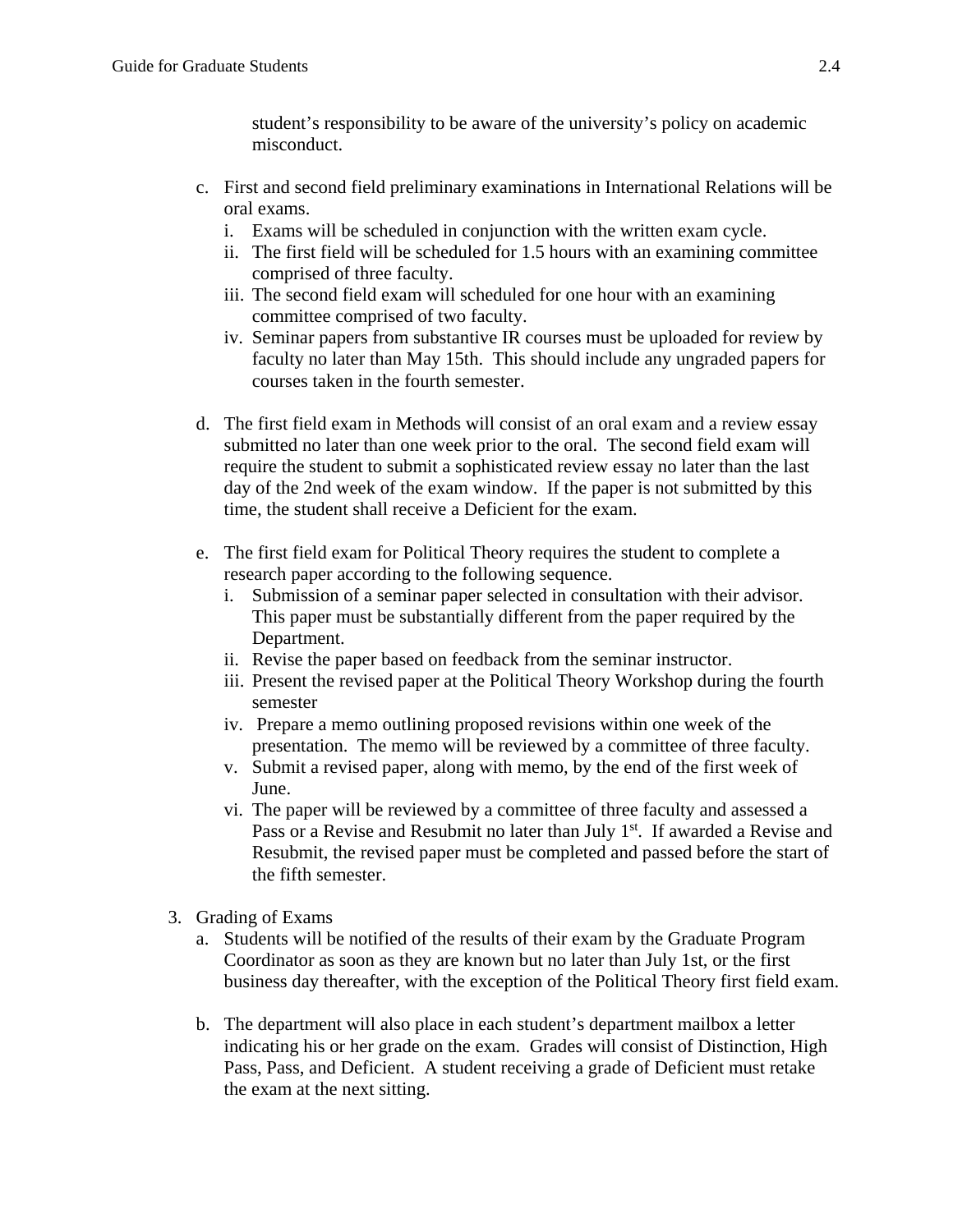- c. If a student receives a grade of deficient on either examination on the first try, s/he would be required to retake the exam(s) mid-August of the same summer.
- d. No exam may be taken more than two times. Failure of any exam twice is cause for removal from the program. Exceptions to this rule will be considered by the Appeal Committee, which shall grant exceptions in only the most extraordinary circumstances. The decision of the Appeal Committee is final.
- e. The Appeal Committee will not consider appeals of prelim grades based on content.
- 4. Any field committee that wishes to change its exam policies from those set out in Chapter 2 will present the proposed changes to the Associate Chair who will forward them to the Graduate Program Committee and the department for comment and approval.
- B. Proposed Dissertation Ideas Consultation By September 15th of the 5th semester the student will meet with a minimum of two faculty to discuss at least two possible dissertation ideas. The student, in consultation with their advisor, will choose which faculty will be a part of the meeting.

#### C. Dissertation Workshop

All students are required to take and pass PS 801: Dissertation Workshop before or during the 5th semester.

#### D. Research Paper Requirement

A conference-level research paper written on topic in the student's first field must be submitted to the Associate Chair no later than "Last Day Grades In" set by the Academic Calendar for the 5th semester. In consultation with the respective field chairs, the Associate Chair will select two faculty to review the paper. The reviewers will assess the paper as a Pass or Revise and Resubmit by the Spring Semester Instruction Begins set by the Academic Calendar for the  $6<sup>th</sup>$  semester. If the author receives an assessment of Revise and Resubmit, the student has until the "Last Day Grades In" for the 6th semester to submit a satisfactory paper.

Unless there are exceptional circumstances approved by the Associate Chair, a student who fails to submit an acceptable conference-level paper by the end of the sixth semester will have a Hold placed on their records, blocking enrollment for the eighth semester.

- E. Dissertation Proposal Defense
	- 1. Before the start of the seventh semester, each student will defend a dissertation proposal at a conference with his or her dissertation proposal committee. The proposal should clearly identify the research question or topic, establish the theoretical framework for the proposed topic, reference the relevant literature, and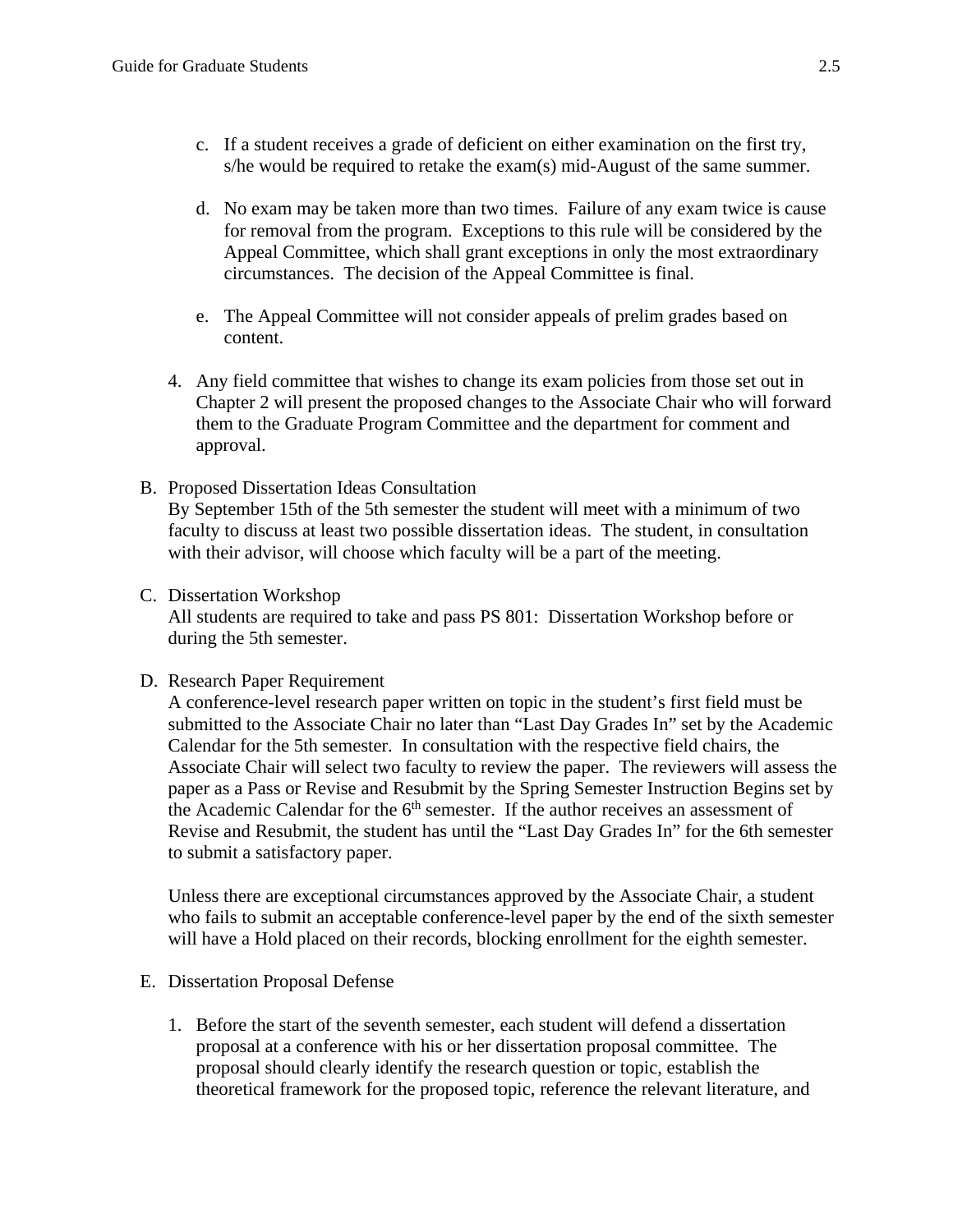describe in detail the proposed research design and methods. A proposal will typically be 20 to 30 pages in length.

- 2. The dissertation proposal committee will consist of a chair and at least three additional members. The chair of the committee will also be considered the student's advisor. One of these three additional members may be from a department outside Political Science.
- 3. One month before the scheduled defense date, the student will notify the Graduate Program Coordinator when the defense will take place. Students will need to be certain that they consult with their committee so that this deadline can be met. The student should circulate drafts of the proposal to committee members for comments in the months leading up to the one-month proposal preclearance. The version of the proposal to be discussed at the conference should be received by committee members two weeks prior to the conference.
- 4. It is the student's responsibility to schedule the defense so that a result can be communicated to the Graduate Program Coordinator before the start of the seventh semester. The Associate Chair, in consultation with the student's advisor, may grant extensions for those needing to take extensive language or methodological training or those students electing to pursue an M.A. degree or significant coursework in another department. Personal circumstances, as explained in Chapter One, can also be a valid reason for giving students more time to defend their dissertation proposals. The normal extension will be one semester for personal reasons or one to two semesters for academic reasons; anything beyond this will be granted only in the event of highly extraordinary circumstances.
- 5. The proposal defense will consist of two portions, the first of which encourages the participation of faculty and graduate students in Political Science and the second of which will be a workshop format involving only the student and the faculty committee members.

Both portions will be chaired by the student's advisor. For a defense to go forward, the student must announce the proposal title, a one-page abstract, and time and venue of the defense. At least one week before the defense, this information should be distributed via e-mail to department faculty and graduate students.

In the first portion of the defense, the student will make a brief presentation and there will be ample time for the student to field questions from the attendees. When the committee chair judges it appropriate, the defense will go into a closed session consisting only of the student and the faculty committee members.

This second portion of the defense will be a workshop format, the purpose of which is to provide the student and committee members with the opportunity to discuss the suggestions already provided as well as solicit further suggestions on specific issues from committee members. It would be appropriate for faculty to ask questions that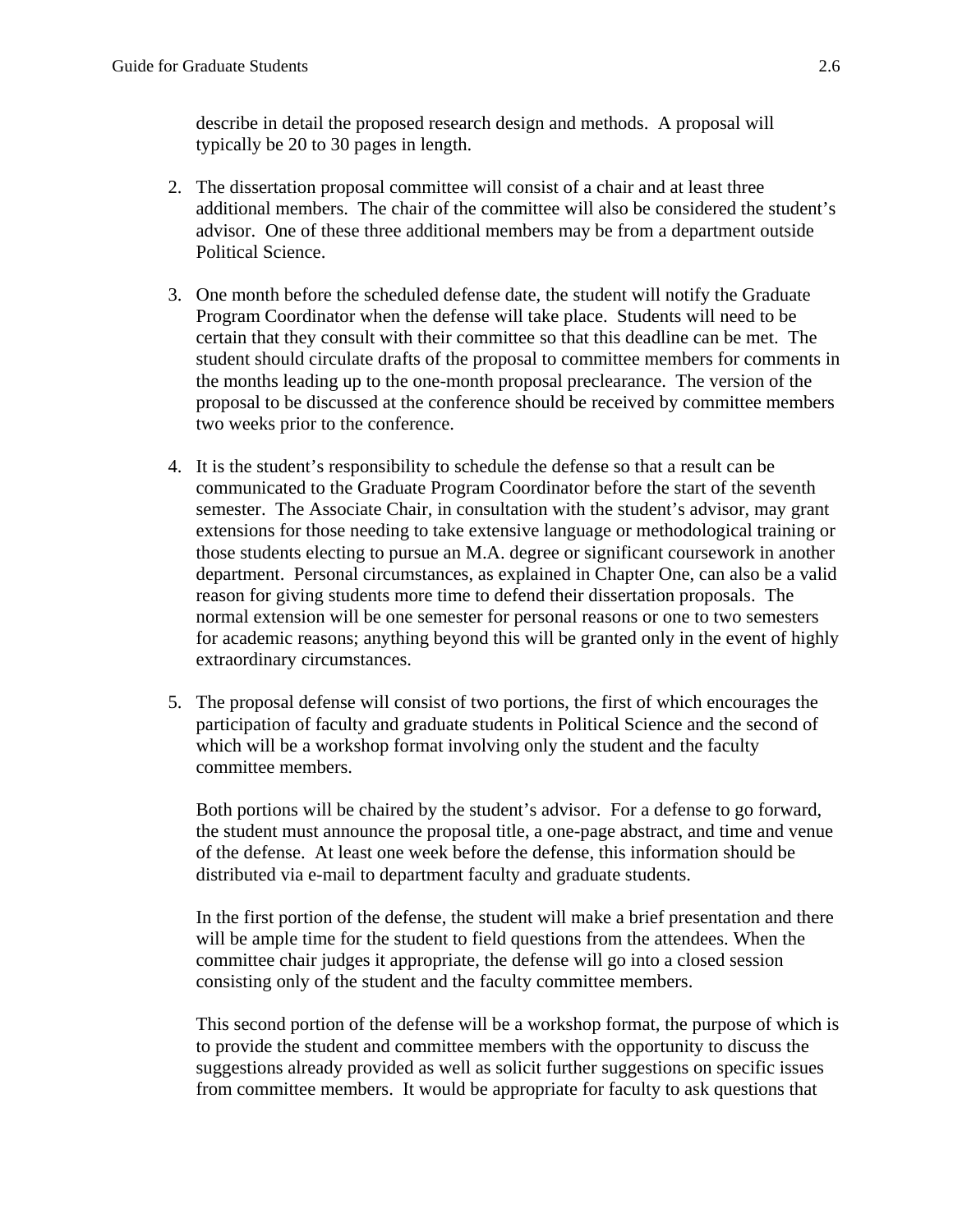require students to display mastery of the theoretical and empirical literature relevant to the dissertation topic.

- 6. The dissertation proposal committee will indicate approval of the proposal by submitting to the Associate Chair a form with the signatures of each committee member. The committee may approve the proposal pending minor revisions. The revised proposal will be due within one month following the defense. If more substantial revisions are necessary, the committee should withhold approval until the student has revised the proposal. Students should not assume that the proposal will be approved without a request for revisions.
- 6. Following committee approval of the proposal, the student will provide a copy of the proposal to the Graduate Program Coordinator. The Associate Chair will approve the proposal on behalf of the department. The student will also supply the Graduate Program Coordinator with a copy of the one-page abstract of the proposal.
- 7. No student can defend the proposal with outstanding Incompletes. Incompletes must be resolved at least one week before the scheduled proposal defense. It is the student's responsibility to make sure that the grade change has gone through.
- 8. Unless there are exceptional circumstances approved by the Associate Chair, a student who fails to defend a proposal to the satisfaction of his/her committee by September 15th of their seventh semester will have a Hold placed on their records, blocking them from enrolling.

# F. Dissertation

- 1. A dissertation (thesis) that is an original contribution to knowledge must be completed within five years following the attainment of ABD status. Graduate School rules provide that if the dissertation is not completed within five years of defending the dissertation proposal, the prelims may need to be retaken.
- 2. Students must comply with the university's rules on the format of the final version of Ph.D. theses, notably dissertation contributions received from other individuals. These individuals include co-authors of published work that appears in the document; those who assist in research design, execution, analysis, and reporting; and interpretation; and those who assist in writing, proofing and copyedit the dissertation. Guidance on these rules is available from the Academic Policies and Procedures of the Graduate School.
- 3. Students intending to submit a thesis for defense must contact the Graduate Program Coordinator in a timely manner (at least three weeks prior to defense date) to obtain necessary documents and allow the arrangements to be made for the defense.
- 4. Students are responsible for creating a dissertation committee. The committee members may be, but are not required to be, the same as those on the dissertation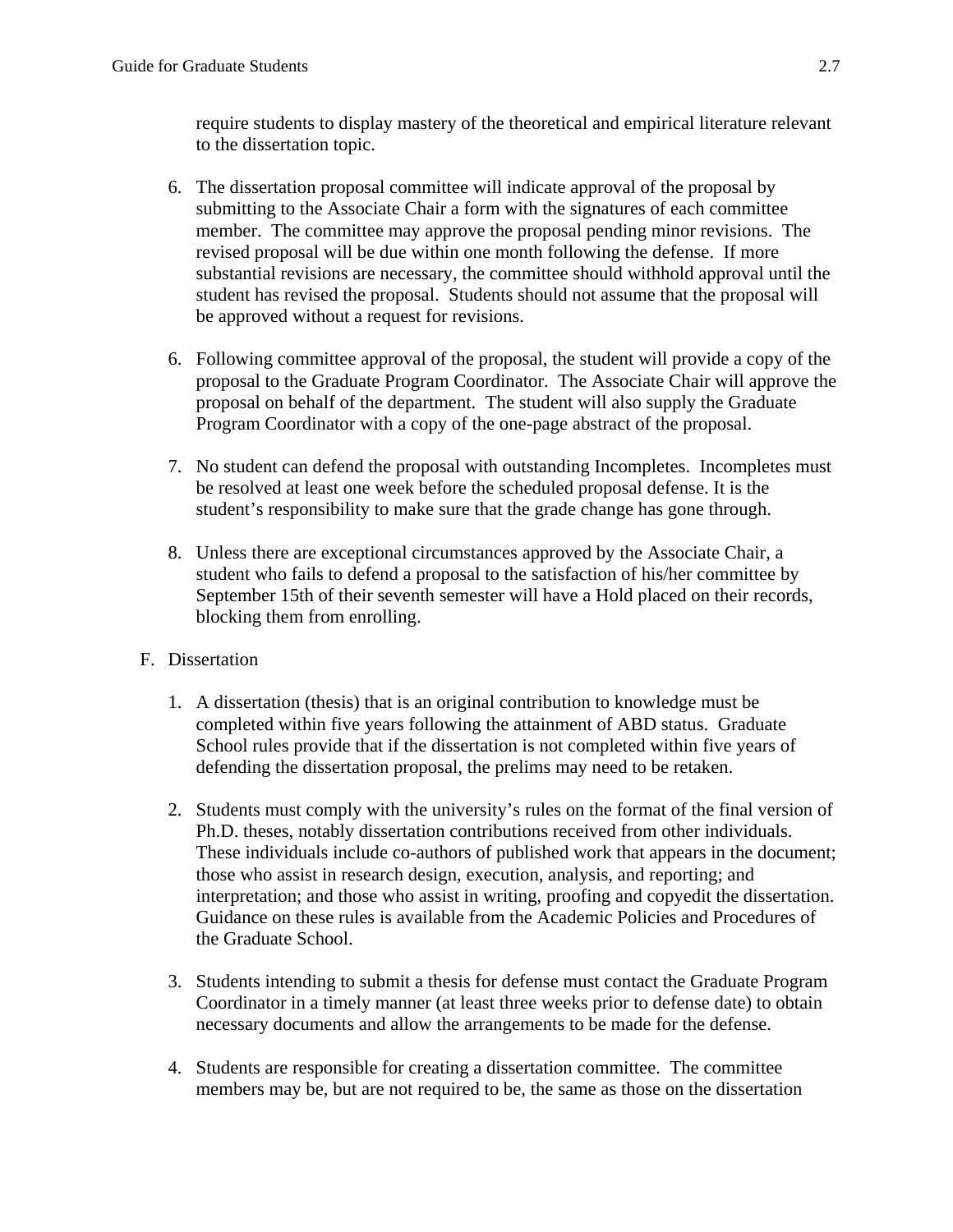proposal committee. The final oral defense committee will consist of at least four members, three of whom must be UW-Madison graduate faculty or former UW-Madison faculty up to one year after resignation or retirement. The committee may have a chair and a co-chair, one of whom must be from the Political Science Department. One member of the committee must be from outside the discipline, and one member may be from outside the UW-Madison campus. The department encourages students to select the full set of committee members early in the dissertation research process.

- 5. The dissertation shall be defended at a two-hour oral exam before the dissertation committee. As with the proposal defense, this shall consist of an open session followed by a closed session.
- 6. Copies of the dissertation shall be made available to members of the committee no later than two weeks before the oral defense.
- 7. To successfully defend the dissertation, the committee must be satisfied that the dissertation is an original and significant contribution to knowledge, that the arguments of the thesis are presented coherently, and that the arguments of the thesis are supported adequately by evidence and documentation. The committee must also be satisfied that the student has a broad and intensive knowledge of the major field in which the thesis is written. At least three positive votes are required to pass the defense.
- 8. An approved copy of the dissertation must be deposited with the Graduate School.

# IV. Field Committee Policies

# A. American Politics

The American Politics field covers all aspects of and approaches to American politics. Topics covered include but are not limited to political behavior, all institutions of government (Congress, the presidency, courts, and the bureaucracy), state and local government, parties and public policy, American political economy, interest groups, and social movements. Methodologies used by faculty in the field are wide-ranging including archival research, statistical analysis, and cultural analysis. The courses faculty offer and their own research cover both the workings of American political institutions and political behavior today on the one hand, and the broad sweep of American political development on the other.

- 1. The American politics field consists of the following subfields:
	- a. National Institutions
		- Presidency
		- Congress
		- Supreme Court
		- Bureaucracy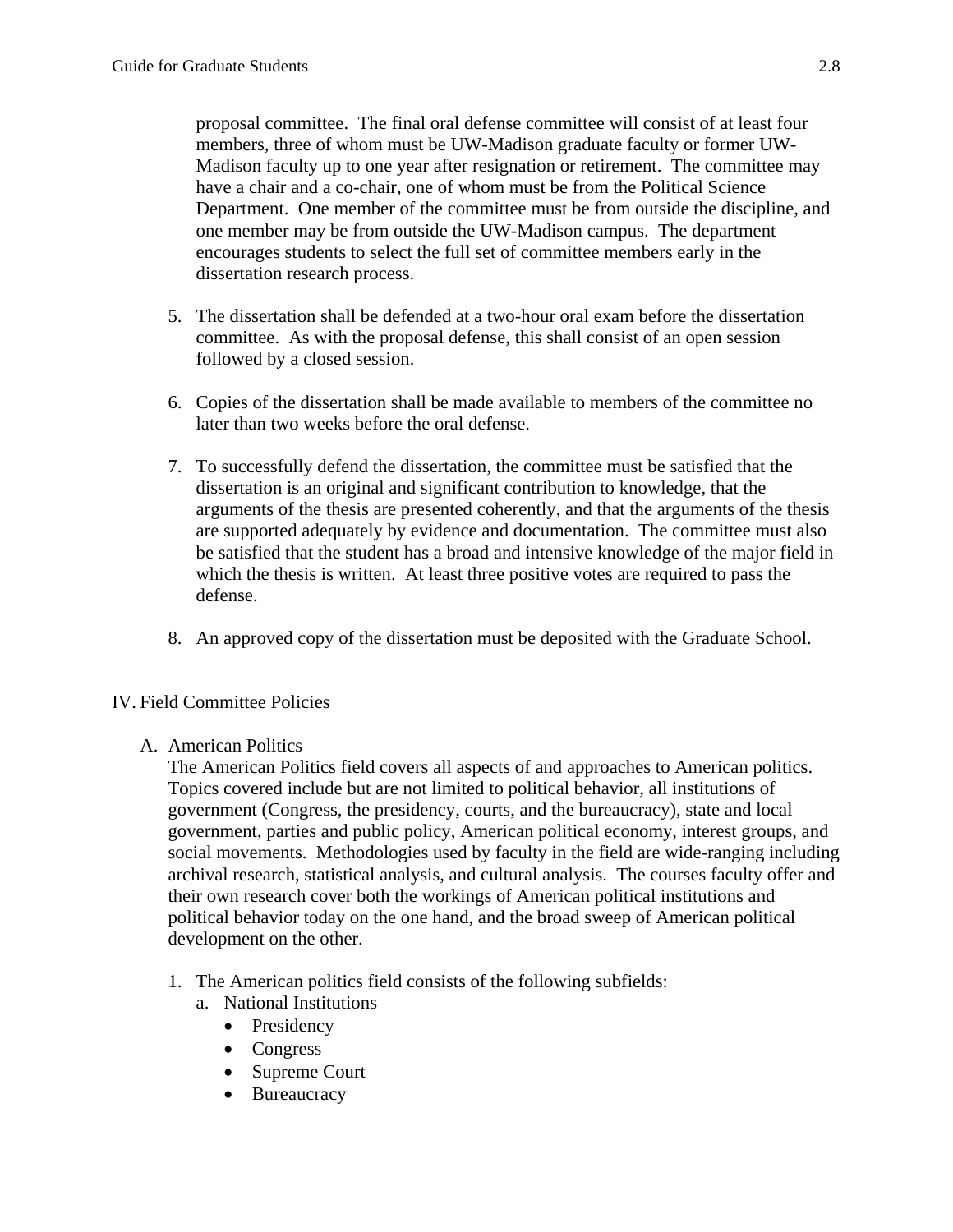- b. Federalism and subnational politics
	- Federal system
	- State politics (including state and local institutions such as the judiciary, legislatures, and governors)
	- Urban politics
- c. Political behavior
	- i. Mass and elite behavior (including political culture and political communication)
	- ii. Public opinion
	- iii. Socialization
	- iv. Elections
- d. Policy, Political Economy, and Public Administration
- e. Extragovernmental Organizations
	- Parties
	- Interest groups
	- Social movements
- f. Constitutional Law and Administrative Law
- 2. Requirements
	- a. Required Courses.
		- First Field: Quantitative techniques are so common in the literatures covered in the American Politics field that we require students whose First Field is American Politics to take PS 812 and PS 813 before taking the American Politics prelim. This requirement is intended to help students gain the ability to read critically books and articles using quantitative techniques; it does not imply that students are expected necessarily to use quantitative techniques in their own research.
		- Second Field: The requirement to take PS 812 and PS 813 does not apply to students whose Second Field is American politics. Students declaring American politics as their Second Field are required to take a minimum of three graded graduate courses in American politics. This requirement should be viewed as a minimum number of courses and students are strongly encouraged to take additional courses to prepare for their prelims.
- 3. Preliminary Exams
	- a. A committee of three American Politics faculty will be responsible for writing prelim questions and grading the essays. The committee may consult other faculty for guidance on the content of questions and essays. The committee's evaluation will reflect the degree to which the essays display knowledge of scholarship in American Politics as well as the ability to make high-level analytical arguments. All questions will be weighted equally, and the field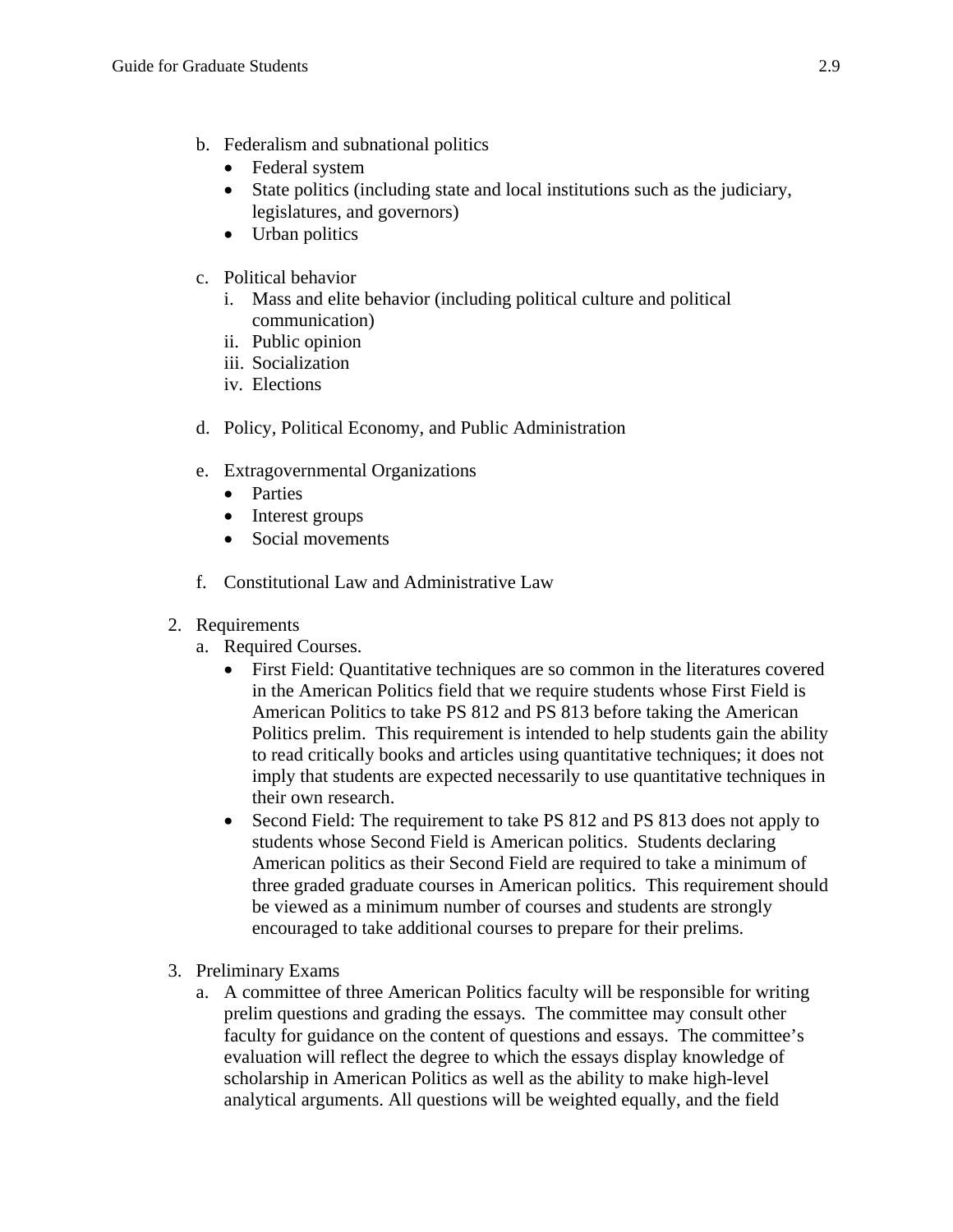committee strongly suggests that students apportion their time and total word count to reflect this.

- b. A High Pass signifies that the essays accurately describe key works in American Politics and demonstrate a high level of analysis and synthesis of the material. A Pass signifies that the essays accurately describe key works in American Politics and analyze the material at a satisfactory level. A Deficient grade signifies that the essays fail to demonstrate this knowledge and ability. Distinction is rarely awarded; it signifies exceptional knowledge, analysis, and synthesis.
	- i. **First Field:** Students will answer four questions of six questions. The questions will be drawn from across American Politics towards classes offered in the student's first two years of study. Students need not to declare subfields prior to the exam.
	- ii. **Second Field:** Students will answer two questions of six questions. The questions will be drawn from across American Politics with towards classes offered in the student's first two years of study.
- 4. Presentation requirements
	- a. Students are required to present a paper at the American Politics workshop at some point during their third year.
	- b. Students are required to present their job talk at the American Politics Workshop in the fall of any year that they are on the market.
- 5. Internal Minor:

No special course requirements for an Internal Minor (Option B) in American Politics.

- B. Comparative Politics
	- 1. Requirements
		- a. Foreign languages: All students studying Comparative Politics as a First Field are expected to achieve reasonable proficiency in the foreign language or languages most relevant to their dissertation research. The specific language or languages, as well as the necessary degree of proficiency, will vary from region to region and theme to theme, and is thus left to the discretion of the major advisor. There is no foreign language requirement for students doing Comparative Politics as a Second Field.
		- b. Required courses: All students doing Comparative Politics as either a First or a Second Field must take PS 856, the Comparative Field Seminar. This seminar introduces students to the primary works in the field. The syllabus for PS856, which will be regularly updated, will be the starting basis for the preliminary examination in Comparative Politics.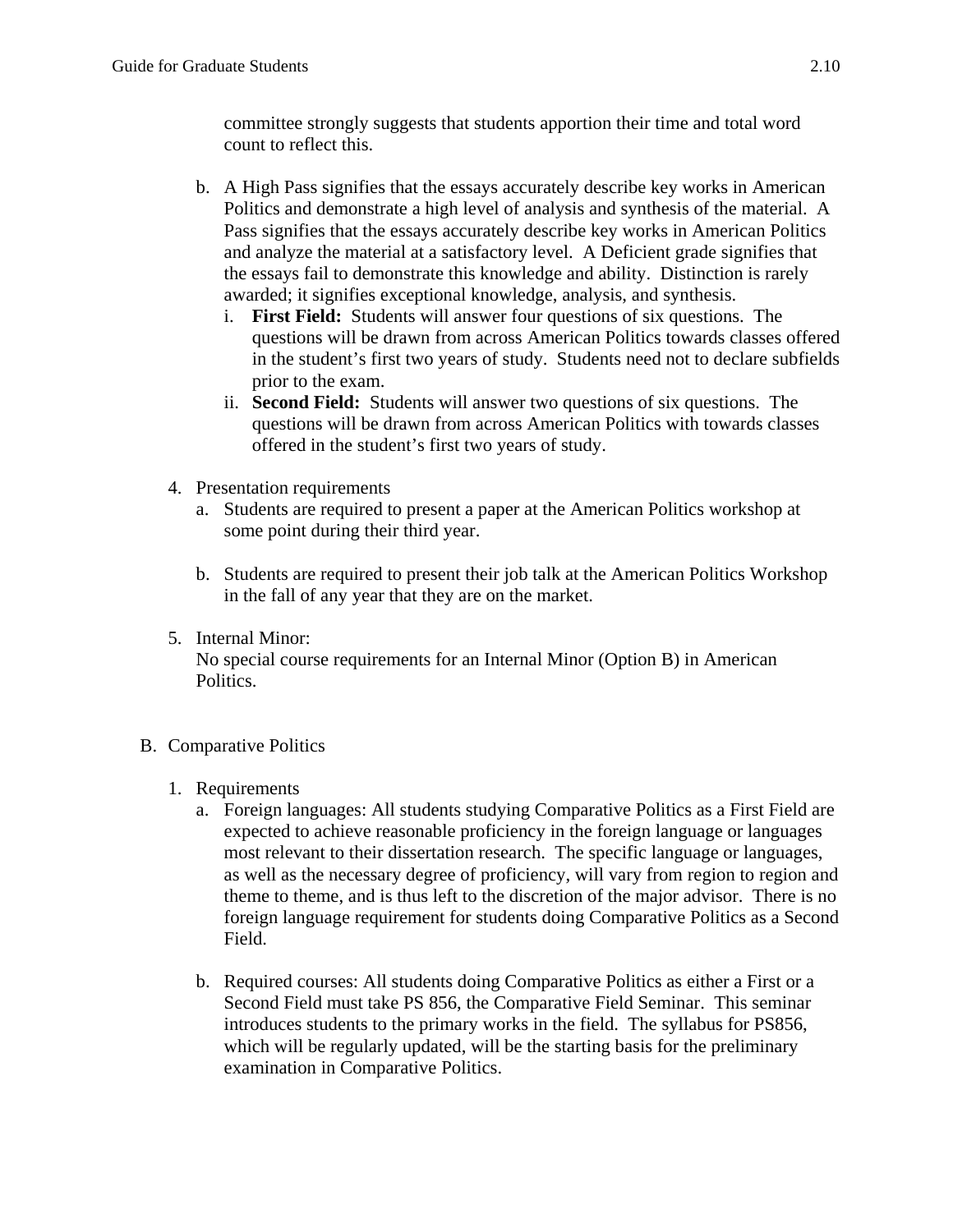- c. Presentation Requirements: Students are required to present and defend a twopage single-spaced proposal for pre-dissertation field research at the beginning of their third semester. This takes place at dissertation workshops in specially convened sessions of the Comparative Politics Colloquium. Students should consider this the beginning of focused consultation with faculty about dissertation research. By August 1 of the summer preceding the third semester, students must obtain preliminary approval of the proposal by two Comparative Politics faculty members selected by the student in consultation with his or her advisor, who may be one of the two faculty members. The proposal should outline the dissertation project proposed methods of research, explain the disciplinary contributions and intellectual merits of the research, justify the necessity of field research, and highlight the student's abilities to carry out the proposed research. These are also the guidelines for the university's Institute for Regional and International Studies Fieldwork Award, for which students may wish to apply. Within a month of the presentation, the student must revise the proposal to reflect advice offered at the presentation as well as further consultation with faculty after the presentation. The same two faculty members who approved the preliminary proposal must approve the revised version.
- d. Methodology: All students of Comparative Politics are governed by the department's methodology requirements.
- 2. Preliminary Exams
	- a. For the purposes of the preliminary examination, the field of Comparative Politics consists of eight regions: Africa, East Asia, Eurasia, Europe, Latin America, Middle East, South Asia, and Southeast Asia.
	- b. A committee of three Comparative Politics faculty will be responsible for writing prelim questions and grading the essays. The committee may consult other faculty for guidance on the content of questions and essays. The committee's evaluation will reflect the degree to which the essays display knowledge of scholarship in Comparative Politics and, as applicable, the politics of a region, as well as the ability to make high-level analytical arguments. A Deficient grade signifies that the essays fail to demonstrate this knowledge and ability. A Pass signifies that the essays accurately describe key works in Comparative Politics and analyze the material at a satisfactory level. A High Pass signifies that the essays accurately describe key works in Comparative Politics and demonstrate a high level of analysis and synthesis of the material. Distinction is rarely awarded; it signifies exceptional knowledge, analysis, and synthesis. All questions will be weighted equally, and the field committee strongly suggests that students apportion their time and total word count to reflect this.
		- **First Field:** All students studying Comparative Politics as a First Field will answer three questions from two options. Students should declare in advance of the exam which of the two options they have chosen.
			- (a) Option 1: Students choose a region from the above list and answer one question from a choice of two questions on that region. In addition,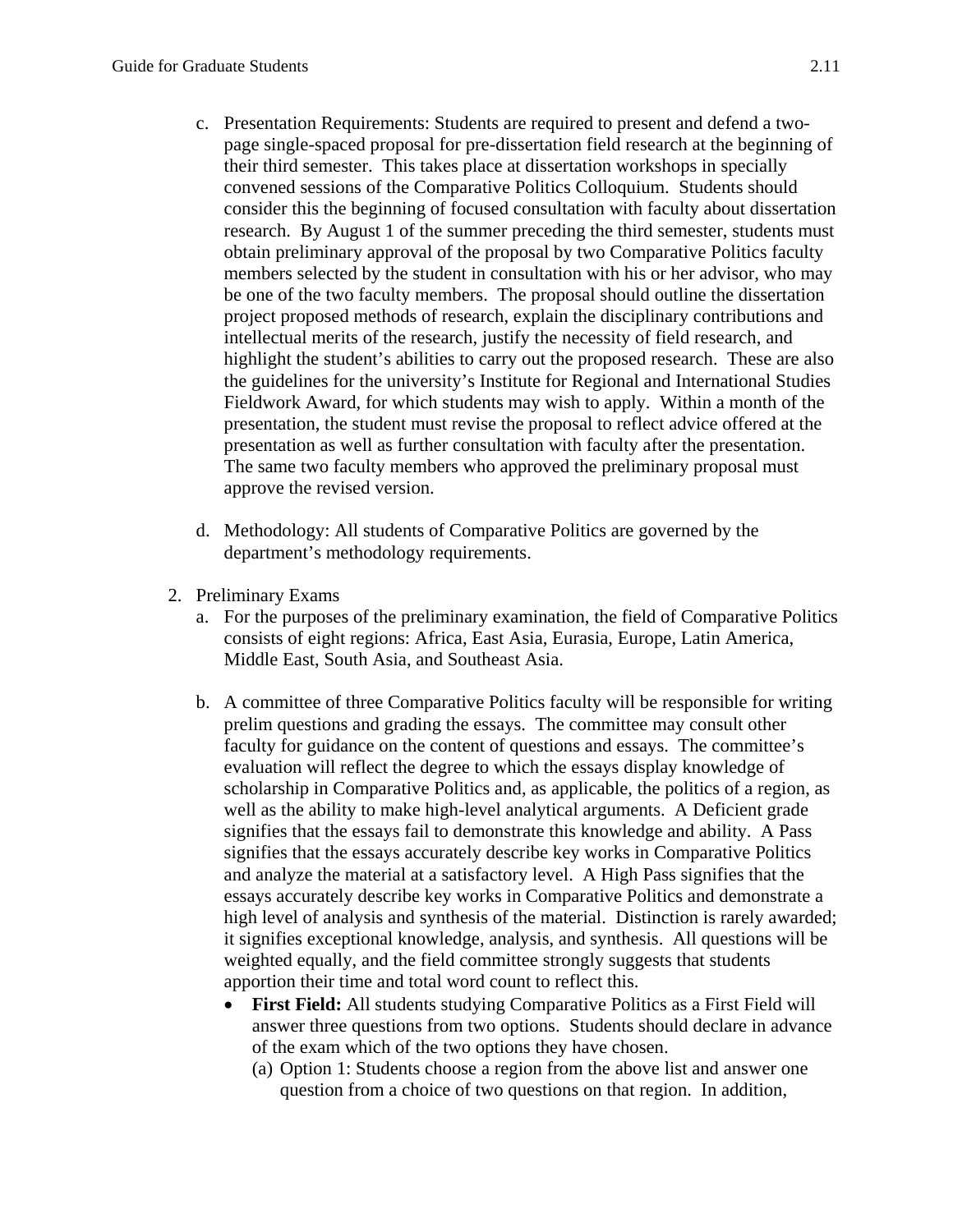students answer two questions from a choice of four questions on Comparative Politics generally.

- (b) Option 2: Students do not choose a region and answer three questions from a choice of four questions on Comparative Politics generally.
- **Second Field:** Students taking Comparative Politics as a Second Field will answer two questions from a choice of three questions on Comparative Politics generally.
- 3. Internal Minor:

Requirements for an Internal Minor (Option B) are PS 856 and two additional courses at the 800-900 level.

- 4. Exceptions to these requirements can be requested by petition to the Associate Chair, who will make a determination after consultation with the major advisor and the field committee.
- C. International Relations
	- 1. The International Relations field is divided into five principal subfields listed below. Prelim exam questions may come from any of the five subfields. Listed under each subfield are some of the important topics studied in that subfield.
		- a. Theories of International Relations
			- i. Bargaining
			- ii. Cooperation
			- iii. Socialization
		- b. International Security
			- i. War and terrorism
			- ii. Arms proliferation and arms control
			- iii. Alliances
		- c. International Political Economy
			- i. Trade
			- ii. Finance
		- d. Global Social Issues
			- i. The environment
			- ii. Human rights
			- iii. Migration
		- e. International Institutions
			- i. International organizations
			- ii. International law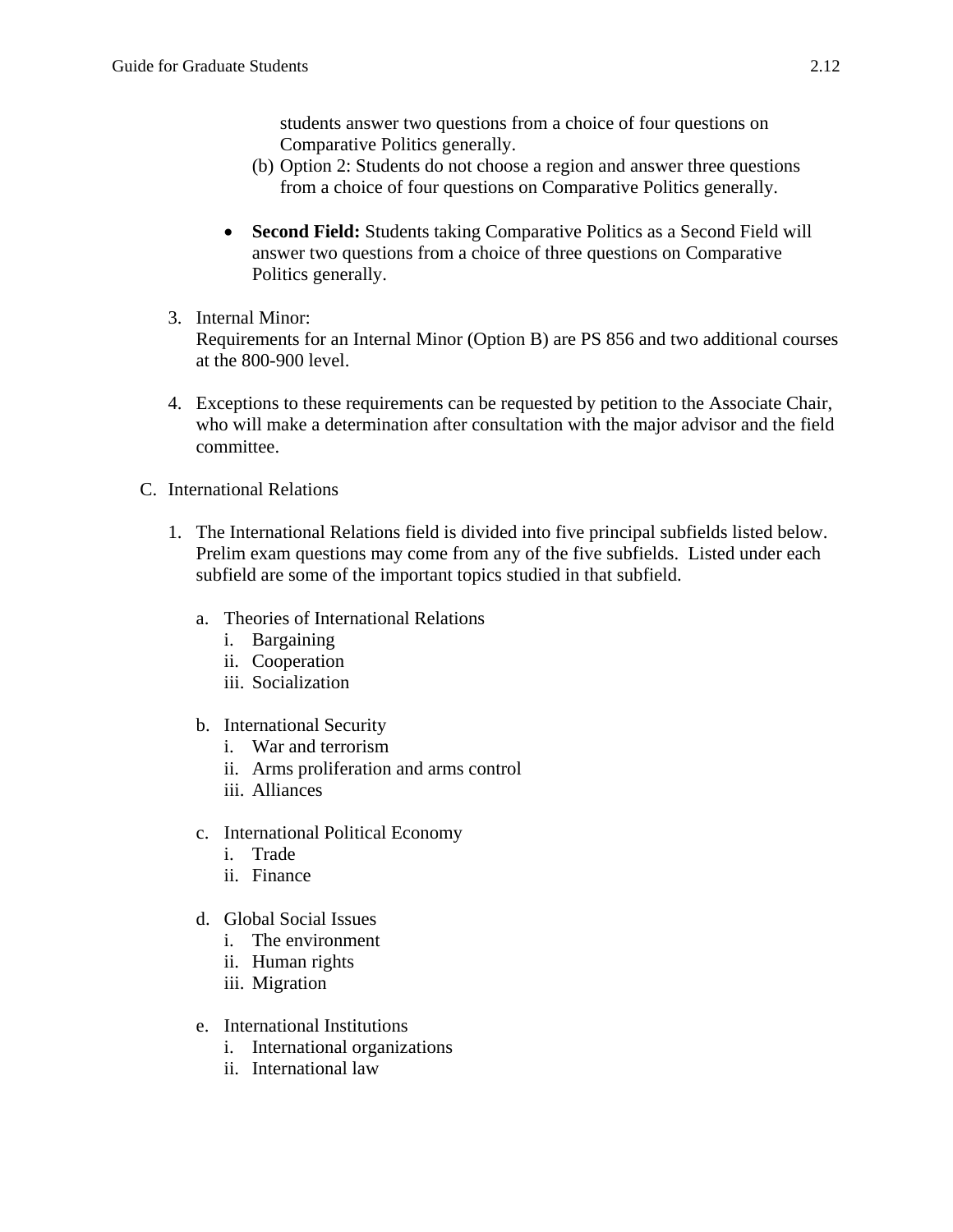- 2. Requirements
	- a. Students choosing International Relations as a First Field must take PS 857: International Relations Theories, and at least three additional courses in the field. Within the elective courses, students must complete one course each in two of the five subfields listed above.
	- b. Students choosing International Relations as a Second Field must take PS 857: International Relations Theories, and at least two additional courses in the field.
- 3. Preliminary exams
	- a. The IR field chair will announce the composition of the exam committees no later than May 1st.
	- b. **First Field** 
		- The oral exam will be 1.5 hours with a committee of three faculty members.
		- The exam would cover IR theory and two subfields of five in IR selected by the student as s/he completes the distributional requirements
		- At least one week prior to the date of the oral exams, students will provide the faculty members on the oral exam committee copies of all the major written assignments completed in IR courses during their first 2 years. This would include ungraded 4th semester work. The department will establish a secure online portal where students may upload their work.
	- c. **Second field** 
		- The oral exam will be one hour with a committee of two faculty members.
		- The exam would cover IR theory and at least one of the five IR selected by the student.
		- At least one week prior to the date of the oral exams, students will provide the faculty members on the oral exam committee copies of all the major written assignments completed in IR courses during their first 2 years. This would include ungraded 4th semester work. A UW-Box account will be created to allow the students to upload their work.
- 4. Internal Minor:

There are no special course requirements for an Internal Minor (Option B) in International Relations.

- D. Political Methodology
	- 1. The Political Methodology field consists of three subfields:
		- a. Research Design and Data Collection
		- b. Statistical Methods
		- c. Computation Formal Theory
	- 2. Requirements:

Completion of a program of study approved by the methods chair. The program should involve course work in the three sub-fields (research design and data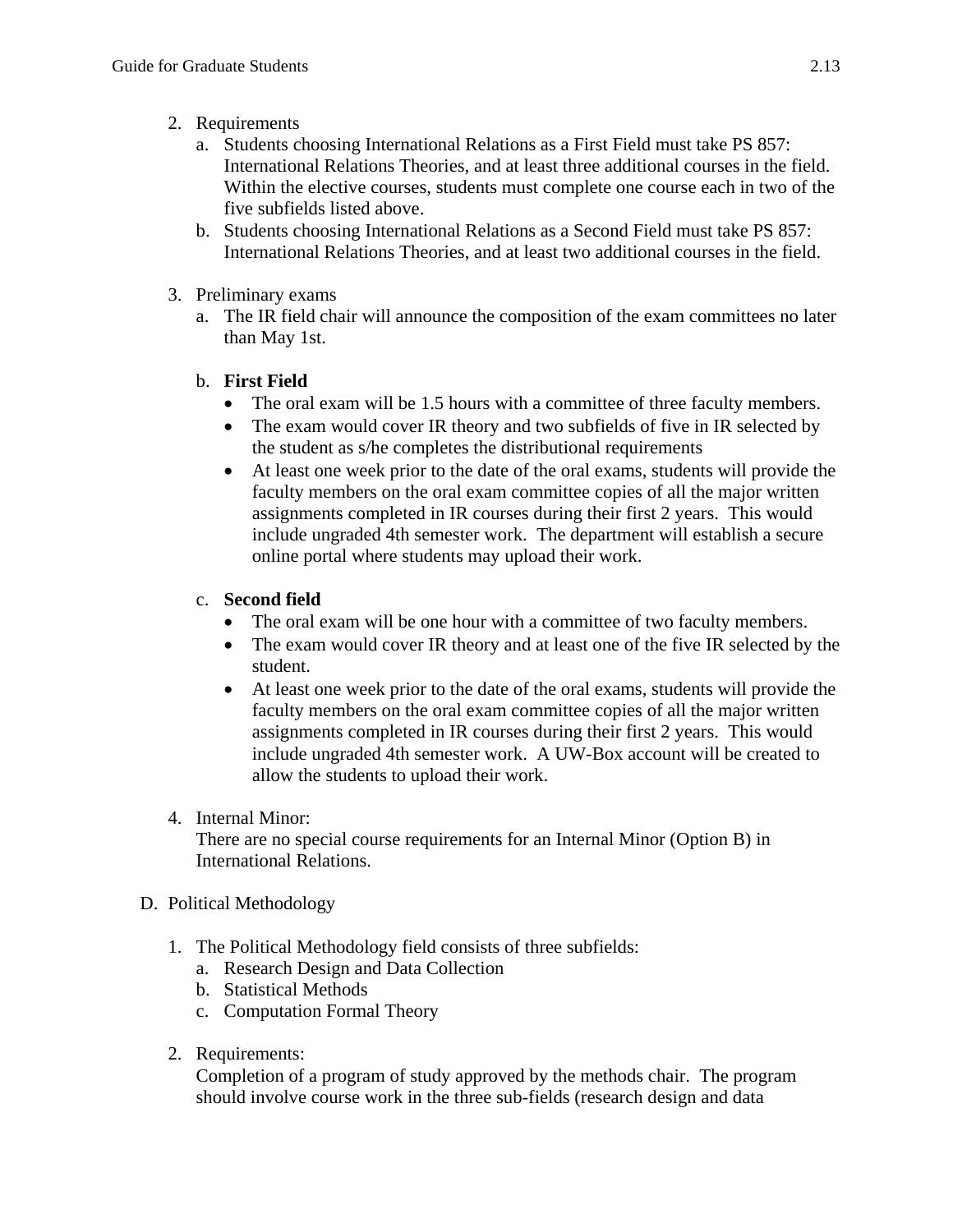collection, statistical methods and computation, and formal theory) to ensure breadth. This breadth requirement will normally be satisfied by one course in Research Design and Data Collection, one course in Formal Theory, and three courses in Statistics and Computation (normally PS 812, PS 813, and an elective).

# 3. Preliminary Exams

# a. **First Field**

- Students testing in Methods as a First Field will generally complete at least eight methods courses.
- Students testing in Methods as a First Field must complete an essay that reviews some methodological issue in a sophisticated way. The essay should be focused, provide a synthesis of the relevant literature, and be presented at a level appropriate for a general political science audience. It may include formal analysis, simulations, or other devices as appropriate for completing an effective review. The essay would be assessed as either satisfying the requirement or not satisfying it by two members of the faculty designated by the methods chair. Papers assessed as not satisfying the requirement may be revised and resubmitted once based on the written feedback of faculty readers. These same two faculty members will read the revised version. Students should consult with the field chair about their selection of topics.
- All those taking methods as a First Field must pass an oral examination of questions based on the three main subfields of Political Methodology.

# b. **Second Field**

- Students testing in Methods as a Second Field will complete at least six methods courses.
- Students testing in Methods as a Second Field must complete an essay that reviews some methodological issue in a sophisticated way. The essay should be focused, provide a synthesis of the relevant literature, and be presented at a level appropriate for a general political science audience. It may include formal analysis, simulations, or other devices as appropriate for completing an effective review. The essay would be assessed as either satisfying the requirement or not satisfying it by two members of the faculty designated by the methods chair. Papers assessed as not satisfying the requirement may be revised and resubmitted once based on the written feedback of faculty readers. These same two faculty members will read the revised version. Students should consult with the field chair about their selection of topics.
- 4. There are no special course requirements for an Internal Minor (Option B) in Political Methodology. The required statistical methodology course may not count for any of the nine credits.

# E. Political Theory

Students who take Political Theory as a First Field or Second Field are expected to have a strong grasp of modern and contemporary political philosophy, and a basic understanding of ancient and medieval political thought. Furthermore, students are expected to be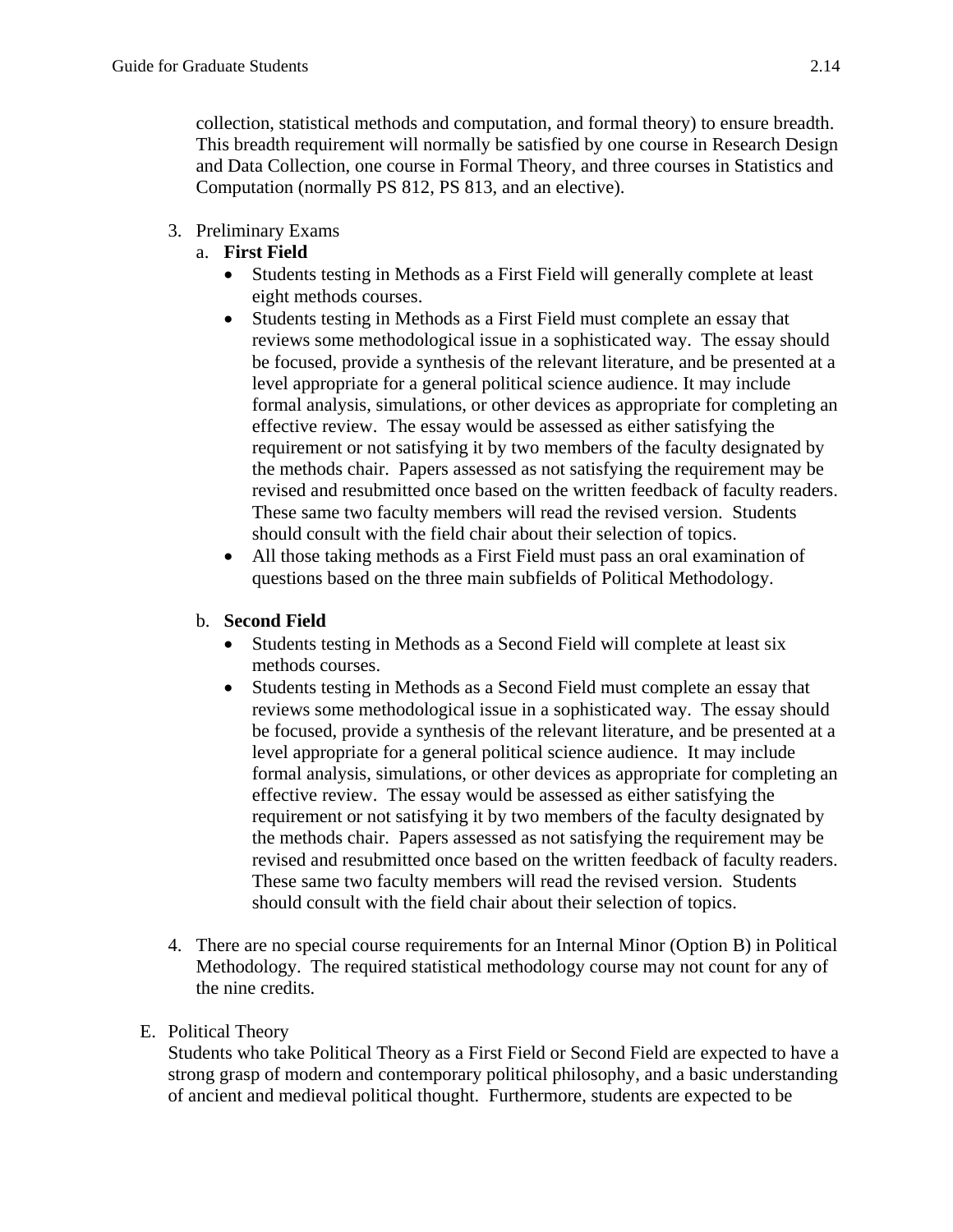familiar and conversant with the central issues and debates that have animated thought within these two broad domains of Political Theory. Beyond these basics, students are encouraged to focus on areas of greatest interest to them.

- 1. Political Theory consists of six major subfields:
	- a. Ancient and Medieval Political Philosophy
	- b. Early Modern Political Philosophy
	- c. Modern Political Philosophy
	- d. Contemporary Political Theory
	- e. Continental Political Theory
	- f. Law and Legal Theory
- 2. Requirements
	- a. Students specializing in Political Theory as a First Field are required to take PS 839: Methods of Political Theory. In addition, students are required to take a minimum of three graduate courses in a minimum of three areas distributed as follows:
		- i. One course in Ancient and Medieval Political Philosophy,
		- ii. One course in either Early Modern or Modern Political Theory,
		- iii. One course in Continental Political Theory, Contemporary Political Theory or Law and Legal Theory.
	- b. Students pursuing Political Theory as a Second Field are required to take PS 839: Methods of Political Theory. In addition, students are required to take at least one course or its equivalent in either modern or contemporary political philosophy, and one course in ancient and medieval political thought.
	- c. No special course requirements for an Internal Minor (Option B) in Political Theory. .

# 3. Preliminary Exams

# a. **First Field**

Students testing in Political Theory as a First Field must select a seminar paper in consultation with the student's advisor. The student's advisor will work with the student in preparing the presentation and writing the revision memo following the presentation. The paper should be identified no later than one month before the presentation deadline.

Revise the seminar paper based on feedback from the seminar instructor. The seminar instructor will notify the Political Theory Field Chair when the paper has been satisfactorily revised. The revised paper is to be submitted to the Political Theory Workshop Coordinator no less than one week prior to the workshop.

The Field Chair will appoint a committee of three theory faculty prior to the scheduled presentation of the paper at the Workshop. The Field Chair will also appoint a chair for the committee.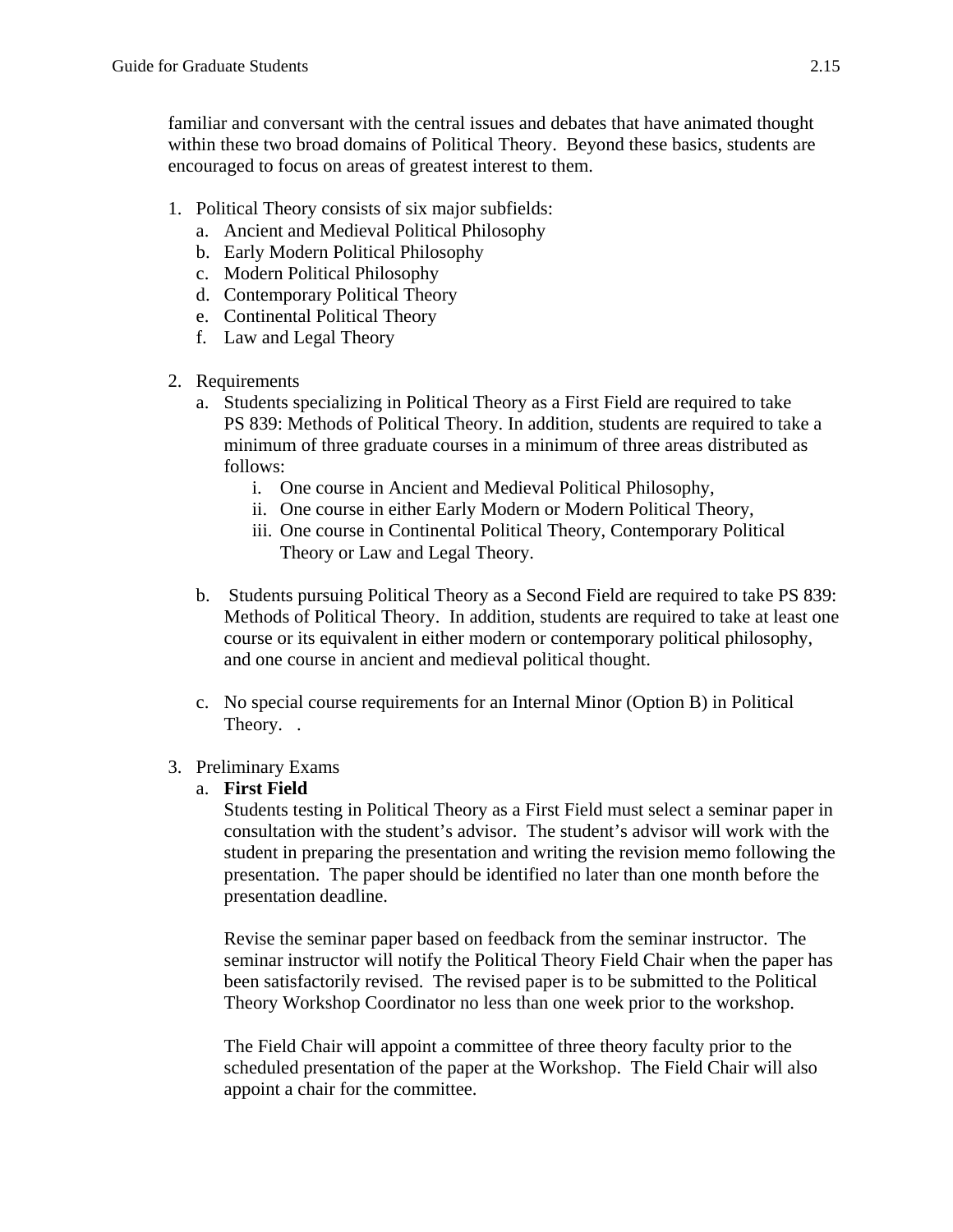Present the revised seminar paper at Political Theory Workshop prior to the third Friday in March of the fourth semester. The Political Theory Field Chair will coordinate with the Political Theory Workshop Coordinator to find a time for the paper presentation. In rare circumstances, the student may be required by the committee to re-present the paper due to an unsatisfactory presentation.

Write up a memo outlining proposed revisions. This memo is to be submitted no later than one week after the presentation and is to be approved within two weeks by the committee of three theory faculty. If the committee does not approve the memo, the chair of the committee will provide written feedback to assist the student in revising the memo. Submit a revised paper, along with memo, to the committee of three by the end of the first week of the department's qualifying exam period, which is typically the second Friday in June.

The committee will evaluate the revised paper and assign one of four grades: Distinction, High Pass, Pass, or Deficient. The student will be notified of this decision no later than July 1. If the paper is Deficient, the student will be instructed to revise and resubmit the paper a second time. The revised paper must be completed, submitted, and passed no later than the first day of instruction of the fifth semester. If this revised paper is not accepted, the student will receive a second mark of Deficient.

The Theory preliminary paper must be substantially different from any department-level research paper requirement, even if there is overlap in topic between the papers.

#### b. **Second Field**

Students testing in Political Theory as a second field must take a written exam during the exam window. Students will answer three questions from three separate subfields of Political Theory.

Second Field Political Theory Prelims will be evaluated in the following fashion: A Pass signifies that the essays accurately answer the exam questions, analyze the material at a satisfactory level, and engage in a satisfactory level of synthesis. A High Pass signifies that the essays accurately answer the exam questions, analyze the material at a high level, and engage in a high level of synthesis. Distinction is rarely awarded; it signifies exceptional knowledge, analysis, and synthesis. A Deficient grade signifies that the essays fail to demonstrate sufficient knowledge, analysis, and synthesis.

#### c. Internal Minor

No special course requirements for an Internal Minor (Option B) in Political Theory.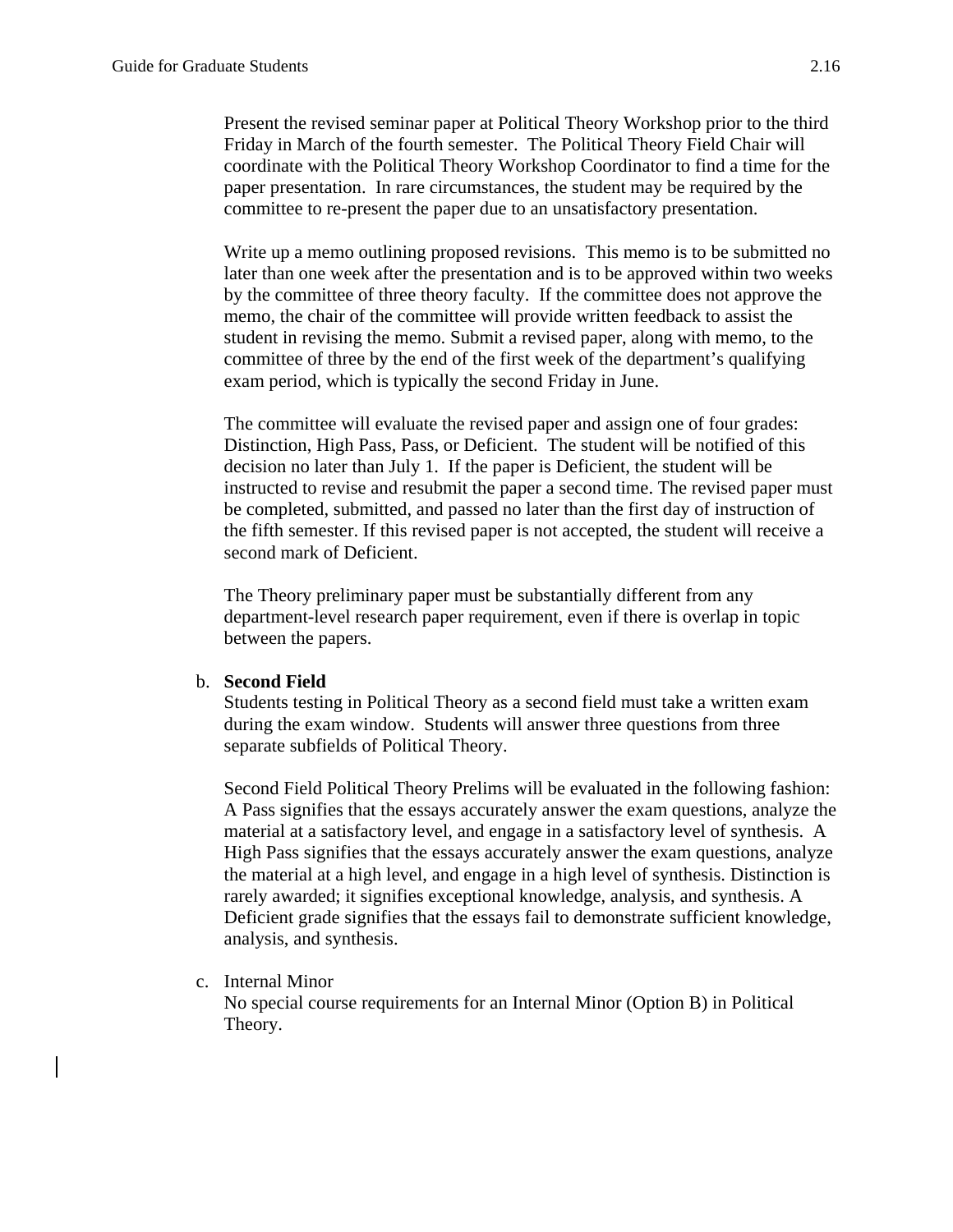V. Political Science/Law Dual Degree (PhD/JD) Program

The Political Science Department and Law School at the University of Wisconsin-Madison invite students to enroll in a Dual-Degree Program ("the Program") whereby students can earn both a Ph.D. and a J.D. with a course of study and writing requiring approximately seven years to complete.

The Program involves meeting the individual requirements for each of the two degrees, but also allows work taken in Political Science to count toward the J.D. program and the J.D. program to fulfill some requirements of the Ph.D. program.

A. Admission

Students in the Program must be admitted independently by the Political Science Department and the Law School, each of which will use their normal admissions criteria and procedures. Students need not be admitted to the Law School and Political Science Department simultaneously, although concurrent admission will be the normal procedure. Students interested in joining the Program are strongly encouraged to discuss their individual plans and goals with a member of the Advisory Committee before applying and to maintain contact during the application process.

- B. Administrative Provisions
	- 1. Each student must have a faculty advisor in the Law School and the Political Science Department. A single member of the faculty who has a dual tenure or tenure-track appointment in the Law School and Political Science Department may serve both functions. If the student has separate advisors, the advisors shall coordinate their advice.
	- 2. Although a student may take courses exclusively in the Law School or the Political Science Department in any given semester, the student shall be considered a "continuing student" in both programs. Hence, it is not necessary for the student to take a leave of absence or make a request for re-entry, as long as he or she is enrolled in courses in one of the two units.
	- 3. The Law School and the Political Science Department will work together to develop a method of identifying dual-degree candidates, coordinating information about admission to the programs, etc. When it is determined that a student is admitted to both programs and that matriculation in one will be deferred, the Admissions Committee of the deferred program will be notified. However, the affected student is strongly encouraged to check with a member of the Advisory Committee to confirm that all necessary procedures have been completed.
	- 4. The Advisory Committee shall take responsibility for seeing that the student's program is well integrated and pedagogically sound.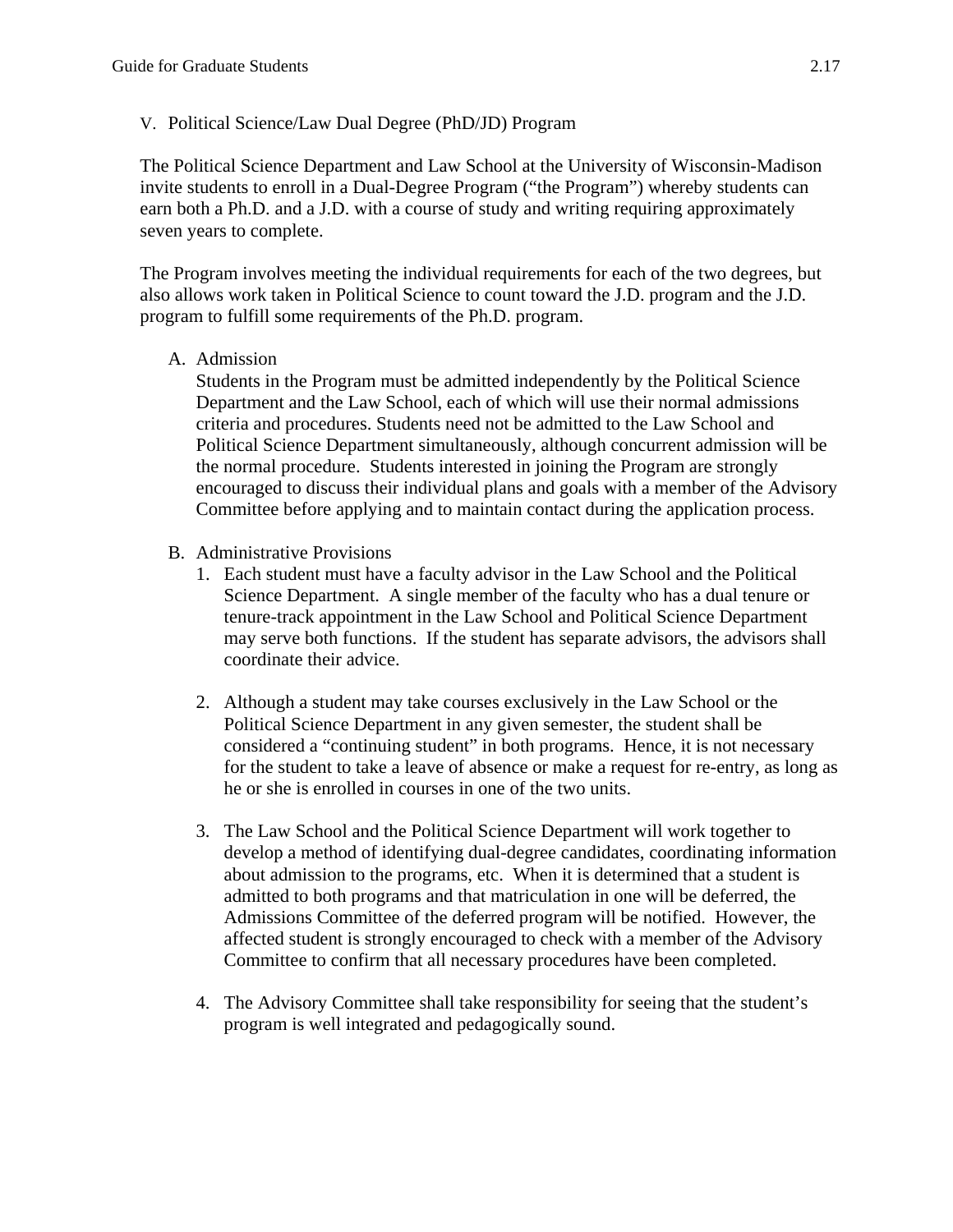- 5. A student shall be graded under the respective grading systems and criteria for permitting students to continue in the degree programs that the Law School and Political Science Department normally use.
- 6. Tuition and fees for most semesters will be billed according to a combined fee schedule set by the UW Registrar's Office.
- C. Course of Study

This course of study is flexible, permitting a student, in consultation with his or her faculty advisors, to develop a personalized program meeting the student's individual educational needs. Under this course, a student is encouraged or expected to undertake specified actions but may decline to do so if the student's advisors approve of the decision. Program rules are stated in the absolute. Students may seek waiver of these rules as well as the general rules of the Law School or Political Science Department by following the normal procedures for those entities. All law students may petition the faculty Petitions Committee from relief from Law School rules. When students plan their 75 law credits, they must keep in mind that the course requirements for students seeking only the J.D. degree are different from the course requirements for those seeking the J.D. degree with "diploma privilege" (admission to the State Bar of Wisconsin without taking the state bar examination).

- D. General Rules
	- 1. All students in the Program must participate in activities of the Institute of Legal Studies at the Law School, including scheduled lectures, seminars, and fellows' workshops throughout their residency in Madison.
	- 2. During the first three years, students must complete one full academic year of study in the Law School and two full academic years of study in the Political Science Department. The normal sequence is described below.
- E. Year 1 –First year of Political Science

A student's first year program must be approved by his or her advisors. During the first year in the Political Science Department, a student is expected to take courses only in the Political Science Department, including Political Science 800. During the second semester of the first year in the Political Science Department, a student may take law-related course outside the Law School (including courses cross-listed with the Law School).

F. Year 2 –First year of Law School

The first year of the Law School's curriculum has little flexibility. During the second semester, students may choose from a designated set of electives, and students in the dual-degree program should, if possible, choose an elective that maximizes the students' educational progress in both programs. For example, a dual degree student might take a Political Science course during the second semester in place of one of the designated set of electives. Students who opt to substitute a Political Science course for a second semester elective may need to take the missed elective in their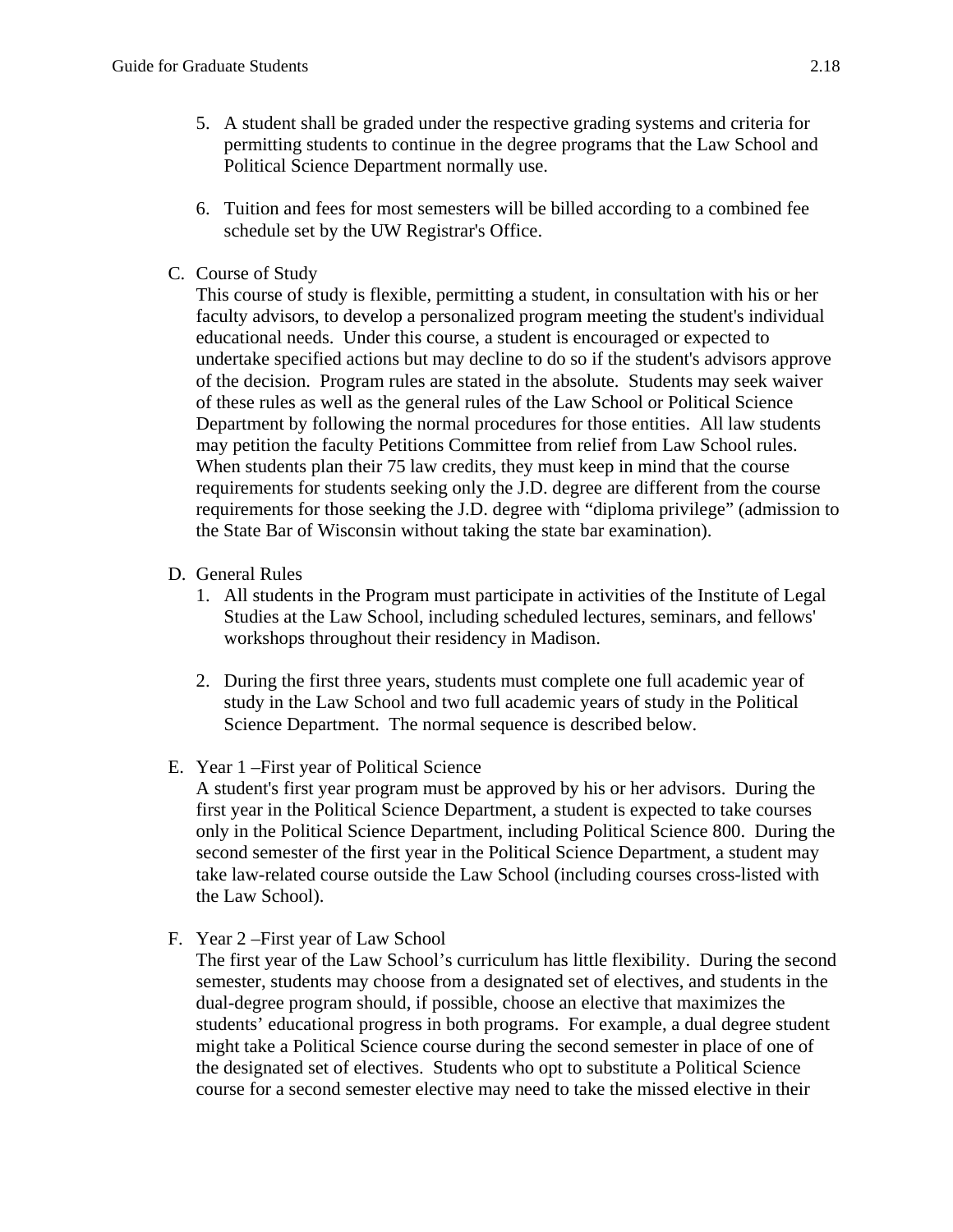third year to conform with the Law School's requirement that the first year curriculum be completed within two years from matriculation in law school.

- G. Year 3 Second Year in Political Science Department
	- 1. Year 3 will focus on the course work necessary to complete preparation for the preliminary examinations in Political Science. Students in the Program will normally complete these examinations during the summer after the third year.
	- 2. In June of Year 3, students must complete the standard Political Science Department preliminary examinations in a First Field and Second Field (drawn from among American politics, comparative politics, international relations, political theory, and methodology). Students must meet the requirements of any of these fields they choose, including methods requirements. Dual degree students will normally have American politics as one of their fields, and include within that area one subfield that is law-related (most often, law and judicial process, but also possibly subfields such as policy or national institutions).
	- 3. Students who have another field as their primary field should have one subfield within that field be law-related. This deadline may be extended according to standard Political Science Department policies for students who undertake extensive foreign language or political methodology study (when methods is not one of the student's fields).
- H. Year 4 and thereafter

After the successful completion of the preliminary examinations, the student will complete additional coursework in political science in preparation for the dissertation research, and complete the law school curriculum for the J.D. The student's advisors will work with the student and the Law School administration to ensure as much of the Political Science course work as possible counts toward the Law degree; final determination of what does count will be decided by the Law School. The coursework in the Law School will fulfill the Graduate School's Minor requirement.

A graduate student may receive up to 15, but not more than 15, advanced standing credits for courses in the Political Science Department and other University of Wisconsin departments to apply toward the J.D. degree under Law School Rule 3.16 or its successor. These credits will not be credited toward the J.D. until the student has successfully completed the prelims. As provided by this Rule, a student may receive advanced standing credits for courses taken before or after the student completed the master's degree. Courses offered for advanced standing must be relevant to interdisciplinary legal studies but need not specifically have a law or Political Science content. Reading, research, or dissertation credits are eligible for advanced standing.

Note: Law School Rule 3.16 permits a student in a dual program in law and other graduate fields to receive up to 15 advanced standing credits under certain conditions. These conditions include that the courses be of substantial relevance to the legal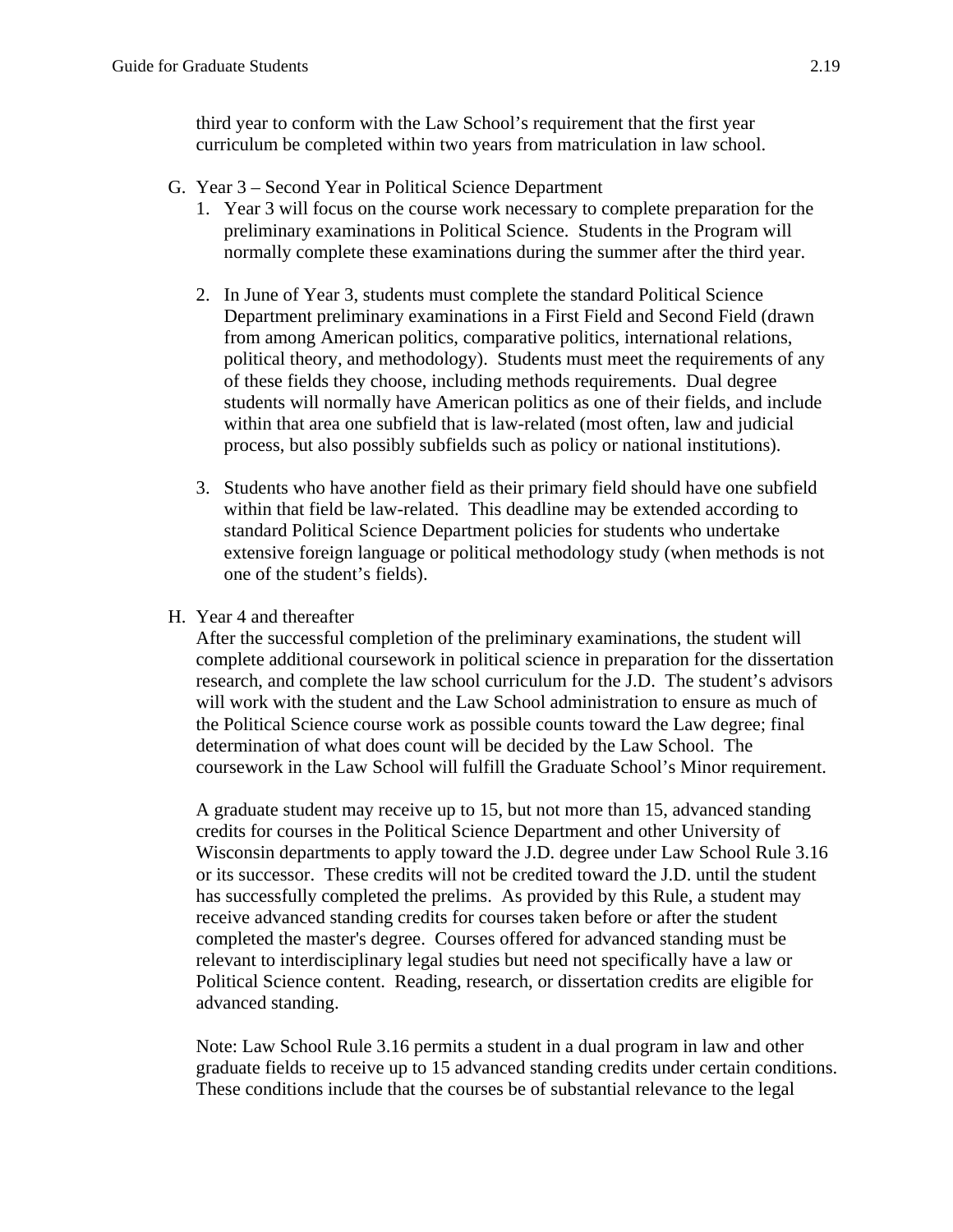aspects of the student's dual program and taken under a plan approved by the student's law school faculty advisor. The credits will not be accepted by the Law School until the students has been formally admitted to the Ph.D. program.

- I. A student may participate in all activities available to law students following the normal rules. These activities include, but are not limited to, participation in a law journal, moot court, clinical programs, study abroad, and directed reading, or research. However, because students in the Program already have 15 credits of electives waived under paragraph (5), if they wish to take advantage of the "diploma privilege," their ability to pursue the electives just mentioned will be limited.
- J. "Normal Progress" Requirements in Political Science

In general, to make normal progress through the dual degree program you need to meet the criteria listed elsewhere in the Grad Guide with the exception that you must take and pass two general prelims before the start of the eighth semester rather than before the start of the sixth semester. Students requiring extensive language or methodological training may be granted one extra semester, as determined by the Associate Chair. Three or more courses in foreign language or methods (not including the required research design course or the required statistics credits) constitute extensive training and qualify a student for this extension of normal progress. If a student takes the Methods prelim, methods courses are considered part of general preliminary exam preparation and do not qualify for an extra semester.

K. Financial Support

Students admitted to the program will be guaranteed five years of financial support from the Political Science department; however, Political Science Department funding may not be used during the first year of Law School study. Outstanding students admitted to the dual degree program will be eligible for possible scholarship funding for one year from the Law School, as part of the Law School's normal meritbased financial aid program, to assist during year 2 of the overall program. While neither Law nor Political Science is able to guarantee funding beyond year 6, the high demand for teaching assistantships and empirical research skills related to law make it highly likely that funding will be possible for these years.

- VI. Students Entering the Law School and Political Science Department at Different Times
	- A. A student entering the Law School and Political Science Department at different times must comply with and may take advantage of the general rules described above except as otherwise provided in this section.
	- B. The Advisory Committee may approve waivers of the rules regarding the first two years of the program.
	- C. Law School Rule  $3.16(7)(a)(2)$  authorizes advance standing credits for graduate work done prior to students becoming dual degree candidates. Under Rule 3.16(7)(a), a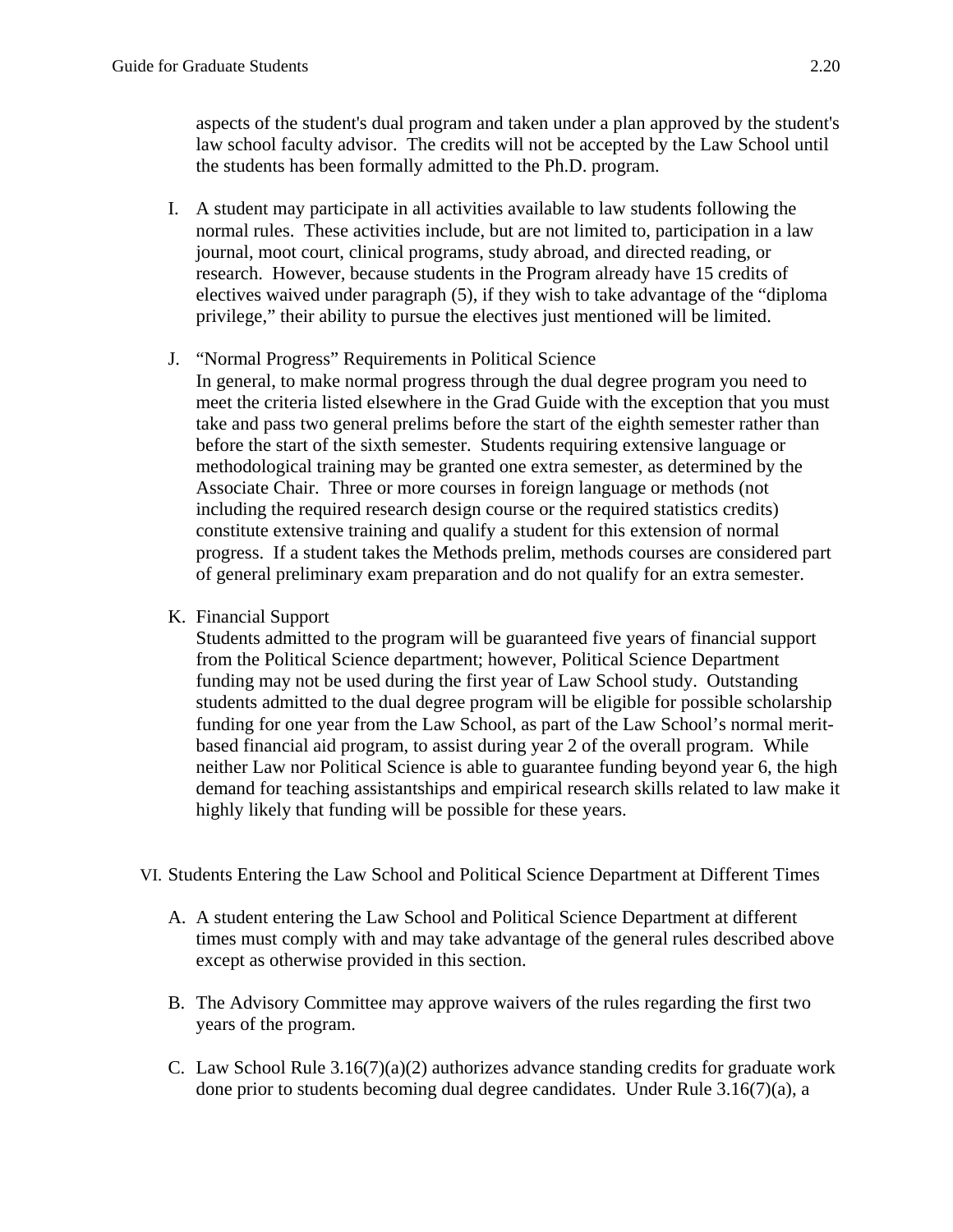student may receive advanced standing credit when he or she has successfully completed the first year of Law School, has been formally admitted to the Ph.D. portion of a graduate program, has a Law School faculty advisor, and if the course work was of substantial relevance to the legal aspects of the student's dual program and has been approved as such by the student's law school faculty advisor. As noted in A.4 above, a maximum of 15 advanced standing credits will be granted for graduate work taken at the University of Wisconsin. The student may not receive advanced standing credits for course work taken at institutions other than the University of Wisconsin-Madison. Credits are granted upon approval of a petition to the Law School's Petition Committee with the written support of the Dean or the Dean's designee and the student's law school faculty advisor.

Note: While students in dual J.D.-Masters programs may not use masters credits for advanced standing if the masters has been completed before entering law school, that rule does not apply to J.D.-Ph.D. students.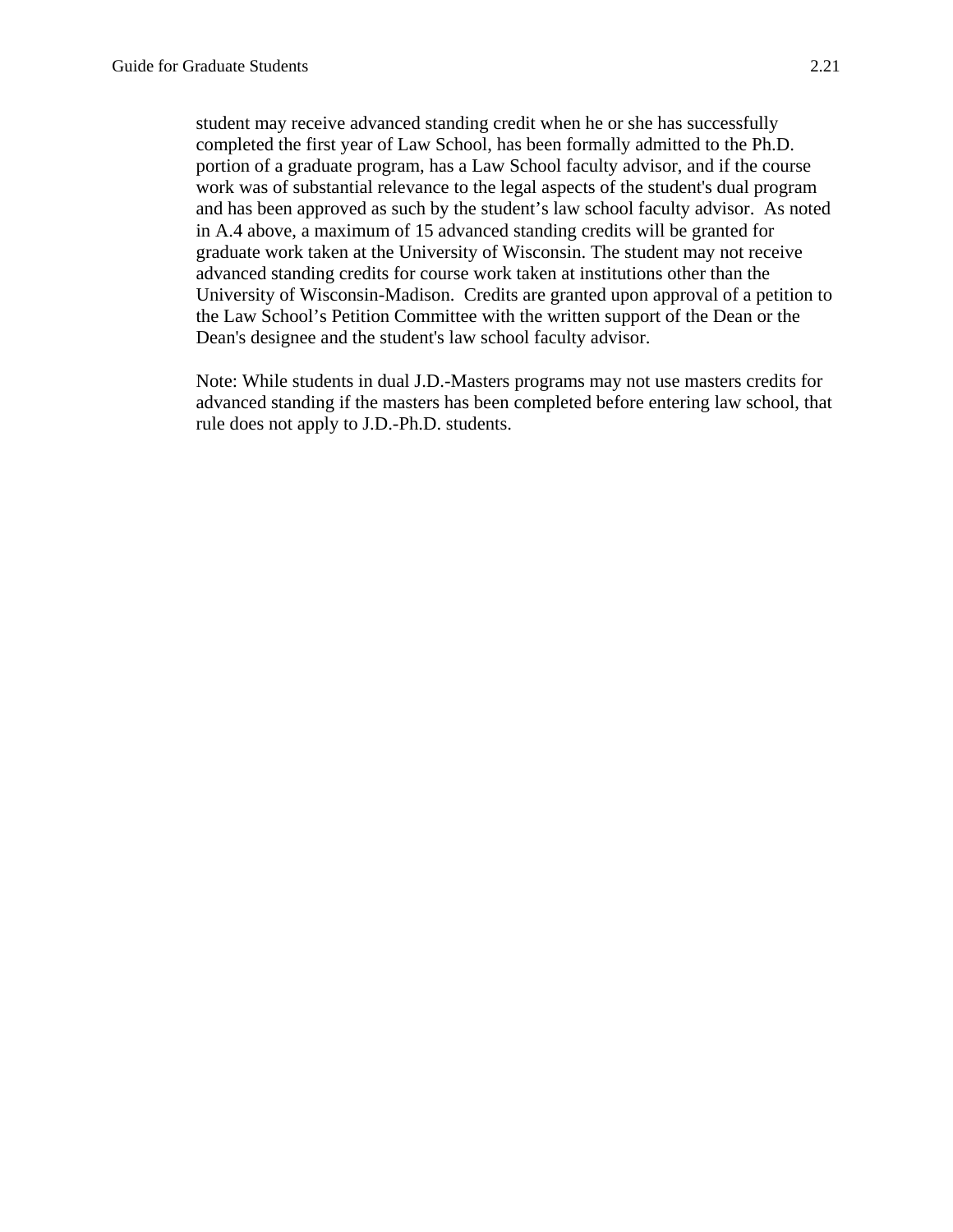### Department of Political Science University of Wisconsin-Madison

### GUIDE FOR GRADUATE STUDENTS

### Version 4.1– August 2017

### CHAPTER THREE

This chapter is meant to be an informal aid to students who are considering whether to pursue a particular field. It does not set out the rules for the program, which are found in Chapter Two. In addition to the fields and subfields, many possibilities are open to you in terms of developing your own set of courses that do not fall within a particular field, and you should ask your advisor, the Associate Chair, and other faculty how to pursue it. This self-defined collection of courses might be a good candidate for a Minor.

### I. American Politics

- A. Students in this field will prepare in virtually any aspect of American politics. The field encompasses the study of the structure and dynamics of mass behavior and opinion and of the major governmental and extragovernmental institutions, their interrelationships, their historical evolution and their role in the policy process. Specifically, the field covers the major national government institutions (presidency, Congress, bureaucracy and courts); subnational governments and the federal system; extragovernmental organizations such as parties, interest groups and social movements; the behavior and opinions of elites and masses who operate within these institutions and organizations who may seek (as in the case of elections and voting) to influence them; the impact of institutions, organizations, and actors on public policy; the determinants of public policy; the legal and constitutional context in which politics occurs; and changes in all of these elements and their relations with each other and with society over time.
- B. Although students cannot rely solely on formal instruction to prepare for the prelim, the following graduate level courses should be useful:
	- PS 814 Social Identities: Definition and Measurement
	- PS 821 Mass Political Behavior
	- PS 823 Political Psychology
	- PS 825 Race and Politics in the United States
	- PS 826 The Legislative Process
	- PS 827 Interest Groups in American Politics
	- PS 828 The Contemporary Presidency: Issues and Approaches
	- PS 829 Political Communication
	- PS 836 Formal Models of Domestic Politics
	- PS 863 The Judicial Process
	- PS 865 The Supreme Court and the Constitution in American Politics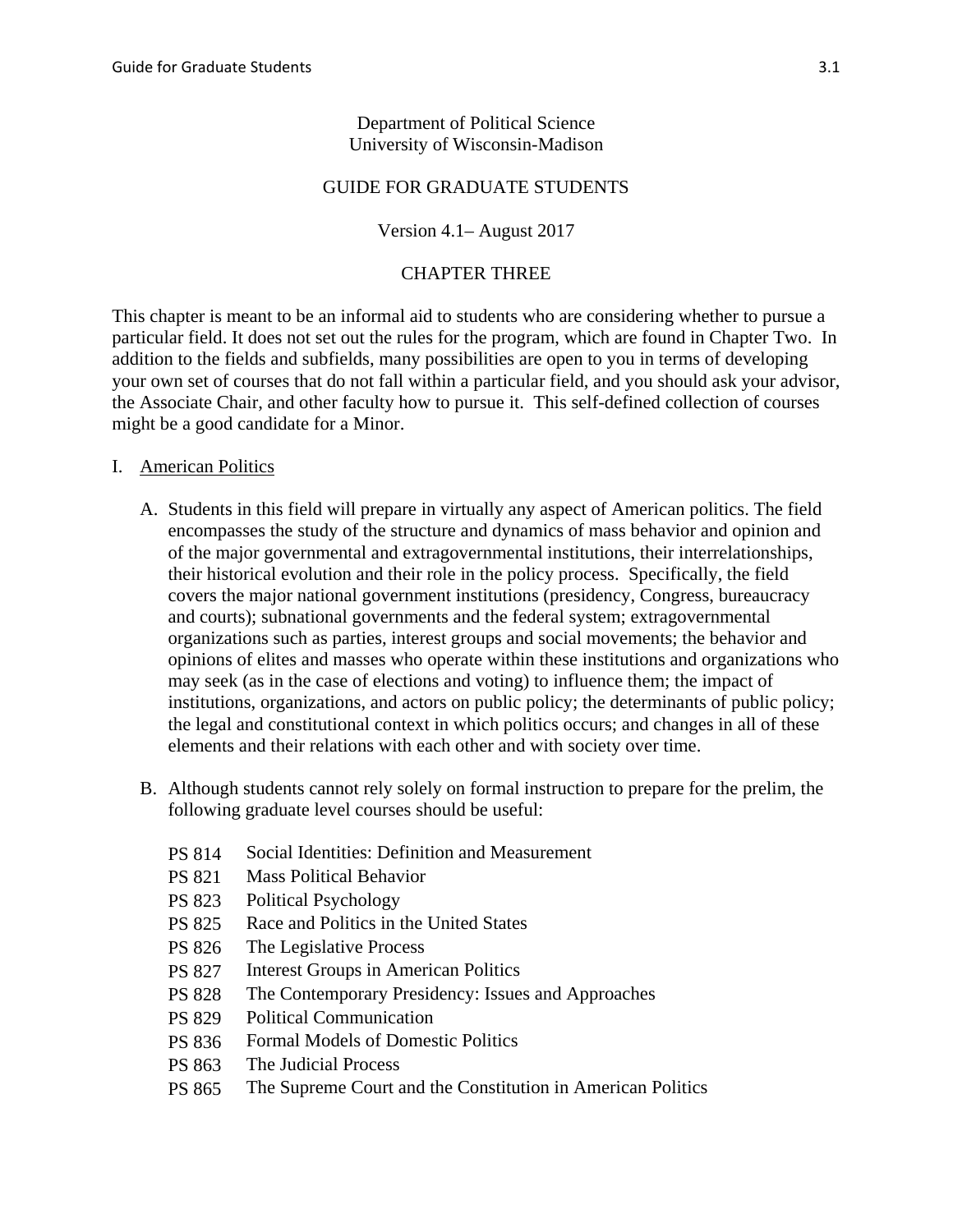- PS 871 Public Program Evaluation
- PS 873 American Political Parties
- PS 874 Policy-Making Process
- PS 875 Public Personnel Administration
- PS 878 Public Management
- PS 881 American Political Development
- PS 885 Advanced Public Management: Craft, Constraints and Accountability
- PS 890 Federal Budget and Tax Policy and Administration
- PS 900 Topics in Political Science Seminar: American Politics Topics vary; frequently offered seminars include "Classics in
- PS 904 American Politics," "Major Themes in American Politics," and "Seminar in American Politics"
- PS 905 Seminar: American Public Policy
- PS 915 Seminar: Urban Politics
- PS 945 Seminar: National Security Affairs
- PS 953 Seminar: American Foreign Policy
- PS 963 Seminar: Law and Politics
- PS 969 Seminar: Trends and Issues in Public Planning
- PS 989 American Politics Workshop

#### C. Subfields in American Politics

Subfields are listed in Chapter Two. Most of the subfields are self-explanatory. Two subfields need further explanation, however.

1. Extragovernmental Organizations

The Extragovernmental Organizations subfield is, as the name suggests, concerned with the study of politically active organizations that are not formally part of the government. It includes, but is not limited to, the study of political parties and interest groups. Students are required in the prelim to display a knowledge of the literatures on parties and interest groups. Other topics that have been included in this subfield have included social movements and the media as an institution.

The parties literature included in this subfield covers the internal organization of political parties as well as party systems. All types of interest groups (business, labor, consumer, civil rights, etc.) are covered as well as topics such as lobbying, political action committees and collective action problems that affect the interest group system as a whole.

2. Policy, Political Economy, and Public Administration

Political economy and public administration are among the oldest of social sciences. As long as there have been governments, individuals have been concerned about how government should act in economy and society. They have studied ways of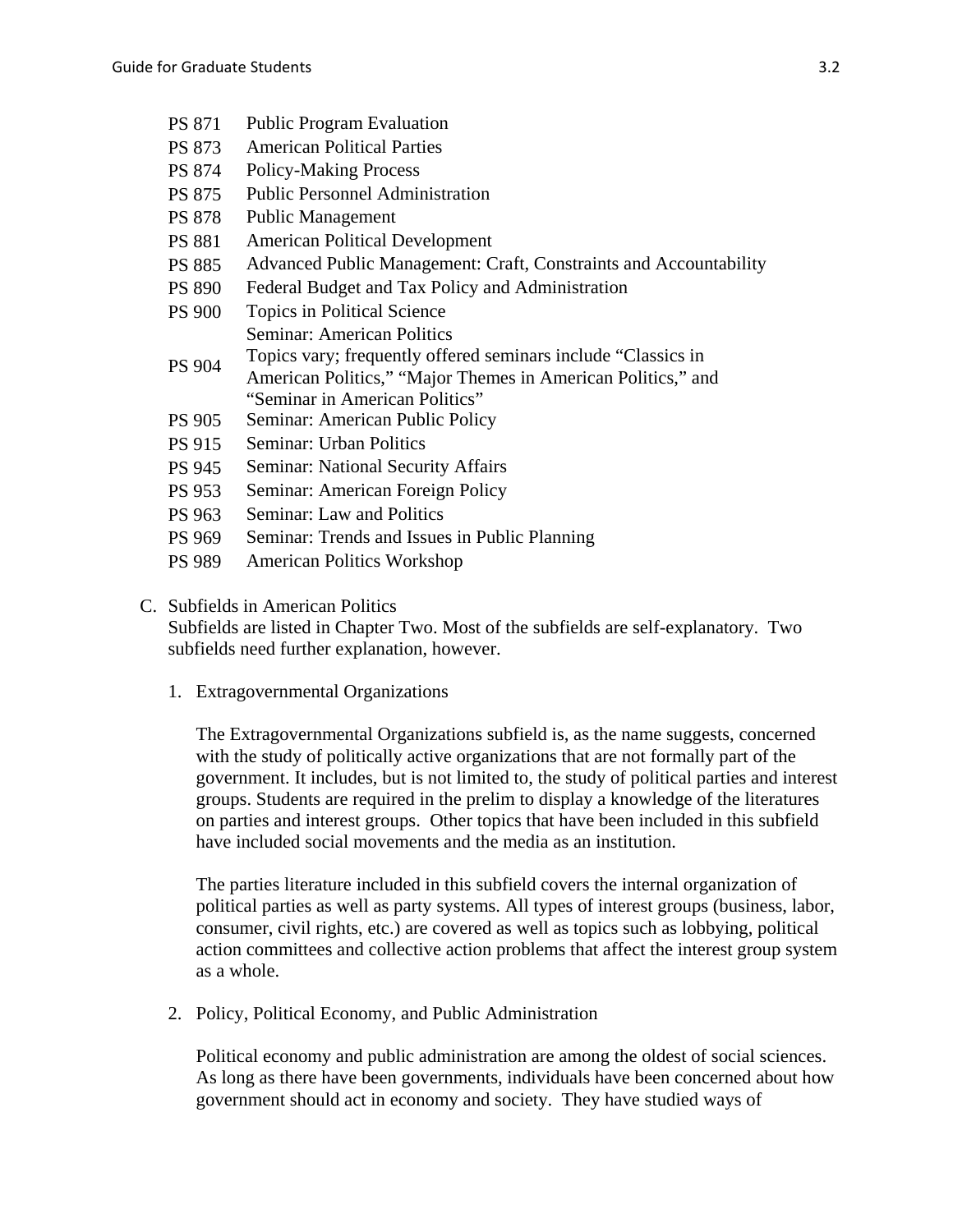improving government's performance. And as long as governments have been administering policy, analysts have examined the effects of those policies on individual citizens as well as on national and international economies. The public policy approach is one of political science's more recent efforts to understand how government institutions work together to fashion decisions, how those decisions are translated into action, and what results those actions produce.

The subfield thus embodies several fascinating and interlocking issues:

- a. *Process.* Unlike other parts of American government, which tend to focus on the behavior of individual levels of government (such as the national, state, or local governments) or of individual institutions (such as executives, legislatures, and courts), the subfield takes a crosscutting approach. It examines how the actions of governments and institutions operate through predictable processes to produce a set of decisions we call "policies."
- b. *Policies***.** The subfield also gives a special vantage point for tracking individual issues, such as housing, economic development, regulation, or budgeting through the political process. Focusing on the issues instead of the institution enhances our understanding of the interconnections among processes and institutions.
- c. *Administration***.** All too often, political officials and analysts alike assume that decisions, once made, lead easily to execution. We know from the newspaper headlines, however that the road to policy implementation is almost always far bumpier than anyone expects. This subfield helps us understand how decisions become translated into results.
- d. *Results***.** To understand results requires the development of sophisticated analytical tools. Economics especially provides a useful apparatus for understanding policy decisions. These decisions frequently produce important distributional consequences: among regions of a country, among different income groups, along racial lines, and even among nations.
- e. *Values*. Simply identifying results, of course, is not enough. Careful analysis also requires the development of techniques for understanding their normative dimensions: what policy results are good or bad for different groups; and what policy changes would be desirable to change this balance.
- f. *Theory***.** Students of public policy use a variety of kinds of political theory. At times, they apply political philosophy to the normative issues of what governments should do and how they should do it. At times, their analyses call for economic, sociological, or psychological theories. They also draw on empirical political theory to design their research into the policy process and its effects.

The study of policy, political economy, and public administration thus has several important dimensions: an understanding of the crosscutting features of the policy process; knowledge of how policy decisions are administered; the ability to identify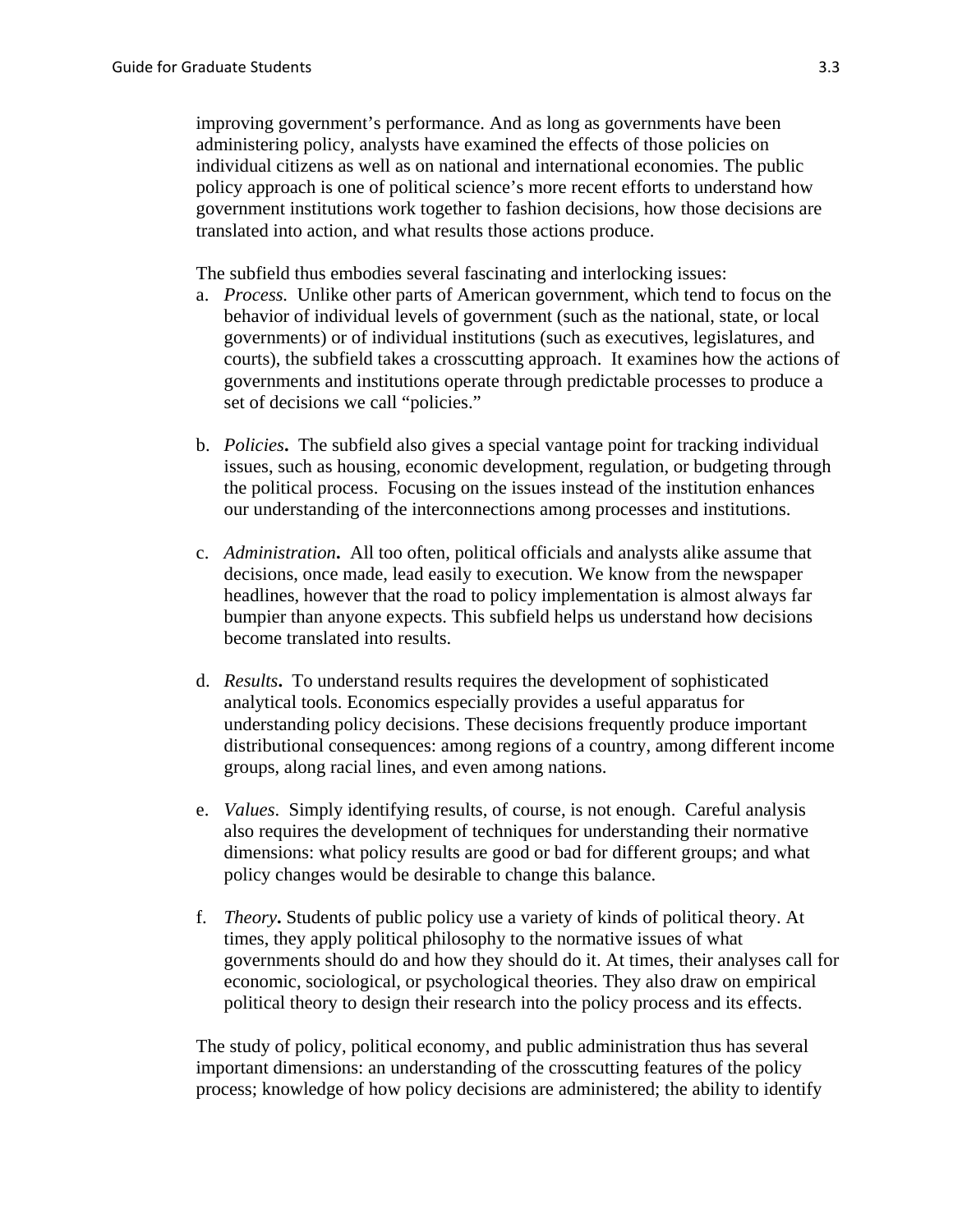and judge policy results; and the perspective to fit these results into the broader political economy and social policy.

The academic job market has developed a high demand for this subfield. Its training is also useful for students interested in research positions in government agencies and in research centers.

The subfields special strength—its remarkable breadth and flexibility— also presents obvious problems. How can the student shape it into a clear and manageable body of work? How can a student tailor it to match his or her special interests?

*Recommended Courses***.** Students will usually find it useful to begin with two courses that probe the subfield's basic issues:

- PS 874 The Policy-Making Process
- PS 878 Public Management

Beyond these two courses, students develop a personalized program of study with the Field Chair, their faculty advisers, and with other faculty members in the field. The subfield's great flexibility makes it especially important that students consult closely with the subfield's faculty members and carefully work out a program of study.

- PS 875 Public Personnel Management
- PS 885 Advanced Public Management: Craft, Constraints and Accountability<br>PS 890 Federal Budget and Tax Policy and Administration
- Federal Budget and Tax Policy and Administration
- PS 905 Seminar: American Public Policy

Other courses are offered periodically. Students should contact their advisors to work out a program. Course syllabi are an excellent guide for prelim preparation.

#### II. Comparative Politics

A. Comparative Politics is one of the oldest fields of political analysis, forming the basis for much of the writings of political philosophers throughout the ages. It was only in the nineteenth century, however, that the comparative method was first formally proposed as a means for elevating political thought to the level of a "science." But like any field of intellectual endeavor, there is no consensus among those who study comparative politics concerning what the field is about. In particular, comparativists have found themselves pulled between two poles: that of the area-specialist and that of the social scientist. In some ways this tension is paralleled by two equally pervasive tensions: between those who are primarily inductive in their approach and those preferring a more deductive orientation; as well as a tension between those who are primarily oriented toward qualitative rather than quantitative methods. To be sure, some specialized knowledge is necessary to penetrate the politics of any society. That society-specific knowledge is all the more important when examining the politics of a foreign country. If one of the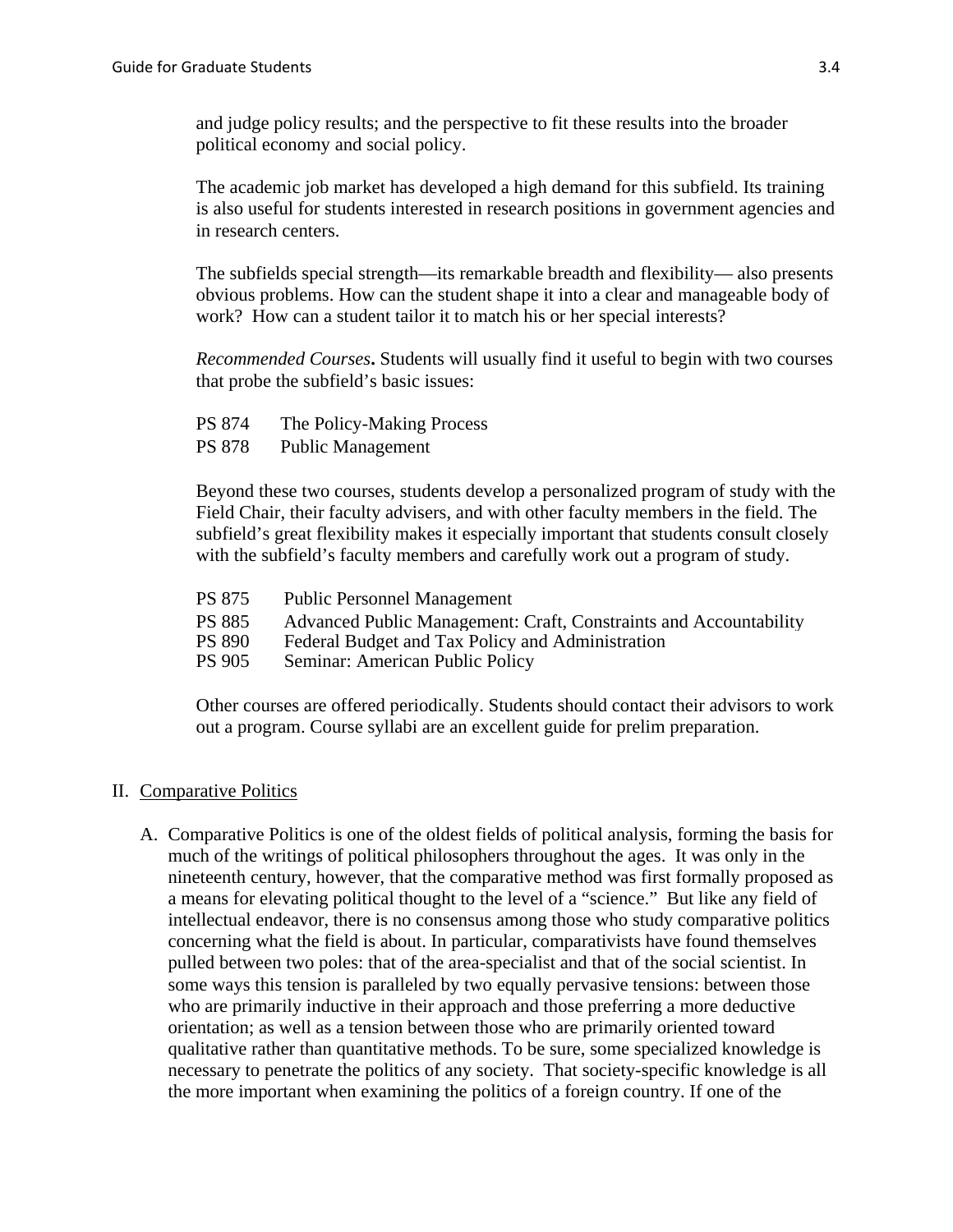purposes of comparing politics is to escape ethnocentrisms, then area-specific knowledge is that body of knowledge that allows one to transcend the boundaries of one's own culture. It is sometimes tempting in an American university setting to define comparative politics as the study of foreign (i.e., non-American) political systems. Indeed, many comparativists (particularly those subscribing wholly to an area-studies understanding of the field) view their roles as interpreters of the politics of foreign cultures. But interesting and significant work has been conducted studying American politics within a comparative perspective, and given the culture-transcending purposes of comparison, it seems proper to include American politics within the boundaries of the field as well. Moreover, the theoretical concerns of comparativists are in no way confined to the boundaries of any one culture, and even those who are inspired primarily by a desire to better understand other places and cultures often find that to do so most effectively they need to orient their primarily inductive empirical work along broadly comparative and deductive theoretical axes.

- B. What, then, distinguishes comparative politics from other fields of political science? After all, political theorists and Americanists also study the causes of political change, the problems inherent in organizing a government or an economy, what motivates people to behave the way they do in politics, and the interactions between states and their societies. Some of the subjects that comparativists study (e.g., political economy, the politics of economic development, civil-military relations) are also studied in international relations.
	- 1. The differences between comparative politics and other fields of political science are cumulative, not exclusive, since all fields of political science to some extent overlap. Essentially, they boil down to the combined effect of three factors: scope, object, and method.
		- a. Like international relations and political theory but unlike the study of American politics, comparative politics is global in scope. It is assumed that what Africanists have to say about ethnic politics within their context may be of relevance for understanding aspects of ethnic politics within the Russian context or within the Malaysian context.
		- b. Unlike international relations, comparative politics takes as its object of explanation some aspect of the domestic politics of states; while the international system may be an explanatory factor in an analysis, it is not the primary object of explanation among comparativists.
		- c. Third, there is the issue of method. The comparative method in the social sciences was originally conceived as a substitute for the experimental method used in the natural sciences. Not all comparativists subscribe to this positivist notion of comparative politics. But both those comparativists who utilize the comparative method and those who reject it view their work as grounded in empirical observation. Comparativists, therefore, whether primarily inductive or deductive in their orientation have a serious commitment to the importance of relevant language training and extended field research as a major methodological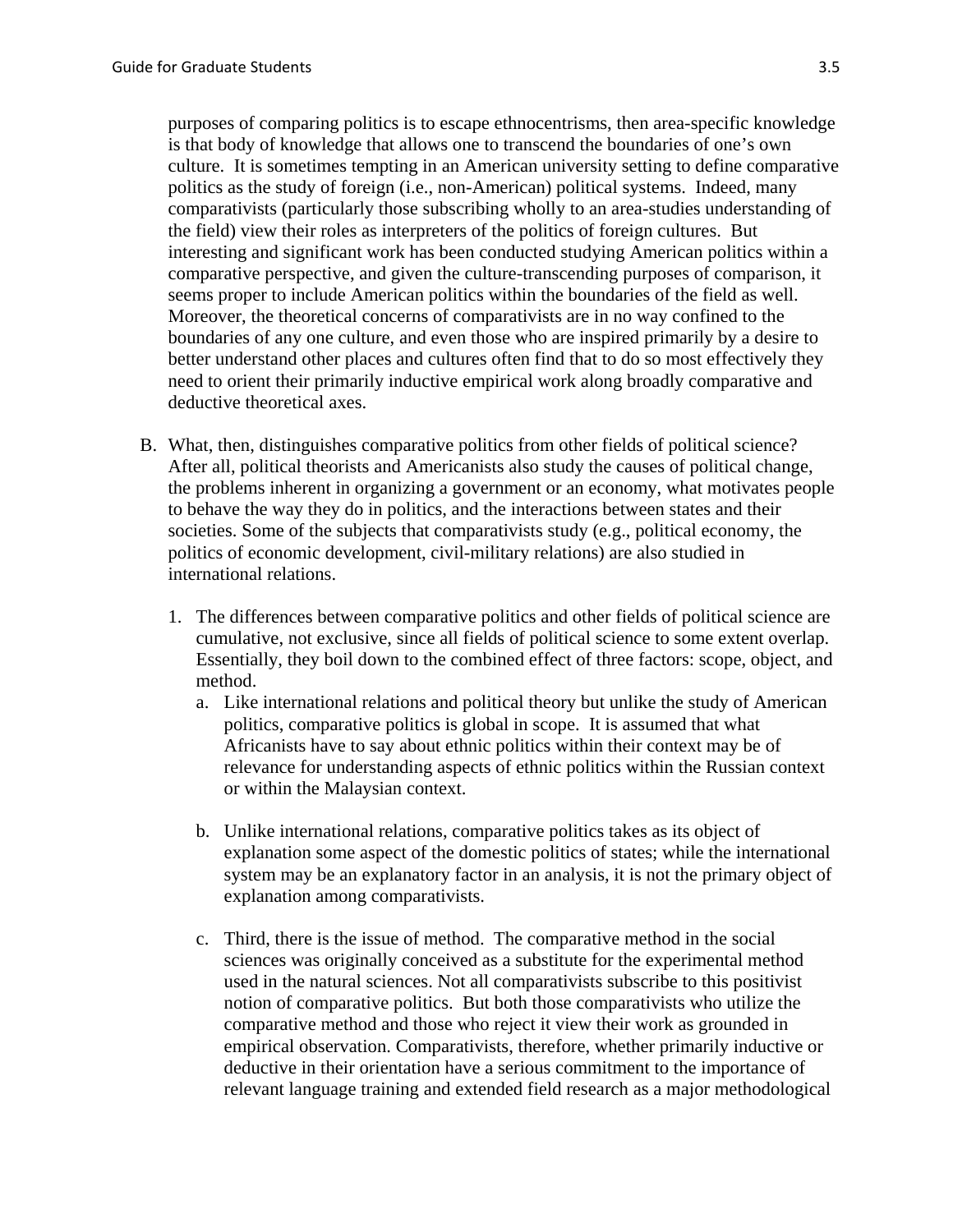tool of their trade. The comparative method, in other words, is primarily an empirical approach to studying politics that may rely heavily on both inductive and deductive reasoning. In its empirical grounding, comparative politics also differs in degree from political theory, which is more oriented heavily towards normative and moral reasoning.

- 2. The division between the area-studies and social science approaches to comparative politics need not polarize the field. It potentially provides for a creative tension and synthesis between fact and paradigm, and to a great extent both area-studies and comparative political theory have been mutually dependent on one another. One may view comparative politics as a combination of theoretical themes and geographical areas.
	- a. Themes:

| <b>Contentious Politics and Violence</b> | Other concentrations such as:         |
|------------------------------------------|---------------------------------------|
| <b>Political Economy</b>                 | Politics and Gender                   |
| <b>Political Institutions</b>            | Law and Comparative Politics          |
| Social Identities and Culture            | <b>Comparative Political Behavior</b> |
| Regime Types and Transitions             | <b>Public Policy</b>                  |
| <b>State and Society</b>                 |                                       |

*Contentious Politics and Violence*: The study of contentious politics and violence brings together two related bodies of research and inquiry in comparative politics that have received a great deal of attention from scholars in recent decades. "Contentious politics" primarily signals the study of social movements, both violent and nonviolent, that seek to create change and usually originate outside the state. The study of "violence" is a slightly broader area and one that incorporates analysis of civil war, ethnic conflict, riots, genocide, terrorism and other forms of politically-inspired physical harm. Analysis of violence focuses equally on state and non-state actors. While studies of conflict in international relations are related to this thematic area of research in comparative politics, scholars working in the tradition of the latter generally study violence within states rather than between or across states.

*Political Economy*: An economy is an ensemble of institutions whereby goods and services are produced, distributed, and consumed. Economies are embedded within political and social contexts, and political economy highlights the interaction between politics and the economy. For the purpose of the comparative politics preliminary exam, the focus is on work that primarily analyzes how political and social variables affect economic outcomes. These outcomes might include economic growth, economic reform (liberalization, privatization), redistribution of economic resources (e.g., the welfare state), the role of the state in markets and economic systems (capitalism vs. socialism as well as varieties of capitalism), and other economic events (e.g. financial crises). We hasten to add that although the focus of political economy for the preliminary exam is on economic outcomes, political economy broadly understood would also include work where economic variables affect political outcomes and where both types of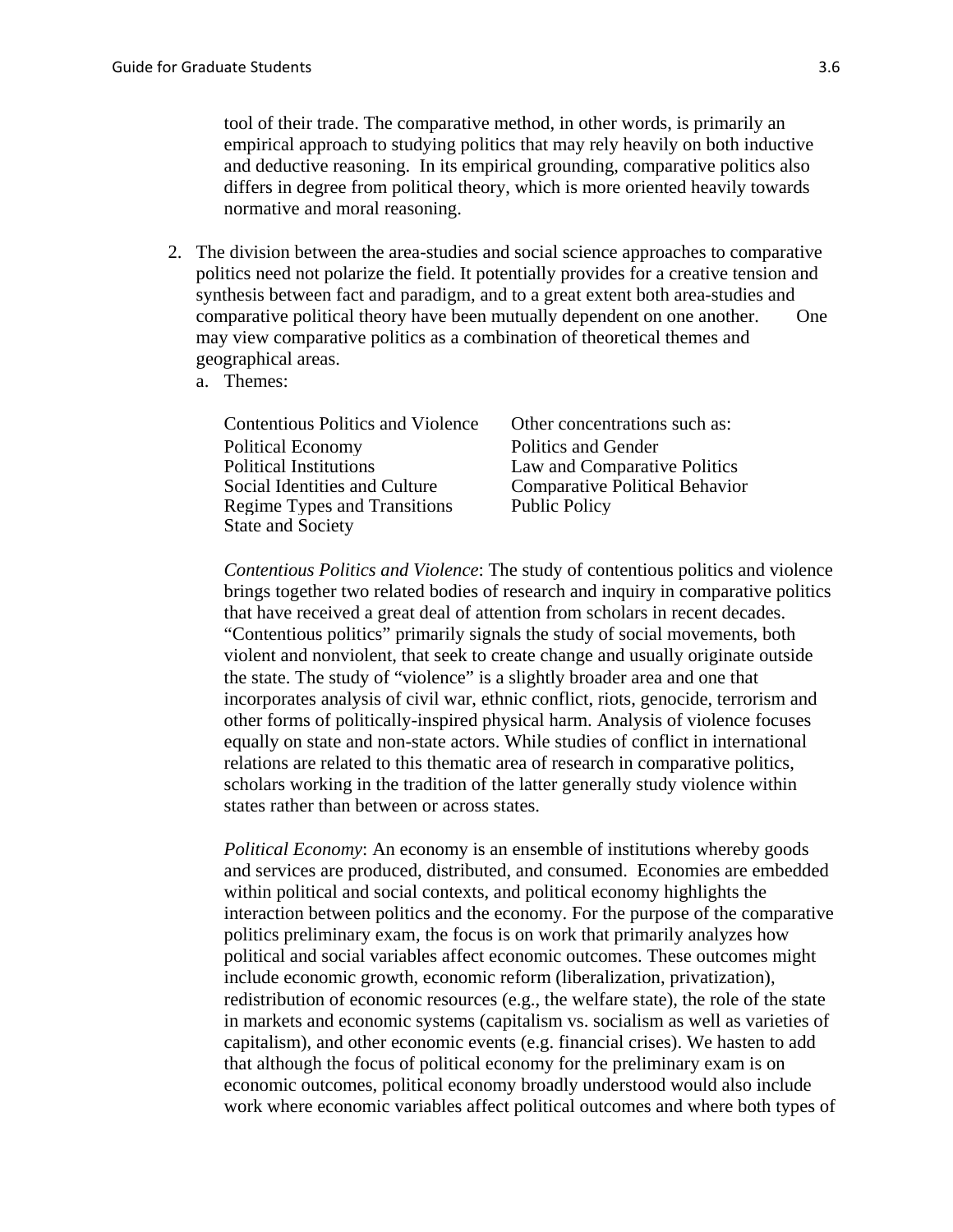variables are at work simultaneously. In addition, for comparative political economy (CPE) the focus is on economic outcomes at the state level and below. International political economy (IPE) addresses economic interactions beyond country boundaries, including the politics of the world economy, the political economy of particular world regions, and the political dimensions of non-state and multistate actors such as transnational corporations and international financial institutions. While IPE is, of course, related to comparative political economy, the political economy field in the comparative politics preliminary exam will be confined to CPE.

*Political Institutions:* This theme deals with the comparative study of state and non-state, formal and informal political institutions, in both theoretical and empirical terms. It considers different definitions of political institutions, as well as their creation, function, evolution, and effects.

Examples of political institutions include: executive and political leadership (e.g., the presidency or cabinet); legislative organization and behavior; executivelegislative relations; political parties, and party systems; electoral systems and elections; interest groups; public bureaucracy; political group organization; comparative law; courts and legal enforcement; civil-military relations; and federalism and subnational government.

*Social Identities and Culture***:** National identity, ethnicity, and other social identities such as race, religious identity, class, and gender are of paramount importance in contemporary politics. Groups and individuals continuously construct, maintain, and reconstruct these and other social identities in ways that are significant politically, sometimes creating new interests and constituencies and sometimes giving rise to political conflict. The very diversity associated with multiple identities gives rise to the politics of cultural pluralism in its many guises. Culture — or the values, attitudes, belief systems, and largely unquestioned understandings of political life — forms the dense field of symbolic meanings on which individuals and groups fashion and understand both political perceptions and political behavior.

*Regime Types and Transitions:* The nature of the political system, i.e., the type of political regime, has a large impact on political processes and outcomes. Authoritarian regimes come in a variety of quite diverse forms (monarchical, Leninist, sultanist, personal, military, clientelist, fascist, right populist, etc.). Democracies run the gamut from robust to shallow.

Transitions can occur in any direction: from authoritarian to democratic regimes, from one kind of authoritarianism to another, and democracies can break down and become authoritarian regimes. Within a democratic regime, a transition can occur which makes the system far more democratic or democratic robustness can greatly ebb. Finally, political systems can fail in diverse ways, producing secession, failed states and/or civil war. Beyond the study of transitions and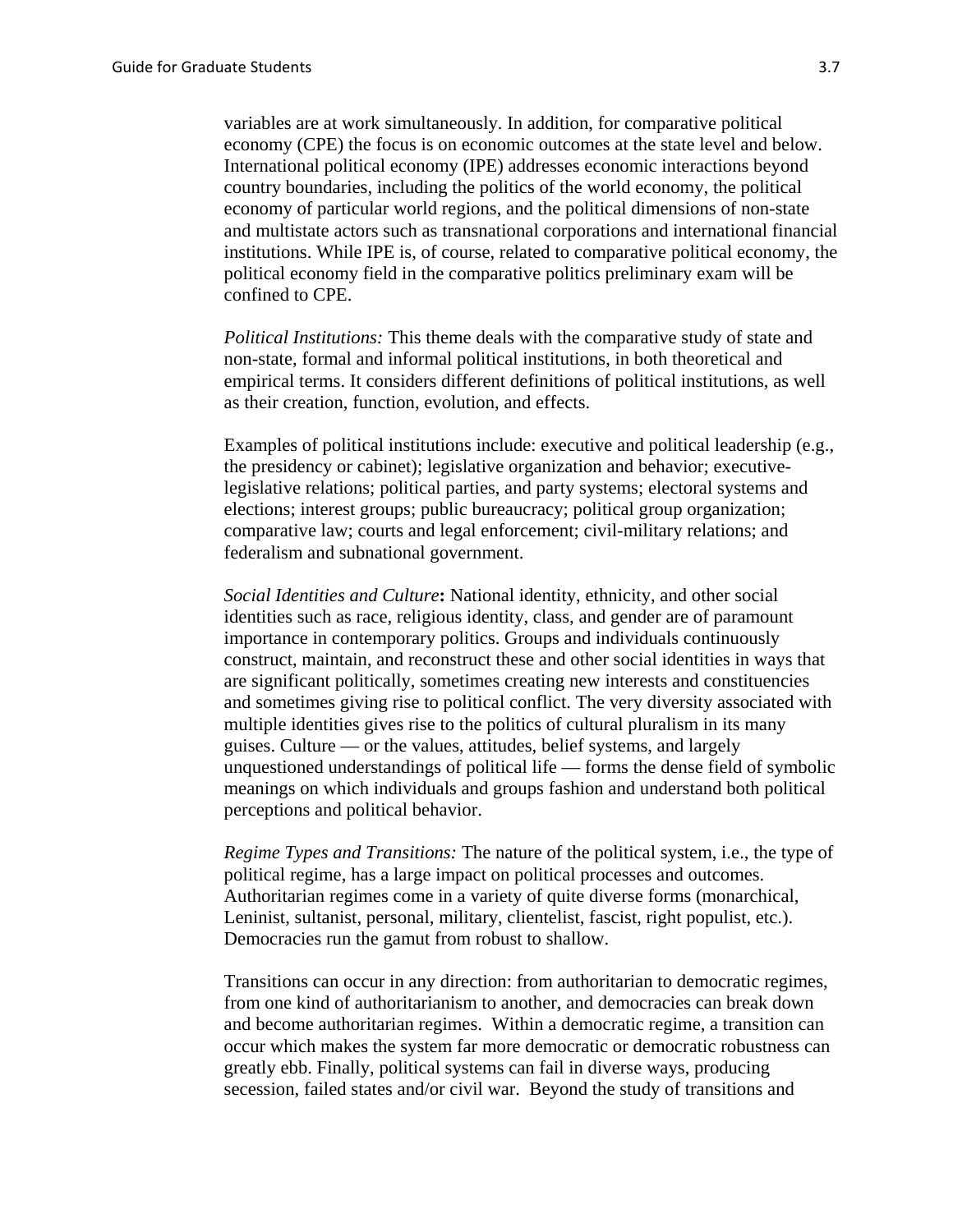regime types, important questions are posed about the relation of regime type to growth, equity, communalist relations, gender, stability, war, peace, etc.

*State and Society:* This theme is broadly concerned with the character and interconnection of states and societies. The literature under this theme includes state centered analyses that explore the impact of the state on society; scholarship on forms of state-society synergies, complementarities, and mutual engagement; as well as studies in which the state's authority and legitimacy are contested by social actors. Issues of importance under this theme include the autonomy of the state from society, dominant classes, or transnational political and economic interests and actors; the strength of the state and its capacity to regulate social relations and extract resources; how states are formed or collapse; relationships between the state and social movements; the adequacy of the concept of the state; and the growth or decline of civil society in relation to the state. The state as it relates to society in the context of regime type, modernity, development, questions of identity (ethnic, racial, gender, etc.) and other such themes are also of concern.

b. Regions: Africa, East Asia, Eurasia, Europe, Latin America, Middle East, South Asia, and Southeast Asia.

### C. Graduate Courses Offered:

- 1. Political Science
	- PS 804 Interdisciplinary Western European Area Studies Seminar
	- PS 814 Social Identities: Definition and Measurement<br>PS 836 Formal Models of Domestic Politics
	- Formal Models of Domestic Politics
	- PS 840 Comparative Political Economy
	- PS 841 Seminar in International Business and Government
	- PS 853 Comparative Political Institutions
	- PS 854 Nationalism and Ethnic Conflict<br>PS 855 Politics and Culture in Comparat
	- Politics and Culture in Comparative Perspective
	- PS 856 Field Seminar in Comparative Politics
	- PS 860 Authoritarianism and Its Aftermath<br>PS 861 Challenges of Democratization
	- **Challenges of Democratization**
	- PS 862 State and Society in Comparative Perspective
	- PS 836 Formal Models of Domestic Politics
	- PS 948 Seminar: Topics in Comparative Politics
	- PS 949 Seminar: Post-Communist Politics<br>PS 961 Seminar: African Politics
	- **Seminar: African Politics**
	- PS 962 Seminar: Latin-American Politics
	- PS 967 Seminar: Asian Politics
	- PS 982 Interdepartmental Seminar: Latin America Area
	- PS 983 Interdepartmental Seminar: African Studies
	- PS 987 Comparative Politics Colloquium
- 2. Methods courses from outside the department: In addition, because the scope, objects, and methods of comparative politics are so broad, students may find it useful to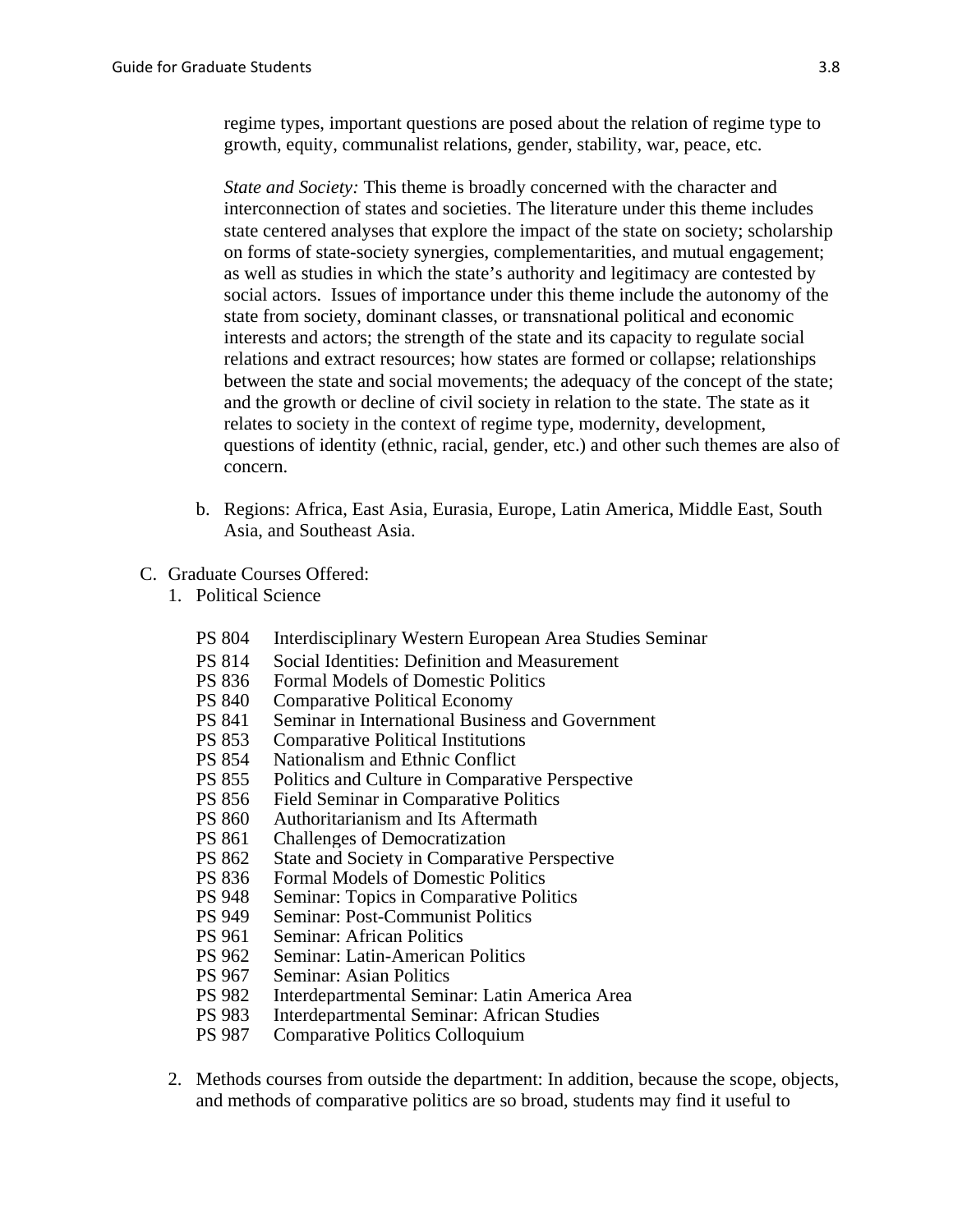consider some of the following courses as possible supplements to the department's courses in fulfilling their methodology requirements.

| Anthropology 909                          | Research Methods and Research Design in Cultural Anthropology |  |
|-------------------------------------------|---------------------------------------------------------------|--|
| History 774                               | Methods for Historical Research in Non-Literate Societies     |  |
| History 795                               | <b>Quantitative Methods for Historical Research</b>           |  |
| History 875                               | Applications of Quantitative Methods to Historical Research.  |  |
| Sociology 357*                            | Methods of Sociological Inquiry                               |  |
| Sociology 358*                            | Design and Analysis of Social Research                        |  |
| Sociology 359*                            | <b>Statistical Analysis of Social Research</b>                |  |
| Sociology 360*                            | <b>Statistics for Sociologists I</b>                          |  |
| Sociology 361                             | <b>Statistics for Sociologists II</b>                         |  |
| Sociology 365*                            | Computing in Sociological Research                            |  |
| Sociology 375*                            | <b>Introduction to Mathematical Sociology</b>                 |  |
| Sociology 544*                            | <b>Introduction to Survey Research</b>                        |  |
| Sociology 545*                            | Ethnomethodology                                              |  |
| Sociology 674                             | <b>Elementary Demographic Techniques</b>                      |  |
| Sociology 676*                            | <b>Applied Demography: American Demographics</b>              |  |
| Sociology 693*                            | Practicum in Analysis and Research                            |  |
| Sociology 750                             | <b>Research Methods in Sociology</b>                          |  |
| Sociology 751                             | <b>Survey Methods for Social Research</b>                     |  |
| Sociology 752                             | Measurement and Questionnaires for Survey Research            |  |
| Sociology 753                             | Comparative and Historical Methods in Sociology               |  |
| Sociology 754                             | <b>Qualitative Research Methods in Sociology</b>              |  |
| Sociology 755                             | <b>Methods of Qualitative Research</b>                        |  |
| Sociology 759                             | <b>Mathematical Sociology</b>                                 |  |
| Sociology 964                             | Seminar--Design and Process of Survey Research                |  |
| Sociology 974                             | Seminar--Demographic Methodology                              |  |
|                                           | Gender and Women's Approaches to Research in Women's Studies  |  |
| Studies 900                               |                                                               |  |
| * Does not count towards graduate credits |                                                               |  |

#### III. International Relations

A. The field of international relations has a long history. In fact, it was for many decades a separate discipline that even antedated political science at some colleges and universities. By the second half of the twentieth century, however, international relations had evolved away from its preoccupations with diplomatic history and international law and was rapidly adopting the disciplinary foci that were simultaneously changing political science, foci on processes and policies undertaken in a more or less formally institutional context. The two fields merged. Today, international relations is routinely understood to be a subfield of political science.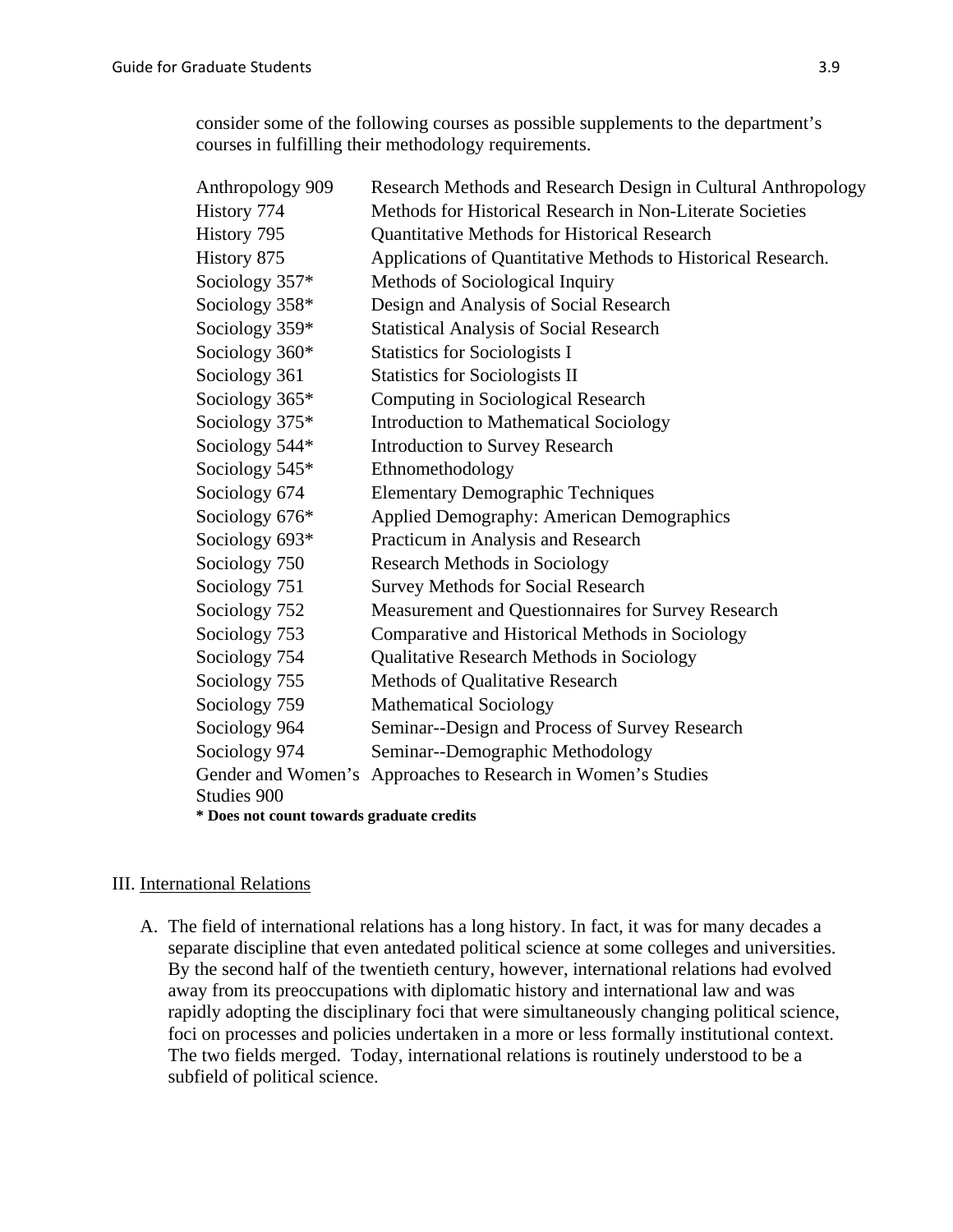International relations attempts to explain the interactions of states in the global interstate system, and it also attempts to explain the interactions of others whose behavior originates within one country and is targeted toward members of other countries. In short, the study of international relations is an attempt to explain behavior that occurs across the boundaries of states, the broader relationships of which such behavior is a part, and the institutions (private, state, nongovernmental, and intergovernmental) that oversee those interactions. Explanations of that behavior may be sought at any level of human aggregation. Some look to psychological and social-psychological understandings of why foreign policymakers act as they do. Others investigate institutional processes and politics as factors contributing to the externally directed goals and behavior of states.

Alternatively, explanations may be found in the relationships between and among the participants (for example, balance of power), in the intergovernmental arrangements among states (for example, collective security), in the activities of multinational corporations (for example, the distribution of wealth), or in the distribution of power and control in the world as a single system.

- B. To improve our understanding of international relations we need both to develop and refine theories of international politics and to carefully evaluate those theories against the data presented by the international system. Elegant theories created without much understanding of the realities of international affairs will fail to shed much light on them. Similarly, diligent data collection without a clear theoretical framework to guide decisions about what to measure, why, and how will not help us understand the causal mechanisms behind key events in international relations. Therefore, we expect students to develop a grounding in both the theories we use to explain international relations and one and more specific substantive/issue areas that they are interested in understanding better. Political Science 857 will provide students with a first exposure to the theoretical side and an overview of major bodies of empirical research on key topics in IR. This can be supplemented by further specialized coursework on various dimensions of IR theory, as well as courses in different dimension of theory in the other political science subfields. On the empirical side, the department offers several courses related to the subfields listed in Chapter Two.
	- *1. Theories of International Relations* 
		- PS 837 Formal Models of International Relations
		- PS 857 International Relations Theories
		- PS 940 Domestic Politics of International Relations
		- PS 960 Seminar International Relations Psychology and World Politics

# *2. International Security*

- PS 854 Nationalism and Ethnic Conflict
- PS 945 Seminar-National Security Affairs
- PS 960 Seminar International Relations Laws of War

# *3. International Political Economy*

PS 864 International Political Economy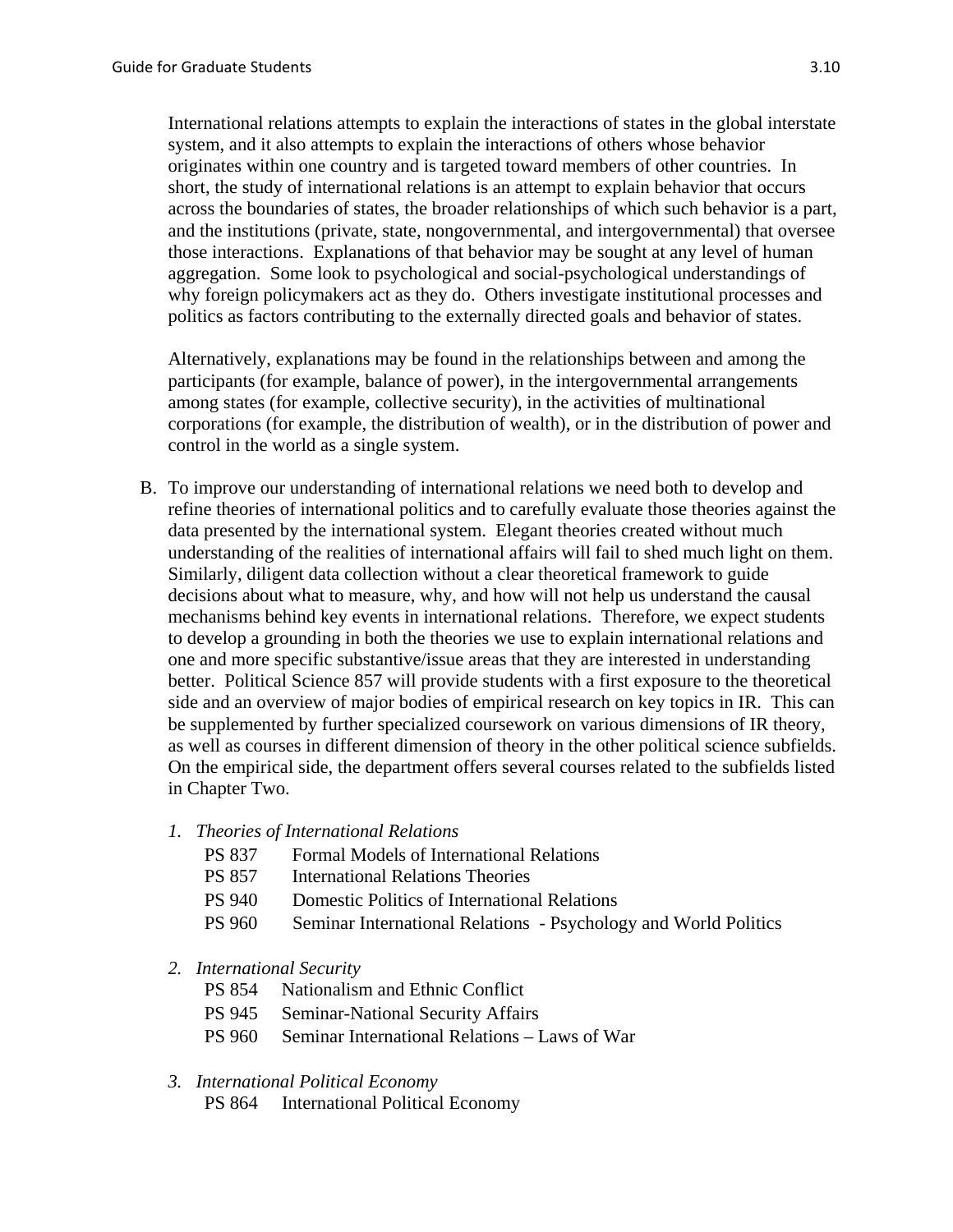### *4. Global Social Issues*

- PS 814 Social Identities: Definition and Measurement
- PS 866 Global Environmental Governance
- *5. International Institutions* 
	- PS 931 International Law and Politics Post World War II
	- PS 959 Seminar-International Organization
- *6. Other courses include* 
	- PS 960 Seminar International Relations Various topics
	- PS 988 International Relations Workshop

# IV. Political Methodology

- A. The Political Methodology field at Wisconsin is broadly defined. It includes training in qualitative and quantitative design, data collection, statistical methods, and formal theory. As a consequence, Wisconsin students are unusually well trained in the entire field and are prepared to both teach and apply methodologies in all empirical fields of the discipline. The study of, and testing in, methods is not isolated from work in substantive fields, and the exam requires students to be able to apply the methodological questions (theory and technique) to the student's substantive area in an intelligent way.
- B. Courses.

Most of the relevant course work should normally be expected to be within the Political Science Department. However, a limited number of courses in other departments may be appropriate, especially when these extend a student's range beyond that offered within the department. For example, an advanced statistics course in Economics or a course in qualitative methods in Anthropology could be used to advantage by students wishing to concentrate in either of these subfields. In general however, students are cautioned that this is a subfield of political science, and wholesale substitution of courses outside the department will seldom be appropriate and should be done only after consultation with the field chair.

In addition to the course work taken, students should understand that mastery of this (or any other) field requires more than merely taking classes. Directed readings courses with faculty in the field also may be helpful in filling gaps in our usual course offerings.

- C. Methods subfields: Applications are central to sophisticated methodology, so an ability to relate the various methodological issues of design and analysis to published work in substantive fields should be a deliberate part of your preparation for the methodology examination.
	- 1. *Research Design and Data Collection*. This subfield concentrates on how social scientists make inferences from observation through the design, conduct, and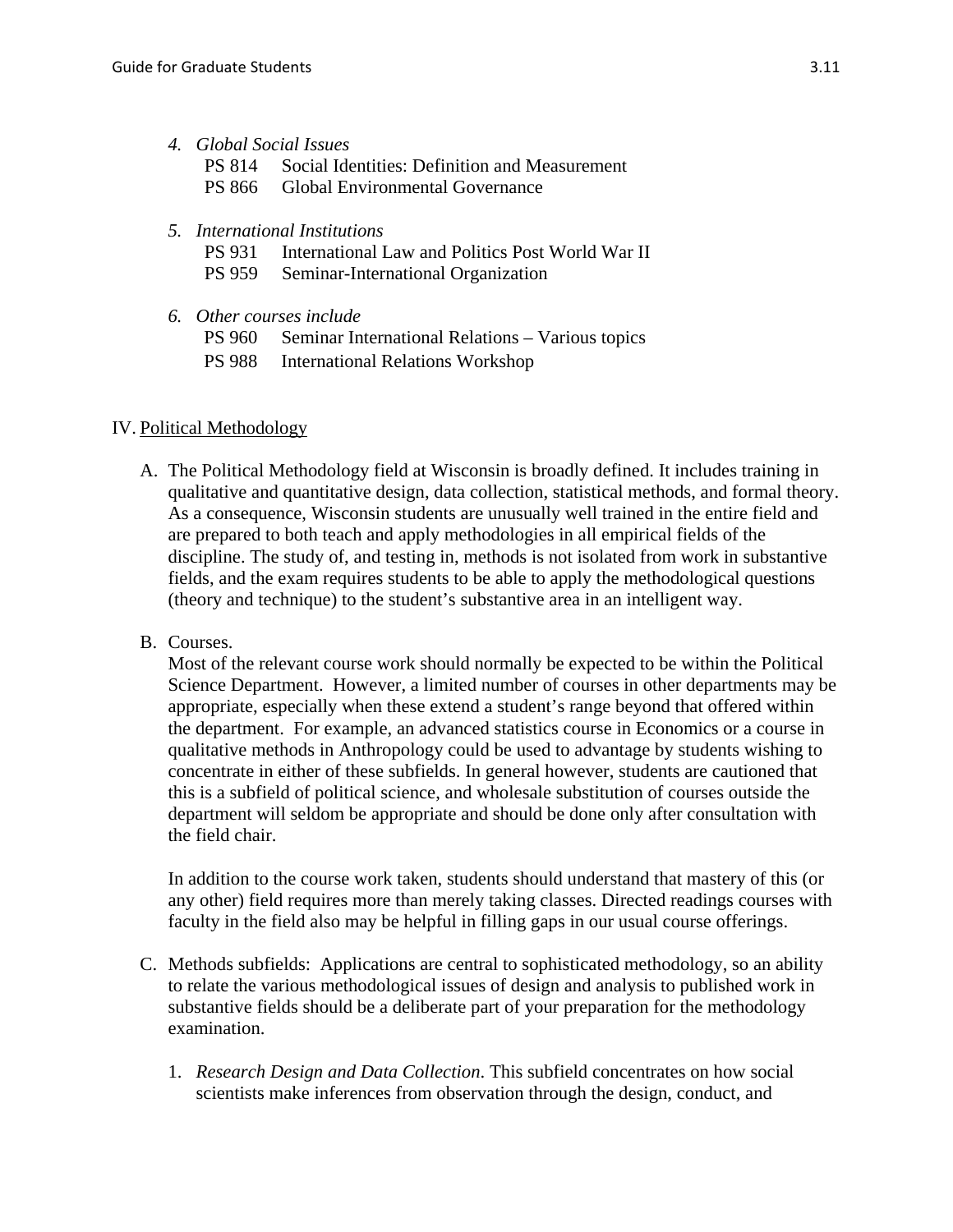interpretation of empirical analyses. Methods of observation and data collection are central considerations. Topics include concept formation, measurement, research design, historical, observational, experimental, and survey data collection.

Relevant Courses: PS 817, PS 919. See also related courses in Anthropology, Educational Psychology, History, Psychology, and Sociology.

2. *Statistical Methods and Computation*. This subfield includes statistical models such as regression, maximum likelihood, Bayesian models, time series and dimensional analysis. Statistical models allow estimation and inference from a coherent theoretical base (classical or Bayesian). Students should master both basic and advanced elements within this subfield, with at least one course beyond multiple regression and preferably two such courses.

Relevant Courses: PS 812, PS 813, PS 553, PS 818, PS 917, PS 919. See also related courses in Sociology, Economics, Psychology, Educational Psychology, and Statistics if this will be an area of particular emphasis.

3. *Formal Theory*. This subfield includes game theory, social choice, and considers the behavior of rational actors in political settings of all kinds. Students doing work in this subfield should include technical classes such as PS 835 (Game Theory and Political Analysis) and PS 836 (Formal Models in Political Science) and the application of these methods to substantive problems such as those covered in 840 (Political Economy) and others.

Relevant Courses: PS 835, PS 836, PS 837, PS 840. See also related courses in Economics and other fields.

# V. Political Theory

- A. Political Theory at Wisconsin is a wide-ranging activity that covers all aspects of the history, philosophy, and application of political ideas. It includes both historical and thematic approaches to political theory. While we hope you will explore broadly and become familiar with the many fascinating dimensions of this field, on the preliminary examinations we will ask you to answer questions on only three of the subfields.
- B. Subfields: The following very brief descriptions of the subfields are intended for information only. They do not define what will be expected on the Second Field preliminary examinations. The specific emphasis within the subfields will vary from year to year, depending on the courses offered and new developments within the fields. Please consult with participating faculty for reading lists and other information well before the examination. Students are also required to take PS 839: Methods of Political Theory.
	- 1. *Ancient and Medieval Political Philosophy***.** The study of the great Western tradition of political theory begins with the earliest written texts of the Western canon and runs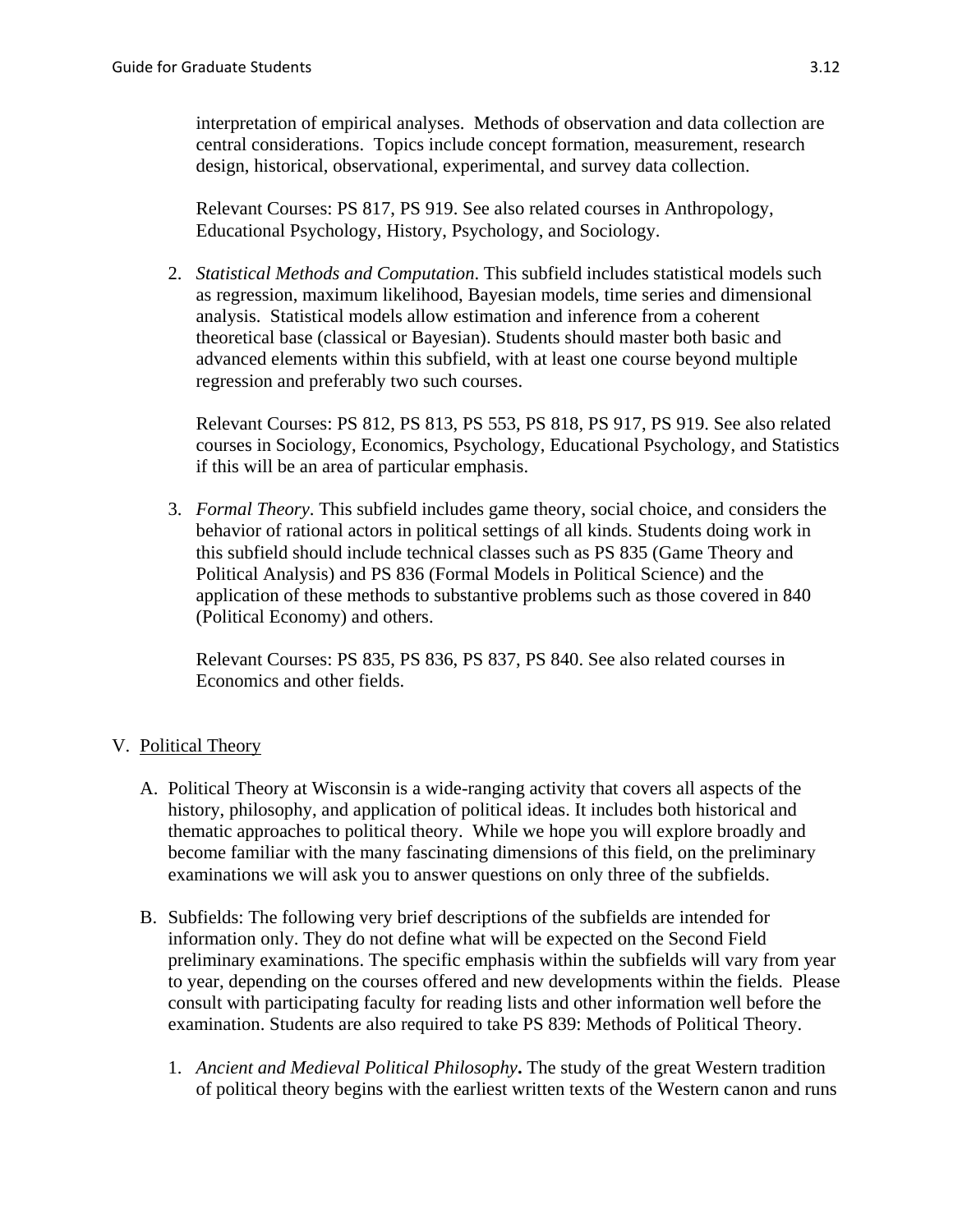through Machiavelli. You will read the classic works of Greek, Roman, early Christian, and Medieval, political theory, along with major interpretations of these works and important studies of the history of ideas in that period. The study of non-Western ancient and medieval thought may also be offered.

Relevant courses: PS 833: Topics in Ancient Political Thought, and, depending on the topic, PS 831: Concepts in Political Theory or PS 931: Political Theory Seminar.

2. *Early Modern Political Philosophy***.** We study the continuing history of political ideas from the Renaissance to the Enlightenment. We take up the emergence and development of scientism, humanism, the Reformation, liberal and conservative thought, the age of discovery, and other intellectual currents of the fifteenth sixteenth, and seventeenth centuries. You will become familiar with the great works, the major interpretations and historical studies of the thought of this period and consider how this heritage shapes and informs the major currents and arguments of modern and contemporary political thought.

Relevant courses: Depending on the topic, PS 831: Concepts in Political Theory or PS 931: Political Theory Seminar.

3. *Modern Political Philosophy.* Modern political philosophy ranges from the Enlightenment to WWI. In this subfield we take up the emergence and development of liberal and democratic theory, conservative thought, Marxism and related theories, idealism, romanticism, pragmatism, imperialism, nationalism, and other intellectual currents of the eighteenth, nineteenth and early twentieth centuries, both in the West generally and in America.

Relevant courses: Depending on the topic, PS 831: Concepts in Political Theory or PS 931: Political Theory Seminar.

4. *Contemporary Political Theory.* Contemporary political theory begins in the aftermath of WWI and continues to the present. It encompasses the central issues and debates that animate the discipline of political theory today, including democratic theory, liberalism and its critics, neo-republicanism, feminism, psychoanalytical theory, nationalism, conservative theory, post-colonialism, multi-culturalism, and other current schools of thought.

Relevant courses: PS 933: Feminist Political Theory, the topics courses of PS 831: Concepts in Political Theory or PS 931: Political Theory Seminar when the topics focus on Democratic Theory, Sex and Sexualities, Critical Theory in International Politics.

5. *Continental Political Theory.* Continental political theory is the tradition of Kantian and post-Kantian philosophy and its reception in France and elsewhere. This includes schools such as Idealism, Romanticism, Historical Materialism, existentialism, Critical Theory, hermeneutics, phenomenology, poststructuralism, deconstruction and